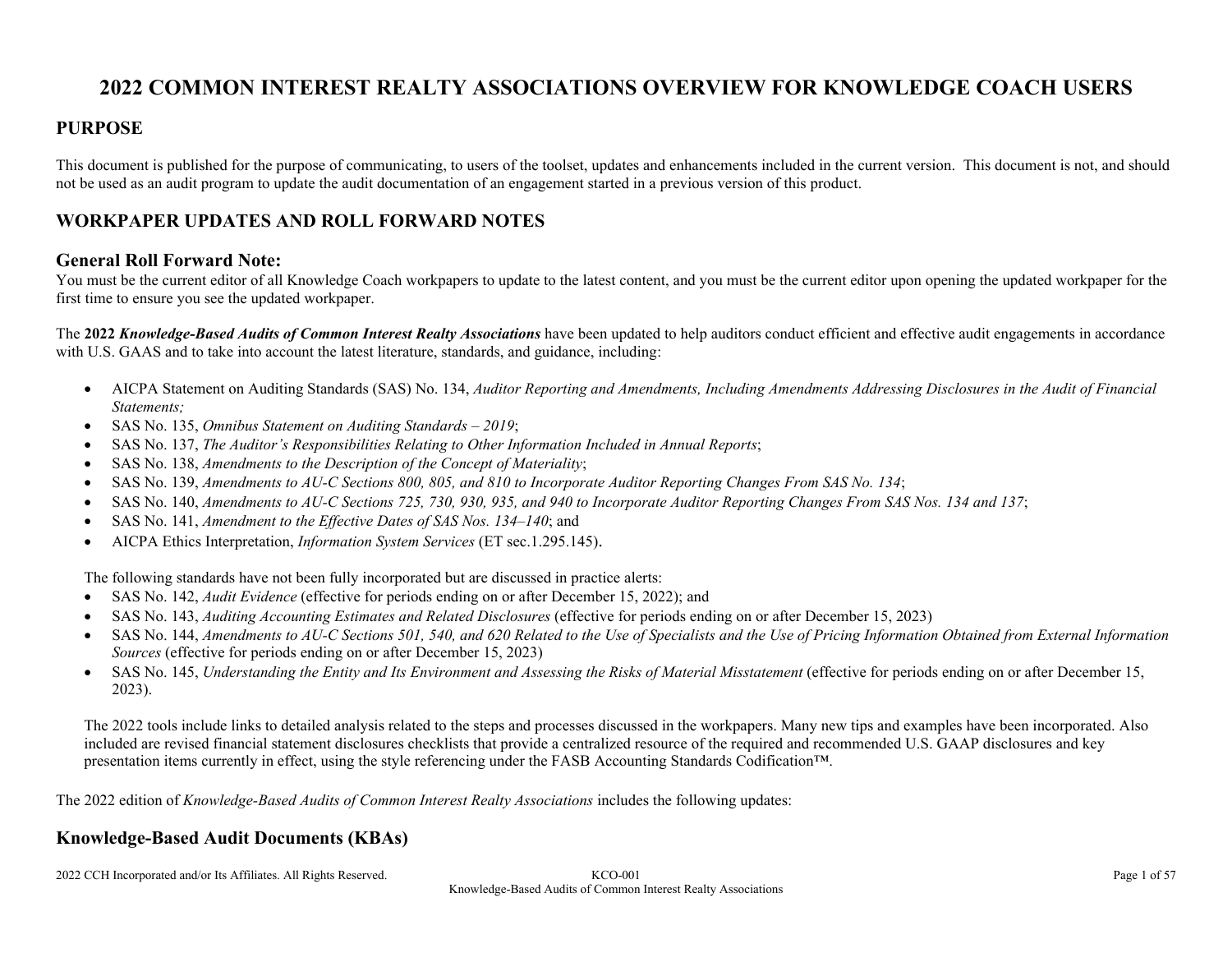| Type of<br>Change | Description of Change                                                                                                                                                                                           | Location     | Based on<br>Standard Y/N      | Standard<br>Reference                                                                                                                                                                                                                            | Roll Forward and Update Content<br>Considerations |
|-------------------|-----------------------------------------------------------------------------------------------------------------------------------------------------------------------------------------------------------------|--------------|-------------------------------|--------------------------------------------------------------------------------------------------------------------------------------------------------------------------------------------------------------------------------------------------|---------------------------------------------------|
|                   | <b>KBA-101 Overall Audit Strategy</b>                                                                                                                                                                           |              |                               |                                                                                                                                                                                                                                                  |                                                   |
| Modify            | Added practice alert regarding SAS No. 142, Audit Evidence                                                                                                                                                      | Procedures   | New or<br>Revised<br>Guidance | SAS No.<br>$142, \textit{Audit}$<br>Evidence                                                                                                                                                                                                     |                                                   |
|                   | <b>KBA-102 Engagement Completion Document</b>                                                                                                                                                                   |              |                               |                                                                                                                                                                                                                                                  |                                                   |
| Modify            | Added practice alert regarding SAS No. 143, Auditing Accounting<br><b>Estimates and Related Disclosures</b>                                                                                                     | Instructions | New or<br>Revised<br>Guidance | SAS No.<br>143,<br><b>Auditing</b><br>Accounting<br>Estimates<br>and<br>Related<br><b>Disclosures</b>                                                                                                                                            |                                                   |
| Modify            | Added practice alert regarding SAS No. 144, Amendments to AU-C<br>Sections 501, 540, and 620 Related to the Use of Specialists and the Use<br>of Pricing Information Obtained From External Information Sources | Instructions | New or<br>Revised<br>Guidance | SAS No.<br>144,<br>Amendment<br>$s$ to $AU-C$<br><b>Sections</b><br>501, 540,<br>and $620$<br>Related to<br>the Use of<br>Specialists<br>and the<br>Use of<br>Pricing<br>Informatio<br>n Obtained<br>From<br>External<br>Informatio<br>n Sources |                                                   |
| Modify            | Added practice alert regarding SAS No. 145, Understanding the Entity<br>and Its Environment and Assessing the Risks of Material Misstatement                                                                    | Instructions | New or<br>Revised<br>Guidance | SAS No.<br>145,<br>Understand<br>ing the<br>Entity and<br>Its                                                                                                                                                                                    |                                                   |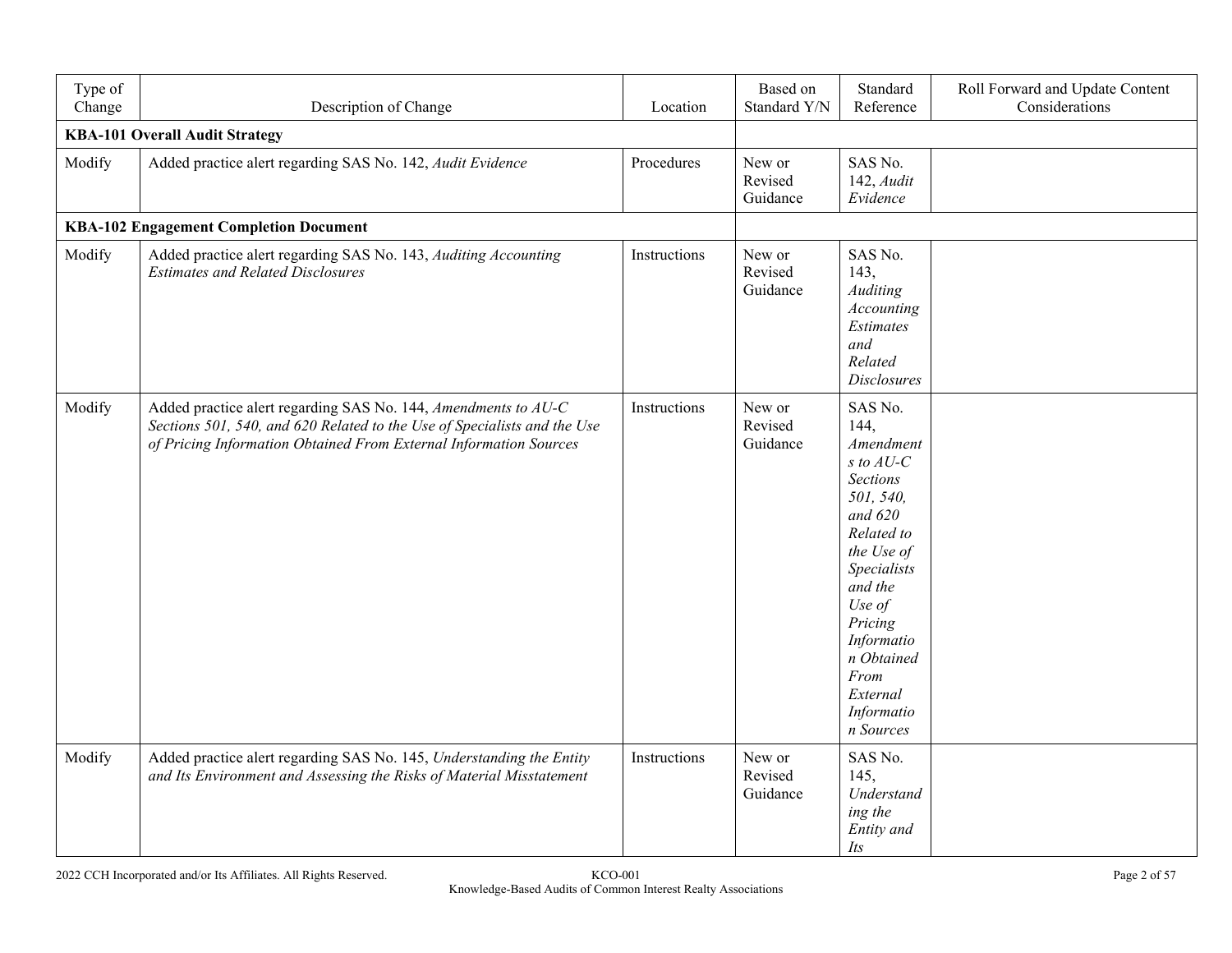| Type of<br>Change | Description of Change                                                                                                                                                                                           | Location               | Based on<br>Standard Y/N      | Standard<br>Reference                                                                                                                                                  | Roll Forward and Update Content<br>Considerations |
|-------------------|-----------------------------------------------------------------------------------------------------------------------------------------------------------------------------------------------------------------|------------------------|-------------------------------|------------------------------------------------------------------------------------------------------------------------------------------------------------------------|---------------------------------------------------|
|                   |                                                                                                                                                                                                                 |                        |                               | Environme<br>nt and<br>Assessing<br>the Risks of<br>Material<br>Misstateme<br>nt                                                                                       |                                                   |
|                   | KBA-103 Evaluating and Communicating Internal Control Deficiencies                                                                                                                                              |                        |                               |                                                                                                                                                                        |                                                   |
| Modify            | Minor wording changes                                                                                                                                                                                           | Instructions,<br>Table |                               |                                                                                                                                                                        |                                                   |
| Modify            | Added Column 12, "Describe Any Compensating Control(s) that Limit the<br>Severity of the Deficiency" to table "Evaluation of Internal Control<br>Deficiencies" for documenting compensating controls.           | Instructions,<br>Table | Improved<br>Workflow          |                                                                                                                                                                        |                                                   |
|                   | This will be a user entry column with no unanswered question diagnostic.                                                                                                                                        |                        |                               |                                                                                                                                                                        |                                                   |
|                   | KBA-105 Review of Significant Accounting Estimates                                                                                                                                                              |                        |                               |                                                                                                                                                                        |                                                   |
| Modify            | Added practice alert regarding SAS No. 143, Auditing Accounting<br><b>Estimates and Related Disclosures</b>                                                                                                     | Instructions           | New or<br>Revised<br>Guidance | SAS No.<br>143,<br>Auditing<br>Accounting<br>Estimates<br>and<br>Related<br><b>Disclosures</b>                                                                         |                                                   |
| Modify            | Added practice alert regarding SAS No. 144, Amendments to AU-C<br>Sections 501, 540, and 620 Related to the Use of Specialists and the Use<br>of Pricing Information Obtained From External Information Sources | Instructions           | New or<br>Revised<br>Guidance | SAS No.<br>144,<br>Amendment<br>$s$ to $AU$ -C<br><b>Sections</b><br>501, 540,<br>and $620$<br>Related to<br>the Use of<br>Specialists<br>and the<br>Use of<br>Pricing |                                                   |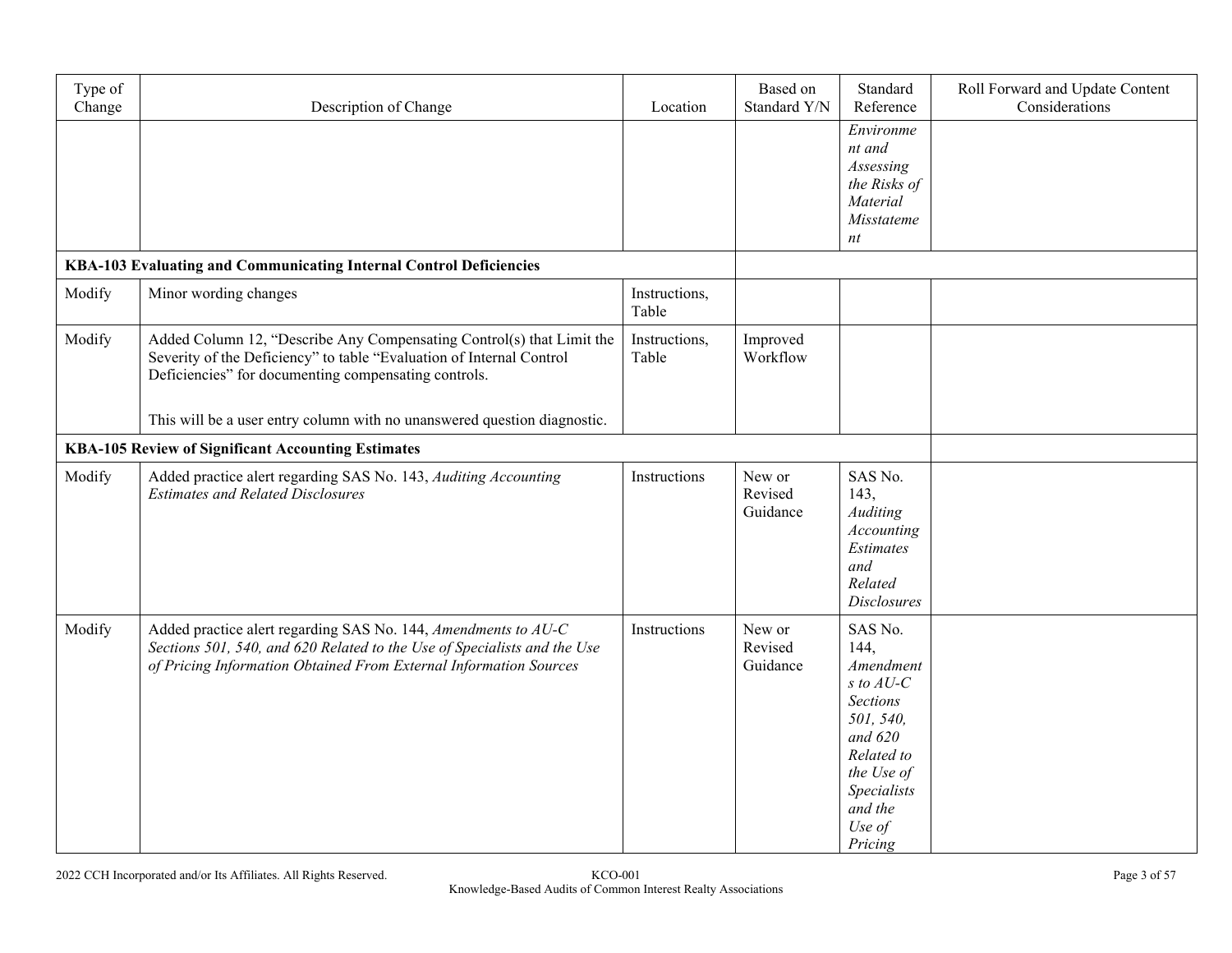| Type of<br>Change | Description of Change                                                                                                                                                            | Location     | Based on<br>Standard Y/N      | Standard<br>Reference                                                                                                                             | Roll Forward and Update Content<br>Considerations |
|-------------------|----------------------------------------------------------------------------------------------------------------------------------------------------------------------------------|--------------|-------------------------------|---------------------------------------------------------------------------------------------------------------------------------------------------|---------------------------------------------------|
|                   |                                                                                                                                                                                  |              |                               | Informatio<br>n Obtained<br>From<br>External<br>Informatio<br>n Sources                                                                           |                                                   |
| Modify            | Added practice alert regarding SAS No. 145, Understanding the Entity<br>and Its Environment and Assessing the Risks of Material Misstatement                                     | Instructions | New or<br>Revised<br>Guidance | SAS No.<br>145.<br>Understand<br>ing the<br>Entity and<br>Its<br>Environme<br>nt and<br>Assessing<br>the Risks of<br>Material<br>Misstateme<br>nt |                                                   |
|                   | KBA-201 Client/Engagement Acceptance and Continuance Form                                                                                                                        |              |                               |                                                                                                                                                   |                                                   |
| Modify            | Added practice alert regarding the AICPA's Proposed Quality<br>Management Standards                                                                                              | Instructions | Proposed<br>Guidance          |                                                                                                                                                   |                                                   |
| Modify            | Added practice alert regarding proposed Statement on Auditing Standards,<br>Inquiries of the Predecessor Auditor Regarding Fraud and<br>Noncompliance with Laws and Regulations. | Instructions | Proposed<br>Guidance          |                                                                                                                                                   |                                                   |
| Modify            | Added practice alert regarding SAS No. 142, Audit Evidence                                                                                                                       | Procedures   | New or<br>Revised<br>Guidance | SAS No.<br>142, Audit<br>Evidence                                                                                                                 |                                                   |
|                   | KBA-302 Understanding the Entity and Its Environment                                                                                                                             |              |                               |                                                                                                                                                   |                                                   |
| Modify            | Added practice alert regarding SAS No. 143, Auditing Accounting<br><b>Estimates and Related Disclosures</b>                                                                      | Instructions | New or<br>Revised<br>Guidance | SAS No.<br>143,<br>Auditing<br>Accounting<br>Estimates<br>and<br>Related<br><b>Disclosures</b>                                                    |                                                   |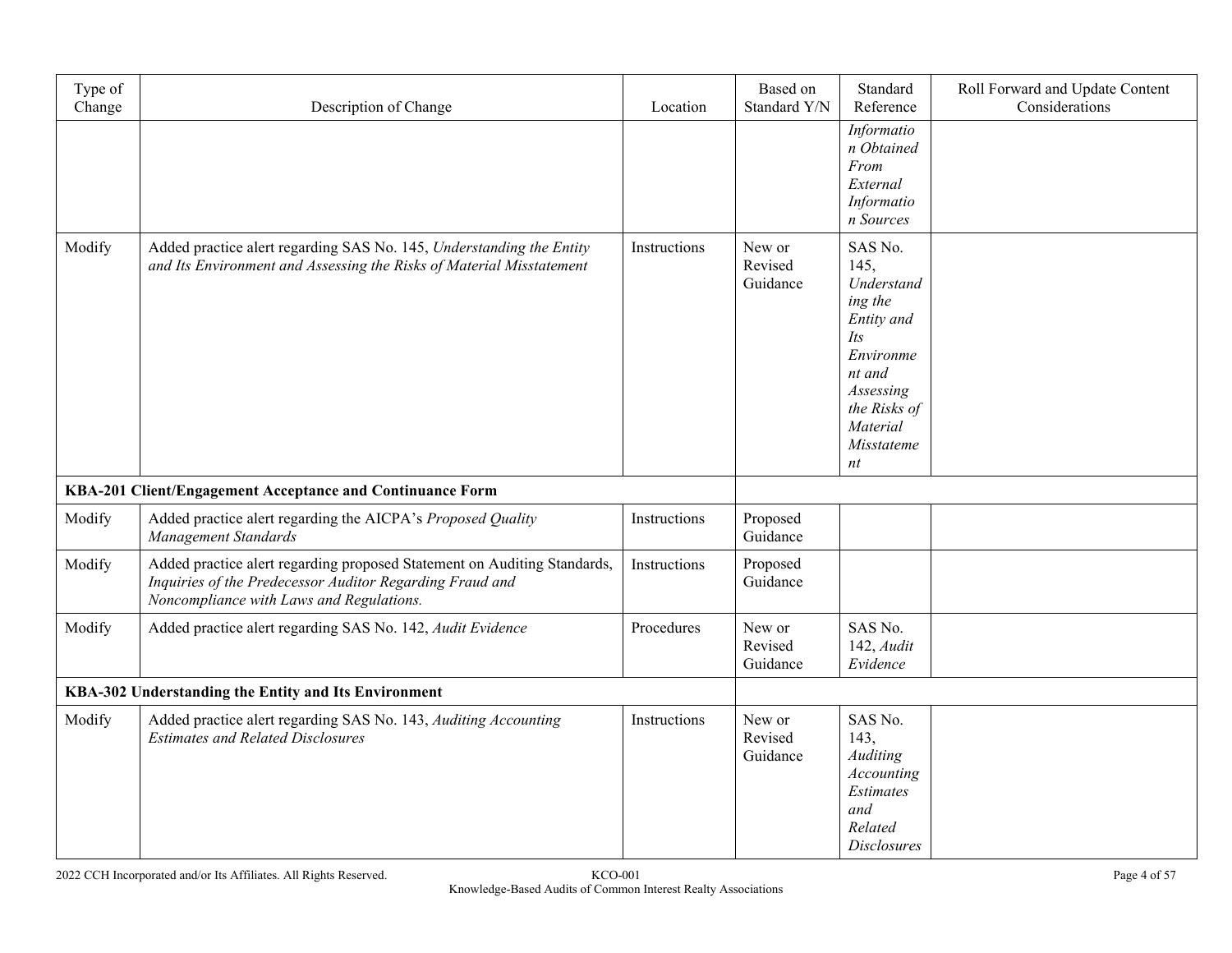| Type of<br>Change  | Description of Change                                                                                                                                                         | Location                | Based on<br>Standard Y/N      | Standard<br>Reference                                                                                                                             | Roll Forward and Update Content<br>Considerations |
|--------------------|-------------------------------------------------------------------------------------------------------------------------------------------------------------------------------|-------------------------|-------------------------------|---------------------------------------------------------------------------------------------------------------------------------------------------|---------------------------------------------------|
| Modify             | Added practice alert regarding SAS No. 145, Understanding the Entity<br>and Its Environment and Assessing the Risks of Material Misstatement                                  | Instructions            | New or<br>Revised<br>Guidance | SAS No.<br>145,<br>Understand<br>ing the<br>Entity and<br>Its<br>Environme<br>nt and<br>Assessing<br>the Risks of<br>Material<br>Misstateme<br>nt |                                                   |
| <b>Disclosures</b> | KBA-400 Scoping and Mapping of Significant Account Balances, Classes of Transactions, and                                                                                     |                         |                               |                                                                                                                                                   |                                                   |
| Modify             | Added practice alert regarding proposed Statement on Auditing Standards,<br>Understanding the Entity and Its Environment and Assessing the Risks of<br>Material Misstatement. | Instructions            | Proposed<br>Guidance          |                                                                                                                                                   |                                                   |
| Modify             | Added practice alert regarding SAS No. 142, Audit Evidence                                                                                                                    | Instructions            | New or<br>Revised<br>Guidance | SAS No.<br>$142$ , $Audit$<br>Evidence                                                                                                            |                                                   |
| Modify             | Added practice alert regarding SAS No. 145, Understanding the Entity<br>and Its Environment and Assessing the Risks of Material Misstatement                                  | Instructions            | New or<br>Revised<br>Guidance | SAS No.<br>145,<br>Understand<br>ing the<br>Entity and<br>Its<br>Environme<br>nt and<br>Assessing<br>the Risks of<br>Material<br>Misstateme<br>nt |                                                   |
| Modify             | Modified Table 1: Scoping and Mapping as follows:<br>Moved column 6 "Significant Disclosure" to column 4 and<br>$\bullet$<br>moved other columns over;                        | Instructions,<br>Tables | Improved<br>Workflow          |                                                                                                                                                   | All columns will retain on roll forward.          |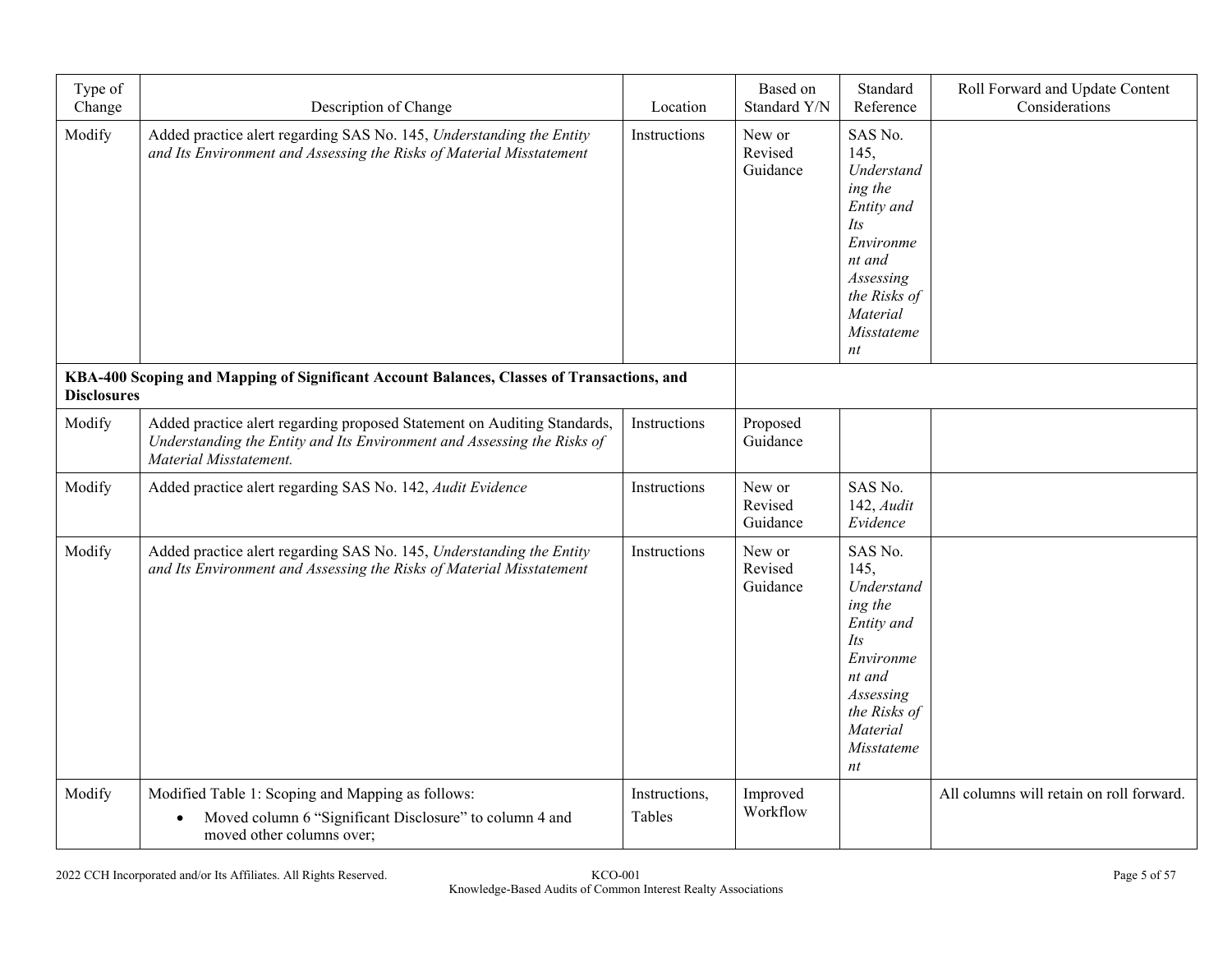| Type of<br>Change | Description of Change                                                                                                                                                               | Location                | Based on<br>Standard Y/N      | Standard<br>Reference                                                                                                                                    | Roll Forward and Update Content<br>Considerations                                                                                                                       |
|-------------------|-------------------------------------------------------------------------------------------------------------------------------------------------------------------------------------|-------------------------|-------------------------------|----------------------------------------------------------------------------------------------------------------------------------------------------------|-------------------------------------------------------------------------------------------------------------------------------------------------------------------------|
|                   | Modified options for Column 7 "Type of Further Understanding<br>$\bullet$<br>of Activity-Level Controls to be Gained" for ease of use                                               |                         |                               |                                                                                                                                                          |                                                                                                                                                                         |
| Modify            | Modified Table 2: Understand and Document the Entity's Reconciliation<br>Process and Controls as follows:<br>Removed Columns 8-10 regarding compensating controls (now<br>$\bullet$ | Instructions,<br>Tables | Improved<br>Workflow          |                                                                                                                                                          | Any columns defaulted prior to<br>removal of these columns will still<br>default to the old response so users                                                           |
|                   | documented in KBA-103)<br>Minor wording changes<br>$\bullet$                                                                                                                        |                         |                               |                                                                                                                                                          | should always recheck any defaults on<br>roll forward.                                                                                                                  |
| Modify            | Modified Table 3 as follows:                                                                                                                                                        | Instructions,           | Improved                      |                                                                                                                                                          | Any columns defaulted prior to                                                                                                                                          |
|                   | Removed Columns 9-11 regarding compensating controls (now<br>documented in KBA-103)                                                                                                 | Tables                  | Workflow                      |                                                                                                                                                          | removal of these columns will still<br>default to the old response so users                                                                                             |
|                   | Minor wording changes                                                                                                                                                               |                         |                               |                                                                                                                                                          | should always recheck any defaults on<br>roll forward.                                                                                                                  |
|                   | KBA-401 Understanding Entity-Level Controls                                                                                                                                         |                         |                               |                                                                                                                                                          |                                                                                                                                                                         |
| Modify            | Added practice alert regarding proposed Statement on Auditing Standards,<br>Understanding the Entity and Its Environment and Assessing the Risks of<br>Material Misstatement.       | Instructions            | Proposed<br>Guidance          |                                                                                                                                                          |                                                                                                                                                                         |
| Modify            | Added practice alert regarding SAS No. 142, Audit Evidence                                                                                                                          | Instructions            | New or<br>Revised<br>Guidance | SAS No.<br>142, Audit<br>Evidence                                                                                                                        |                                                                                                                                                                         |
| Modify            | Added practice alert regarding SAS No. 145, Understanding the Entity<br>and Its Environment and Assessing the Risks of Material Misstatement                                        | Instructions            | New or<br>Revised<br>Guidance | SAS No.<br>145,<br>Understand<br>ing the<br>Entity and<br>Its<br>Environme<br>nt and<br>Assessing<br>the Risks of<br>Material<br><i>Misstateme</i><br>nt |                                                                                                                                                                         |
| Modify            | Modified detailed tables as follows:<br>Removed Columns 6-7 regarding compensating controls (now<br>$\bullet$<br>documented in KBA-103)<br>Minor wording changes                    | Instructions,<br>Tables | Improved<br>Workflow          |                                                                                                                                                          | Any columns defaulted prior to<br>removal of these columns will still<br>default to the old response so users<br>should always recheck any defaults on<br>roll forward. |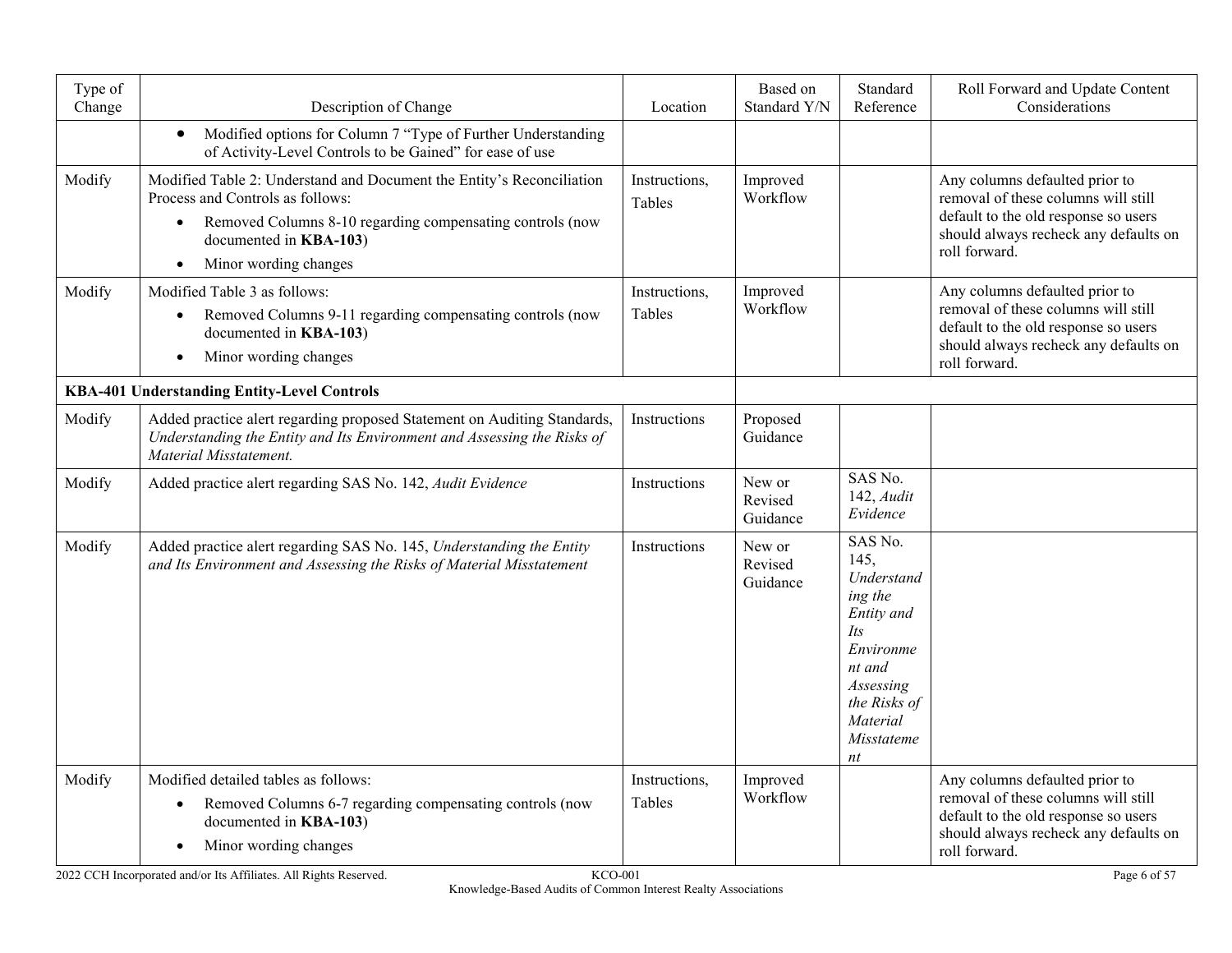| Type of<br>Change                                                                                                                                                                                  | Description of Change                                                                                                                                                                                                                                                                                                                                                                                                    | Location                | Based on<br>Standard Y/N      | Standard<br>Reference             | Roll Forward and Update Content<br>Considerations                                                                                                                                                                                                                                          |
|----------------------------------------------------------------------------------------------------------------------------------------------------------------------------------------------------|--------------------------------------------------------------------------------------------------------------------------------------------------------------------------------------------------------------------------------------------------------------------------------------------------------------------------------------------------------------------------------------------------------------------------|-------------------------|-------------------------------|-----------------------------------|--------------------------------------------------------------------------------------------------------------------------------------------------------------------------------------------------------------------------------------------------------------------------------------------|
|                                                                                                                                                                                                    | KBA-402 Understanding General Controls for Information Technology                                                                                                                                                                                                                                                                                                                                                        |                         |                               |                                   |                                                                                                                                                                                                                                                                                            |
| Modify                                                                                                                                                                                             | Added practice alert regarding proposed Statement on Auditing Standards,<br>Understanding the Entity and Its Environment and Assessing the Risks of<br>Material Misstatement.                                                                                                                                                                                                                                            | Instructions            | Proposed<br>Guidance          |                                   |                                                                                                                                                                                                                                                                                            |
| Modify                                                                                                                                                                                             | Added practice alert regarding SAS No. 142, Audit Evidence                                                                                                                                                                                                                                                                                                                                                               | Instructions            | New or<br>Revised<br>Guidance | SAS No.<br>142, Audit<br>Evidence |                                                                                                                                                                                                                                                                                            |
| Modify                                                                                                                                                                                             | Modified Section III tables "Understanding of IT General Controls for<br>Entities with a More Complex IT Structure" as follows:<br>Removed Columns 8-10 regarding compensating controls (now<br>$\bullet$<br>documented in KBA-103)                                                                                                                                                                                      | Instructions,<br>Tables | Improved<br>Workflow          |                                   | Any columns defaulted prior to<br>removal of these columns will still<br>default to the old response so users<br>should always recheck any defaults on<br>roll forward.                                                                                                                    |
|                                                                                                                                                                                                    | Minor wording changes                                                                                                                                                                                                                                                                                                                                                                                                    |                         |                               |                                   |                                                                                                                                                                                                                                                                                            |
| KBA-403 Understanding Activity-Level Controls: Revenue, Receivables, and Cash Receipts<br>through KBA-410 Understanding Activity-Level Controls: Financial Reporting and Closing<br><b>Process</b> |                                                                                                                                                                                                                                                                                                                                                                                                                          |                         |                               |                                   |                                                                                                                                                                                                                                                                                            |
| Modify                                                                                                                                                                                             | Added practice alert regarding proposed Statement on Auditing Standards,<br>Understanding the Entity and Its Environment and Assessing the Risks of<br>Material Misstatement.                                                                                                                                                                                                                                            | Instructions            | Proposed<br>Guidance          |                                   |                                                                                                                                                                                                                                                                                            |
| Modify                                                                                                                                                                                             | Added practice alert regarding SAS No. 142, Audit Evidence                                                                                                                                                                                                                                                                                                                                                               | Instructions            | New or<br>Revised<br>Guidance | SAS No.<br>142, Audit<br>Evidence |                                                                                                                                                                                                                                                                                            |
| Modify                                                                                                                                                                                             | Added discussion of complementary controls to Step 5 and Step 6<br>instructions                                                                                                                                                                                                                                                                                                                                          | Instructions            | Improved<br>Workflow          |                                   |                                                                                                                                                                                                                                                                                            |
| Modify                                                                                                                                                                                             | Modified Step 4, 5, and 6 subprocess table as follows:<br>Removed Column 4 for documentation of control type<br>$\bullet$<br>Added Column 5, "Identify Any Complementary Control(s)<br>Necessary to Meet the Control Objective" for documentation of<br>complementary controls<br>Removed Columns 9-11 regarding compensating controls (now<br>$\bullet$<br>documented in KBA-103)<br>Minor wording changes<br>$\bullet$ | Instructions,<br>Tables | Improved<br>Workflow          |                                   | Column 5 is a new column for<br>documenting any complementary<br>controls necessary to meet the control<br>objective(s).<br>Other columns will retain on roll<br>forward.<br>Any columns defaulted prior to<br>removal of these columns will still<br>default to the old response so users |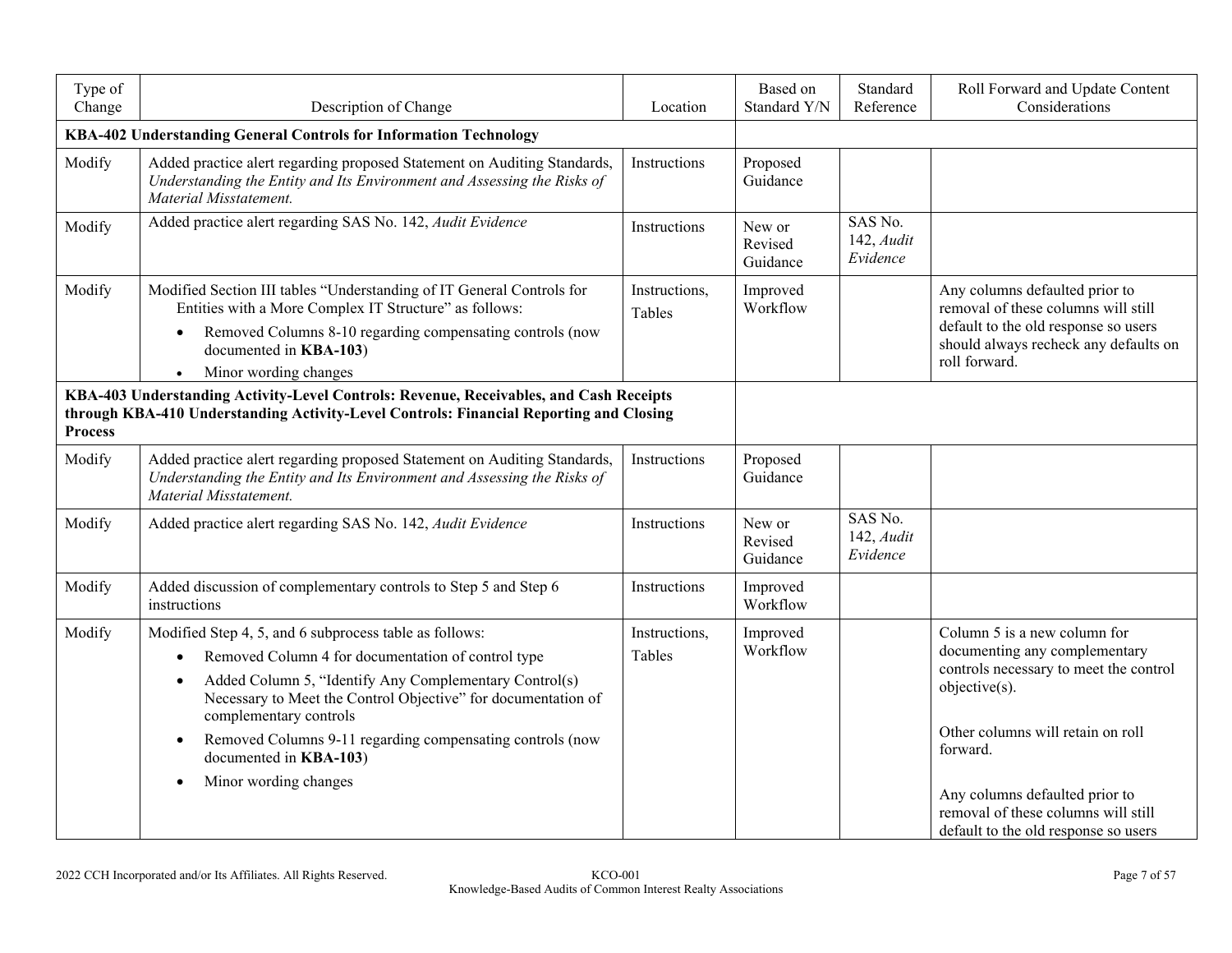| Type of<br>Change | Description of Change                                                                                                                                                         | Location              | Based on<br>Standard Y/N      | Standard<br>Reference                                                                                                                                    | Roll Forward and Update Content<br>Considerations                                                                                                                                                                |
|-------------------|-------------------------------------------------------------------------------------------------------------------------------------------------------------------------------|-----------------------|-------------------------------|----------------------------------------------------------------------------------------------------------------------------------------------------------|------------------------------------------------------------------------------------------------------------------------------------------------------------------------------------------------------------------|
|                   |                                                                                                                                                                               |                       |                               |                                                                                                                                                          | should always recheck any defaults on<br>roll forward.                                                                                                                                                           |
|                   | KBA-411 Understanding Controls Maintained by a Service Organization                                                                                                           |                       |                               |                                                                                                                                                          |                                                                                                                                                                                                                  |
| Modify            | Added practice alert regarding proposed Statement on Auditing Standards,<br>Understanding the Entity and Its Environment and Assessing the Risks of<br>Material Misstatement. | Instructions          | Proposed<br>Guidance          |                                                                                                                                                          |                                                                                                                                                                                                                  |
|                   | KBA-501 Team Discussion and Consideration of the Risks of Material Misstatement                                                                                               |                       |                               |                                                                                                                                                          |                                                                                                                                                                                                                  |
| Modify            | Added practice alert regarding SAS No. 145, Understanding the Entity<br>and Its Environment and Assessing the Risks of Material Misstatement                                  | Instructions          | New or<br>Revised<br>Guidance | SAS No.<br>145,<br>Understand<br>ing the<br>Entity and<br>Its<br>Environme<br>nt and<br>Assessing<br>the Risks of<br>Material<br><i>Misstateme</i><br>nt |                                                                                                                                                                                                                  |
| Modify            | Added practice alert regarding proposed Statement on Auditing Standards,<br>Understanding the Entity and Its Environment and Assessing the Risks of<br>Material Misstatement. | Instructions          | Proposed<br>Guidance          |                                                                                                                                                          |                                                                                                                                                                                                                  |
|                   | <b>KBA-502 Summary of Risk Assessments</b>                                                                                                                                    |                       |                               |                                                                                                                                                          |                                                                                                                                                                                                                  |
| Modify            | Added practice alert regarding proposed Statement on Auditing Standards,<br>Understanding the Entity and Its Environment and Assessing the Risks of<br>Material Misstatement. | Instructions          | Proposed<br>Guidance          |                                                                                                                                                          |                                                                                                                                                                                                                  |
| Modify            | Added practice alert regarding SAS No. 142, Audit Evidence                                                                                                                    | Instructions          | New or<br>Revised<br>Guidance | SAS No.<br>$142$ , $Audit$<br>Evidence                                                                                                                   |                                                                                                                                                                                                                  |
| Modify            | Added further discussion of remaining relevant assertions                                                                                                                     | Instructions          | Clarification                 |                                                                                                                                                          |                                                                                                                                                                                                                  |
| Modify            | Added risk type "Other" for risks that are not a significant risk, not a fraud<br>risk, and do not require tests of controls.                                                 | Instructions<br>Table |                               |                                                                                                                                                          | No roll forward considerations noted. If<br>the user changes a risk in the risk pane<br>(Type of risk) from one of the prior<br>options to "Other" everything will stay<br>linked in the audit programs and risk |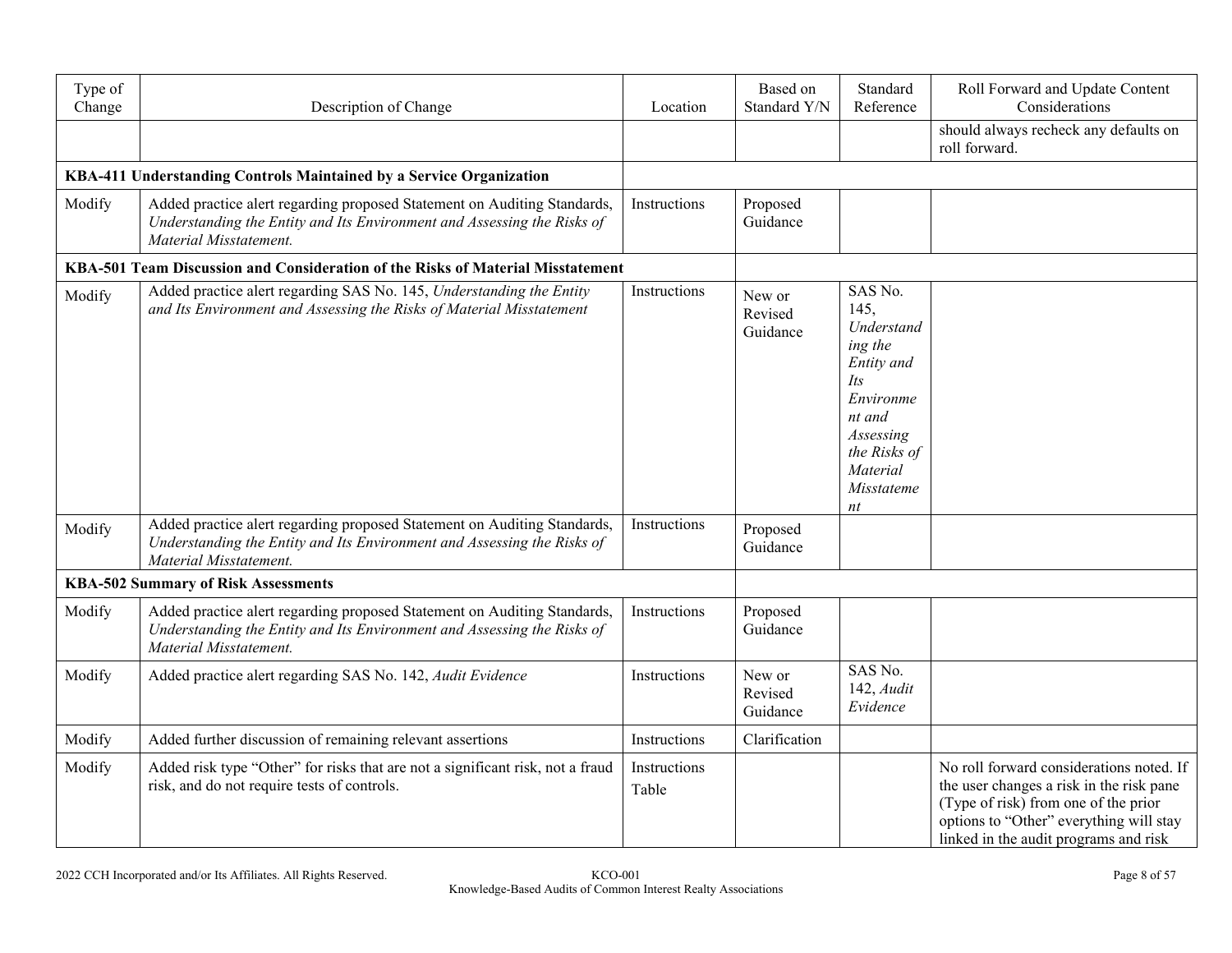| Type of<br>Change                                        | Description of Change                                                                                                                                                                                       | Location                    | Based on<br>Standard Y/N       | Standard<br>Reference                                                                                                                                    | Roll Forward and Update Content<br>Considerations                  |
|----------------------------------------------------------|-------------------------------------------------------------------------------------------------------------------------------------------------------------------------------------------------------------|-----------------------------|--------------------------------|----------------------------------------------------------------------------------------------------------------------------------------------------------|--------------------------------------------------------------------|
|                                                          | This new risk, if noted, in the risk pane as "Other" will flow out just like<br>any other prior risks and will need to be linked in the applicable audit<br>program.                                        |                             |                                |                                                                                                                                                          | information documenting in KBA-102<br>will retain on roll forward. |
| Modify                                                   | If a user selects a risk as only "Fraud" or has only selected it to be "Fraud"<br>in the past, now the "Significant" will also be defaulted as "Fraud" is<br>considered to be a type of "Significant" risk. | <b>Risk Pane</b>            | Y                              | AS<br>2110.71b                                                                                                                                           | No roll forward considerations noted.                              |
|                                                          | AS 2110.71b states that a fraud risk is a significant risk. Accordingly, the<br>requirement for responding to significant risks also applies to fraud risks.                                                |                             |                                |                                                                                                                                                          |                                                                    |
|                                                          | <b>KBA-503 Basis for Inherent Risk Assessment</b>                                                                                                                                                           |                             |                                |                                                                                                                                                          |                                                                    |
| Modify                                                   | Added practice alert regarding proposed Statement on Auditing Standards,<br>Understanding the Entity and Its Environment and Assessing the Risks of<br>Material Misstatement.                               | Instructions                | Proposed<br>Guidance           |                                                                                                                                                          |                                                                    |
| <b>KBA-901 Financial Statement Disclosures Checklist</b> |                                                                                                                                                                                                             |                             |                                |                                                                                                                                                          |                                                                    |
| Modify                                                   | Current through ASU No. 2021-10                                                                                                                                                                             | Instructions,<br>Procedures | New and<br>Revised<br>Guidance |                                                                                                                                                          |                                                                    |
|                                                          | KBA-902 Audit Review and Approval Checklist                                                                                                                                                                 |                             |                                |                                                                                                                                                          |                                                                    |
| Modify                                                   | Added practice alert regarding SAS No. 142, Audit Evidence                                                                                                                                                  | Instructions                | New or<br>Revised<br>Guidance  | SAS No.<br>$142$ , $Audit$<br>Evidence                                                                                                                   |                                                                    |
| Modify                                                   | Added practice alert regarding SAS No. 145, Understanding the Entity<br>and Its Environment and Assessing the Risks of Material Misstatement                                                                | Instructions                | New or<br>Revised<br>Guidance  | SAS No.<br>145,<br>Understand<br>ing the<br>Entity and<br>Its<br>Environme<br>nt and<br>Assessing<br>the Risks of<br>Material<br><i>Misstateme</i><br>nt |                                                                    |

# **KBA-901 Financial Statement Disclosures Checklist**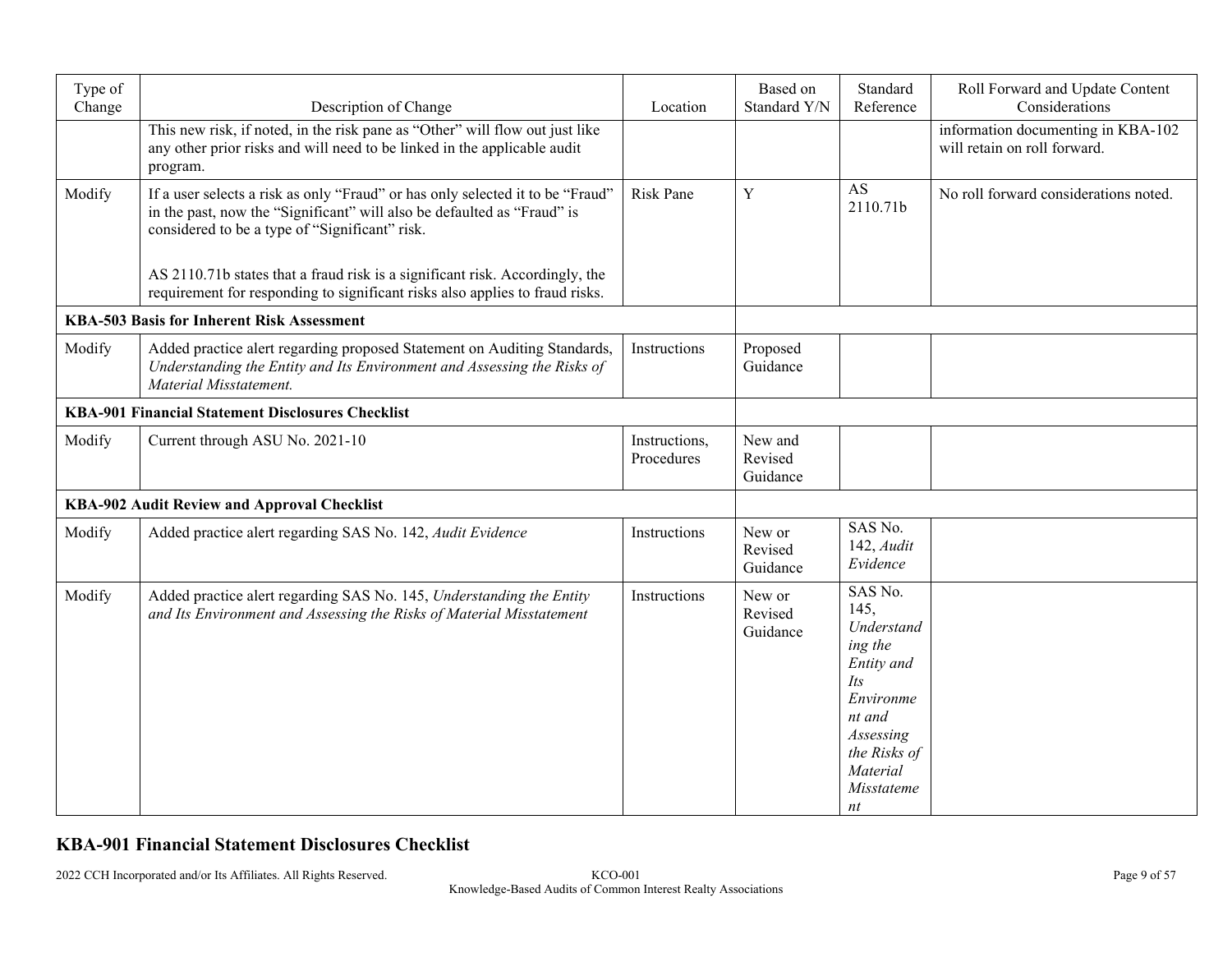Note: Footnote examples can be found on CCH ARM Accounting Research Manager as follows:

- 1. GAAP Financial Statement Disclosures Manual
- 2. Best Practices in Presentation and Disclosure
- 3. 10-K Lookup

| <b>Table of Contents</b><br>Updated Section 320 to remove "and Equity" from Investments - Debt and Equity Securities<br>Updated<br>Removed Section "Cost Method Investments" from ASC 325 Investments - Other<br>Removed<br><b>Generally Accepted Accounting Principles (ASC 105)</b><br>Overall<br>Note: The presentation and disclosure requirements in item 1 below are prescribed by ASU No.<br>New<br>2020-10, <i>Codification Improvements</i> , which is effective for (a) public business entities, (b) not-for-<br>profit entities that have issued, or are conduit bond obligors for, securities that are traded, listed, or<br>quoted on an exchange or an over-the-counter market, and (c) employee benefit plans that file or<br>furnish financial statements with or to the Securities and Exchange Commission for annual periods<br>beginning after December 15, 2020, including interim periods within those annual periods. For all<br>other entities, the requirements are effective for annual periods beginning after December 15, 2021<br>and interim periods within annual periods beginning after December 15, 2022.<br>An entity should recognize and present separately the cumulative effect of the change in<br>accounting principle of ASU No. 2020-10 as an adjustment to the opening balance of retained<br>earnings (or other appropriate components of equity or net assets in the balance sheet) as of the<br>beginning of the period in which it is first applied. The cumulative-effect adjustment is the<br>difference between the amounts recognized in the balance sheet before initial application of ASU<br>No. 2020-10 and the amounts recognized in the balance sheet at initial application of ASU No.<br>2020-10.<br>Early application of ASU No. 2020-10 is permitted for any annual or interim period for which the |
|-------------------------------------------------------------------------------------------------------------------------------------------------------------------------------------------------------------------------------------------------------------------------------------------------------------------------------------------------------------------------------------------------------------------------------------------------------------------------------------------------------------------------------------------------------------------------------------------------------------------------------------------------------------------------------------------------------------------------------------------------------------------------------------------------------------------------------------------------------------------------------------------------------------------------------------------------------------------------------------------------------------------------------------------------------------------------------------------------------------------------------------------------------------------------------------------------------------------------------------------------------------------------------------------------------------------------------------------------------------------------------------------------------------------------------------------------------------------------------------------------------------------------------------------------------------------------------------------------------------------------------------------------------------------------------------------------------------------------------------------------------------------------------------------------------------------------------------------------------------------|
|                                                                                                                                                                                                                                                                                                                                                                                                                                                                                                                                                                                                                                                                                                                                                                                                                                                                                                                                                                                                                                                                                                                                                                                                                                                                                                                                                                                                                                                                                                                                                                                                                                                                                                                                                                                                                                                                   |
|                                                                                                                                                                                                                                                                                                                                                                                                                                                                                                                                                                                                                                                                                                                                                                                                                                                                                                                                                                                                                                                                                                                                                                                                                                                                                                                                                                                                                                                                                                                                                                                                                                                                                                                                                                                                                                                                   |
|                                                                                                                                                                                                                                                                                                                                                                                                                                                                                                                                                                                                                                                                                                                                                                                                                                                                                                                                                                                                                                                                                                                                                                                                                                                                                                                                                                                                                                                                                                                                                                                                                                                                                                                                                                                                                                                                   |
|                                                                                                                                                                                                                                                                                                                                                                                                                                                                                                                                                                                                                                                                                                                                                                                                                                                                                                                                                                                                                                                                                                                                                                                                                                                                                                                                                                                                                                                                                                                                                                                                                                                                                                                                                                                                                                                                   |
|                                                                                                                                                                                                                                                                                                                                                                                                                                                                                                                                                                                                                                                                                                                                                                                                                                                                                                                                                                                                                                                                                                                                                                                                                                                                                                                                                                                                                                                                                                                                                                                                                                                                                                                                                                                                                                                                   |
| entity's financial statements have not yet been issued (public business entities) or for which<br>financial statements are available to be issued (all other entities).<br>An entity may elect to apply ASU No. 2020-10 retrospectively. (ASC 105-10-65-6)                                                                                                                                                                                                                                                                                                                                                                                                                                                                                                                                                                                                                                                                                                                                                                                                                                                                                                                                                                                                                                                                                                                                                                                                                                                                                                                                                                                                                                                                                                                                                                                                        |
| Have the following transitional disclosures related to the adoption of ASU No. 2020-10 been made<br>New                                                                                                                                                                                                                                                                                                                                                                                                                                                                                                                                                                                                                                                                                                                                                                                                                                                                                                                                                                                                                                                                                                                                                                                                                                                                                                                                                                                                                                                                                                                                                                                                                                                                                                                                                           |
| in each interim and annual periods of adoption (ASC 105-10-65-6):<br>1. The nature of a change in accounting principle to ASU No. 2020-10?                                                                                                                                                                                                                                                                                                                                                                                                                                                                                                                                                                                                                                                                                                                                                                                                                                                                                                                                                                                                                                                                                                                                                                                                                                                                                                                                                                                                                                                                                                                                                                                                                                                                                                                        |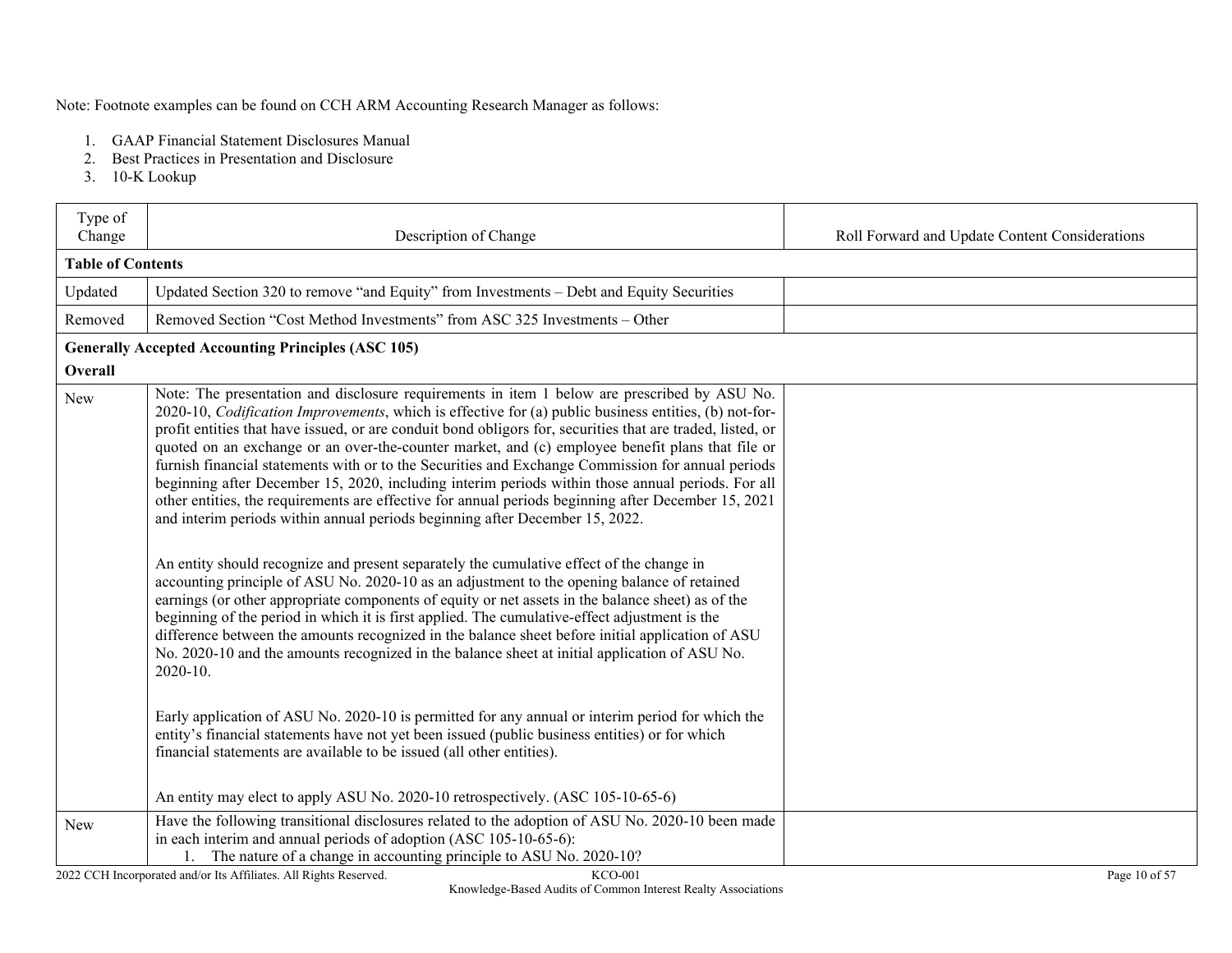| Type of<br>Change | Description of Change                                                                                                                                                                                                                                                                                                                                                                                                                                                                                                                                                                                                                                                                                                                                                                                                                                                                                                                                                             | Roll Forward and Update Content Considerations |
|-------------------|-----------------------------------------------------------------------------------------------------------------------------------------------------------------------------------------------------------------------------------------------------------------------------------------------------------------------------------------------------------------------------------------------------------------------------------------------------------------------------------------------------------------------------------------------------------------------------------------------------------------------------------------------------------------------------------------------------------------------------------------------------------------------------------------------------------------------------------------------------------------------------------------------------------------------------------------------------------------------------------|------------------------------------------------|
|                   | 2. The reason for the change?                                                                                                                                                                                                                                                                                                                                                                                                                                                                                                                                                                                                                                                                                                                                                                                                                                                                                                                                                     |                                                |
|                   | <b>Statement of Shareholder Equity (ASC 215)</b>                                                                                                                                                                                                                                                                                                                                                                                                                                                                                                                                                                                                                                                                                                                                                                                                                                                                                                                                  |                                                |
| Overall           |                                                                                                                                                                                                                                                                                                                                                                                                                                                                                                                                                                                                                                                                                                                                                                                                                                                                                                                                                                                   |                                                |
| Removed           | Note: The presentation and disclosure requirements in item 10 below have been superseded by the<br>amendments in ASU No. 2017-07, Compensation - Retirement Benefits (Topic 715): Improving the<br>Presentation of Net Periodic Pension Cost and Net Periodic Postretirement Benefit Cost, which is<br>effective for public business entities, for annual periods beginning after December 15, 2017,<br>including interim periods within those annual periods. For all other entities, the requirements are<br>effective for annual periods beginning after December 15, 2018, and interim periods within annual<br>periods beginning after December 15, 2019. Thereafter, the presentation and disclosure requirements<br>in item 11 below should be followed. Early adoption is permitted as of the beginning of an annual<br>period for which financial statements (interim or annual) have not been issued or have not been made<br>available for issuance. (ASC 715-20-65-3) |                                                |
| Removed           | For the information required in item 9 above that is presented on the face of the statement where net<br>income is presented, have the following disclosures been made parenthetically (ASC 220-10-45-<br>$17A)$ :<br>1. The effect of significant reclassification amounts on the respective line items of net income,<br>by component of other comprehensive income?<br>The aggregate tax effect of all significant reclassifications on the line item for income tax<br>2.<br>benefit or expense?<br><i>Note:</i> For items 10a. and 10b. above, if an entity is unable to identify the line item of net income<br>affected by any significant amount reclassified out of accumulated other comprehensive income in<br>a reporting period, including when all reclassifications for the period are not to net income in their<br>entirety, the entity must disclose the information for that amount as required in item 12 below.                                              |                                                |
| Removed           | Note: The presentation and disclosure requirements in item 10 above have been superseded by the<br>amendments in ASU No. 2017-07, Compensation - Retirement Benefits (Topic 715): Improving the<br>Presentation of Net Periodic Pension Cost and Net Periodic Postretirement Benefit Cost, which is<br>effective for public business entities, for annual periods beginning after December 15, 2017,<br>including interim periods within those annual periods. For all other entities, the requirements are<br>effective for annual periods beginning after December 15, 2018, and interim periods within annual<br>periods beginning after December 15, 2019. Thereafter, the presentation and disclosure requirements<br>in item 11 below should be followed. Early adoption is permitted as of the beginning of an annual<br>period for which financial statements (interim or annual) have not been issued or have not been made<br>available for issuance. (ASC 715-20-65-3) |                                                |
| Removed           | Note: The presentation and disclosure requirements in items 16 through 20 below are prescribed by<br>ASU No. 2018-02, Income Statement-Reporting Comprehensive Income (Topic 220):<br>Reclassification of Certain Tax Effects from Accumulated Other Comprehensive Income, which is<br>effective for fiscal years, and interim periods within those fiscal years, beginning after December 15,                                                                                                                                                                                                                                                                                                                                                                                                                                                                                                                                                                                    |                                                |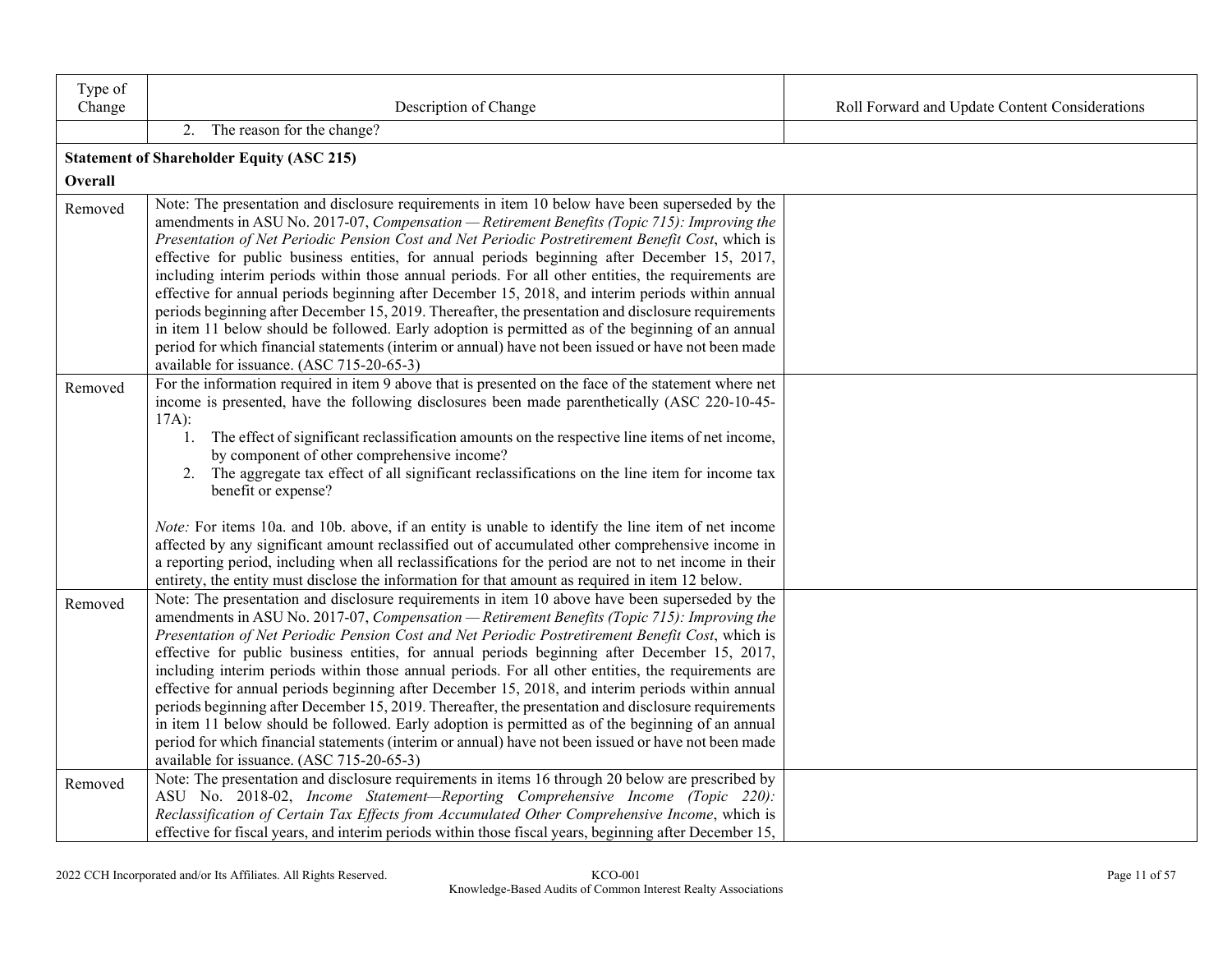| Type of |                                                                                                                                                                                                                                                                                                                                                                                                                                                                                                                                                                                                                                                                                                                                                                                                                                                                                                                                                                                                |                                                |
|---------|------------------------------------------------------------------------------------------------------------------------------------------------------------------------------------------------------------------------------------------------------------------------------------------------------------------------------------------------------------------------------------------------------------------------------------------------------------------------------------------------------------------------------------------------------------------------------------------------------------------------------------------------------------------------------------------------------------------------------------------------------------------------------------------------------------------------------------------------------------------------------------------------------------------------------------------------------------------------------------------------|------------------------------------------------|
| Change  | Description of Change                                                                                                                                                                                                                                                                                                                                                                                                                                                                                                                                                                                                                                                                                                                                                                                                                                                                                                                                                                          | Roll Forward and Update Content Considerations |
|         | 2018. (ASC 220-10-65-4) [ASU No. 2018-02 addresses presentation and disclosure of certain<br>income tax effects resulting from the "Tax Cuts and Jobs Act."]                                                                                                                                                                                                                                                                                                                                                                                                                                                                                                                                                                                                                                                                                                                                                                                                                                   |                                                |
|         | Early adoption is permitted, including adoption in any interim period for:<br>1. Public business entities for periods for which financial statements have not yet been<br>issued; and<br>2. All other entities for periods for which financial statements have not yet been made<br>available for issuance.                                                                                                                                                                                                                                                                                                                                                                                                                                                                                                                                                                                                                                                                                    |                                                |
|         | An entity should apply ASU No. 2018-02 using one of the following two methods:<br>1. At the beginning of the period (annual or interim) of adoption; or<br>2. Retrospectively to each period (or periods) in which the income tax effects of H.R.1, An<br>Act to Provide for Reconciliation Pursuant to Titles II and V of the Concurrent Resolution<br>on the Budget for Fiscal Year 2018 (Tax Cuts and Jobs Act), related to items remaining in<br>accumulated other comprehensive income are recognized.                                                                                                                                                                                                                                                                                                                                                                                                                                                                                    |                                                |
| Removed | Have the following been disclosed in the first interim and annual period of adoption for entities that<br>elect to apply ASU No. 2018-02 at the beginning of the period (annual or interim) of adoption (ASC<br>$220-10-65-4$ :<br>1. The nature of and reason for the change in accounting principle?<br>2. The effect of the change on the affected financial statement line items?                                                                                                                                                                                                                                                                                                                                                                                                                                                                                                                                                                                                          |                                                |
| Removed | Have the following been disclosed in the first interim and annual period of adoption for entities that<br>elect to apply ASU No. 2018-02 retrospectively (ASC 220-10-65-4):<br>1. The nature of and reason for the change in accounting principle?<br>2. A description of the prior-period information that has been retrospectively adjusted?<br>The effect of the change on the affected financial statement line items?<br>3.                                                                                                                                                                                                                                                                                                                                                                                                                                                                                                                                                               |                                                |
|         | <b>Statement of Cash Flows (ASC 230)</b>                                                                                                                                                                                                                                                                                                                                                                                                                                                                                                                                                                                                                                                                                                                                                                                                                                                                                                                                                       |                                                |
| Removed | Note: The presentation and disclosure requirements in items 1 and 2 below have been superseded by<br>the amendments in ASU No. 2016-18, Statement of Cash Flows (Topic 230): Restricted Cash, which<br>is effective on a retrospective basis for public business entities for fiscal years beginning after<br>December 15, 2017, and interim periods within those fiscal years. For all other entities, the<br>requirements are effective on a retrospective basis for fiscal years beginning after December 15,<br>2018, and interim periods within fiscal years beginning after December 15, 2019. Thereafter, the<br>presentation and disclosure requirements in items 3 through 6 below should be followed. Early<br>adoption is permitted, including adoption in an interim period. If an entity early adopts ASU No.<br>2016-18 in an interim period, any adjustments should be reflected as of the beginning of the fiscal<br>year that includes that interim period. (ASC 230-10-65-3) |                                                |
| Removed | Are the beginning and ending balances of cash and cash equivalents as shown in the statement of<br>cash flows the same amounts as similarly titled line items or subtotals shown in the balance sheet?<br>(ASC 230-10-45-4) (Note: The statement of cash flows should use descriptive terms such as cash or<br>cash and cash equivalents, rather than ambiguous terms such as funds.)                                                                                                                                                                                                                                                                                                                                                                                                                                                                                                                                                                                                          |                                                |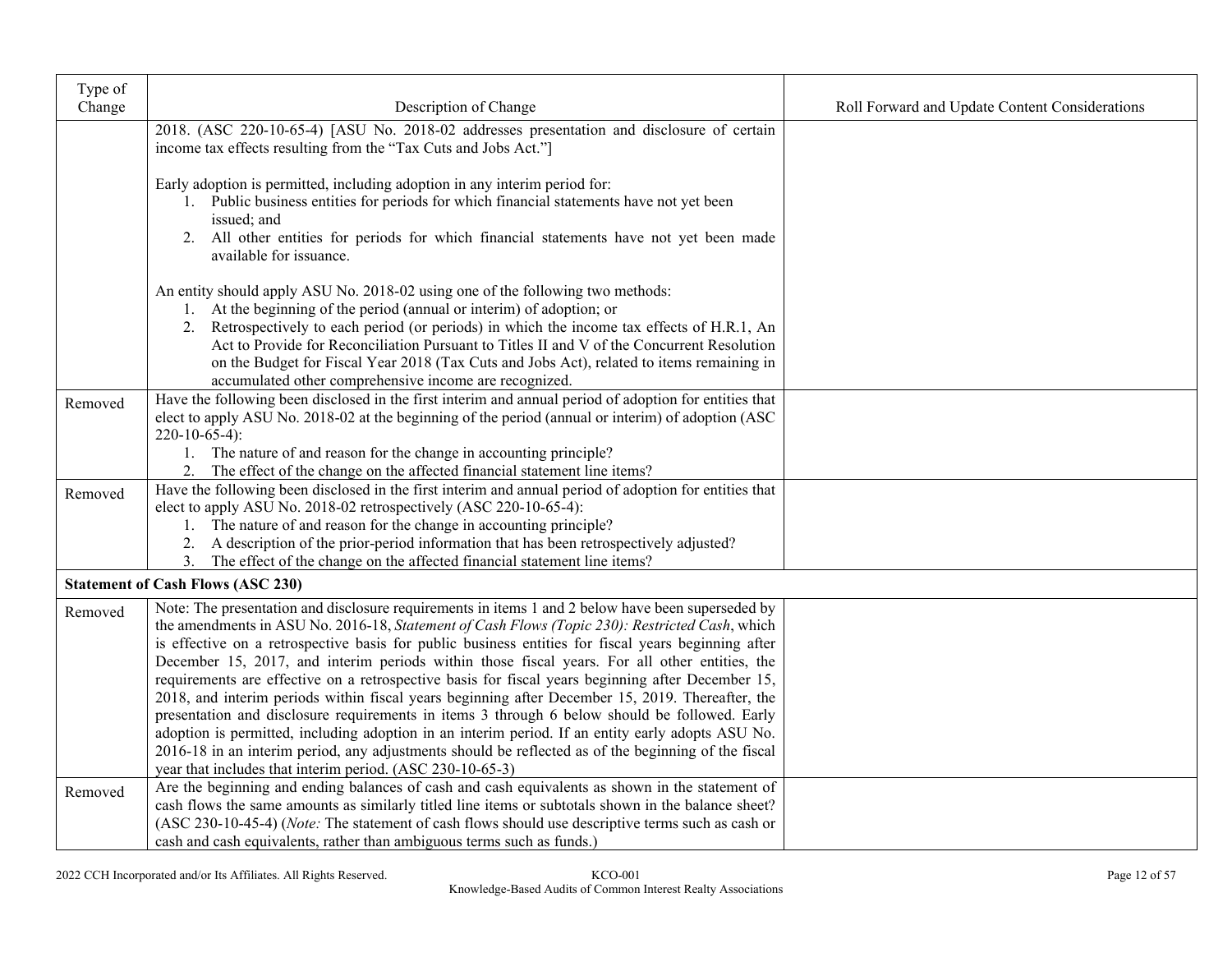| Type of<br>Change | Description of Change                                                                                                                                                                                                                                                                                                                                                                                                                                                                                                                                                                                                                                                                                                                                                                                                                                                                                                                                                                                                                                                                                                                                                                                                                                                                                                                                                                                                                                                                                                                                                                                                                                                                                                                                                                                                                                                                                                                                                                                                                                                                                                                                | Roll Forward and Update Content Considerations |
|-------------------|------------------------------------------------------------------------------------------------------------------------------------------------------------------------------------------------------------------------------------------------------------------------------------------------------------------------------------------------------------------------------------------------------------------------------------------------------------------------------------------------------------------------------------------------------------------------------------------------------------------------------------------------------------------------------------------------------------------------------------------------------------------------------------------------------------------------------------------------------------------------------------------------------------------------------------------------------------------------------------------------------------------------------------------------------------------------------------------------------------------------------------------------------------------------------------------------------------------------------------------------------------------------------------------------------------------------------------------------------------------------------------------------------------------------------------------------------------------------------------------------------------------------------------------------------------------------------------------------------------------------------------------------------------------------------------------------------------------------------------------------------------------------------------------------------------------------------------------------------------------------------------------------------------------------------------------------------------------------------------------------------------------------------------------------------------------------------------------------------------------------------------------------------|------------------------------------------------|
| Removed           | Does the statement of cash flows report net cash provided or used by operating, investing, and<br>financing activities and the net effect of those cash flows on cash and cash equivalents during the<br>period in a manner that reconciles beginning and ending cash and cash equivalents? (ASC 230-10-<br>45-1; 230-10-45-10; 230-10-45-24; 205-20-50-5B(c)) (Note: Separate disclosure of cash flows<br>pertaining to discontinued operations reflected in those categories is not required.)                                                                                                                                                                                                                                                                                                                                                                                                                                                                                                                                                                                                                                                                                                                                                                                                                                                                                                                                                                                                                                                                                                                                                                                                                                                                                                                                                                                                                                                                                                                                                                                                                                                     |                                                |
| Removed           | Note: The presentation and disclosure requirements in items 1 and 2 above have been superseded by<br>the amendments in ASU No. 2016-18, Statement of Cash Flows (Topic 230): Restricted Cash, which<br>is effective on a retrospective basis for public business entities for fiscal years beginning after<br>December 15, 2017, and interim periods within those fiscal years. For all other entities, the<br>requirements are effective on a retrospective basis for fiscal years beginning after December 15,<br>2018, and interim periods within fiscal years beginning after December 15, 2019. Thereafter, the<br>presentation and disclosure requirements in items 3 through 6 below should be followed. Early<br>adoption is permitted, including adoption in an interim period. If an entity early adopts ASU No.<br>2016-18 in an interim period, any adjustments should be reflected as of the beginning of the fiscal<br>year that includes the interim period. (ASC 230-10-65-3)                                                                                                                                                                                                                                                                                                                                                                                                                                                                                                                                                                                                                                                                                                                                                                                                                                                                                                                                                                                                                                                                                                                                                        |                                                |
| Removed           | Have the disclosures required in ASC paragraphs $250-10-50-1$ (a) and $(b)(1)$ and $250-10-50-2$ (as<br>applicable) been made in the first interim and annual period of adoption of ASU No. 2016-18? (See<br>ASC Topic 250, Accounting Changes and Error Corrections)                                                                                                                                                                                                                                                                                                                                                                                                                                                                                                                                                                                                                                                                                                                                                                                                                                                                                                                                                                                                                                                                                                                                                                                                                                                                                                                                                                                                                                                                                                                                                                                                                                                                                                                                                                                                                                                                                |                                                |
| Removed           | Note: The presentation and disclosure requirements in item 10b below have been superseded by the<br>amendments in ASU No. 2016-15, Statement of Cash Flows (Topic 230): Classification of Certain<br>Cash Receipts and Cash Payments, which is effective on a retrospective basis for public business<br>entities for fiscal years beginning after December 15, 2017, and interim periods within those fiscal<br>years. For all other entities, the requirements are effective on a retrospective basis for fiscal years<br>beginning after December 15, 2018, and interim periods within fiscal years beginning after<br>December 15, 2019. Thereafter, the presentation and disclosure requirements in items 10c and 11<br>below should be followed. Early adoption is permitted, including adoption in an interim period. (ASC<br>$230-10-65-2$<br>If it is impracticable to apply ASU No. 2016-15 retrospectively to any prior period presented, the<br>amendments should be applied as if the change was made prospectively as of the earliest date<br>practicable.<br>If an entity early adopts ASU No. 2016-15 in an interim period, any adjustments should be reflected<br>as of the beginning of the fiscal year that includes the interim period. In addition, an entity that elects<br>early adoption must adopt all of the amendments in ASU No. 2016-15 in the same period.<br>1. Are amounts of interest paid (net of amounts capitalized) and income taxes paid during the<br>period disclosed? (ASC 230-10-50-2)<br>The presentation and disclosure requirements in item 10b above have been superseded by the<br>amendments in ASU No. 2016-15, Statement of Cash Flows (Topic 230): Classification of Certain<br>Cash Receipts and Cash Payments, which is effective on a retrospective basis for public business<br>entities for fiscal years beginning after December 15, 2017, and interim periods within those fiscal<br>years. For all other entities, the requirements are effective on a retrospective basis for fiscal years<br>beginning after December 15, 2018, and interim periods within fiscal years beginning after |                                                |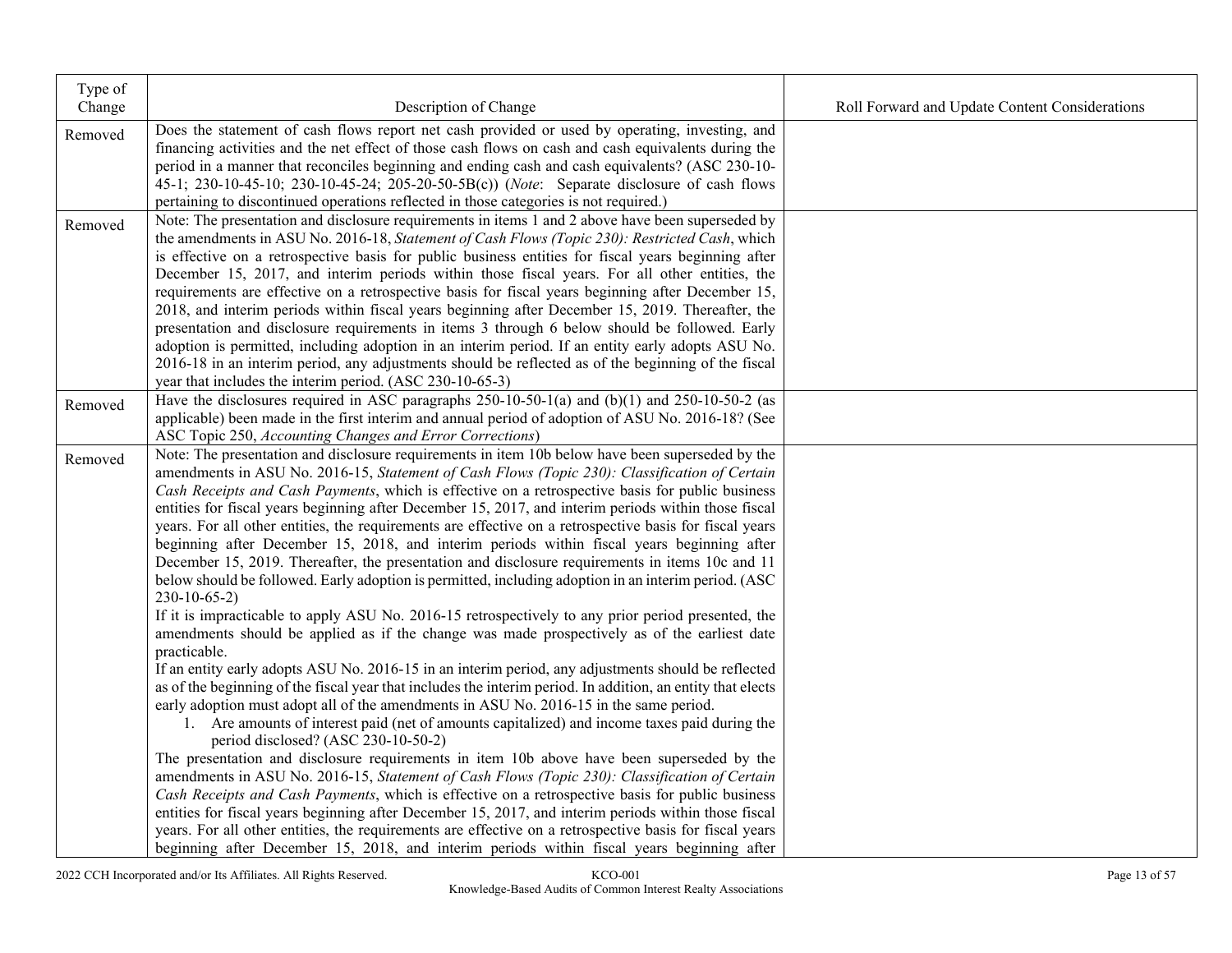| Type of                  |                                                                                                                                                                                                                                                                                                                                                                                                                                                                                                                                                                                                                                                                                                                                                                                                                                                                                                                                                                                 |                                                |
|--------------------------|---------------------------------------------------------------------------------------------------------------------------------------------------------------------------------------------------------------------------------------------------------------------------------------------------------------------------------------------------------------------------------------------------------------------------------------------------------------------------------------------------------------------------------------------------------------------------------------------------------------------------------------------------------------------------------------------------------------------------------------------------------------------------------------------------------------------------------------------------------------------------------------------------------------------------------------------------------------------------------|------------------------------------------------|
| Change                   | Description of Change                                                                                                                                                                                                                                                                                                                                                                                                                                                                                                                                                                                                                                                                                                                                                                                                                                                                                                                                                           | Roll Forward and Update Content Considerations |
|                          | December 15, 2019. Thereafter, the presentation and disclosure requirements in items 10c and 11<br>below should be followed. Early adoption is permitted, including adoption in an interim period. (ASC<br>$230-10-65-2$                                                                                                                                                                                                                                                                                                                                                                                                                                                                                                                                                                                                                                                                                                                                                        |                                                |
| Removed                  | Have the following transitional disclosures related to the adoption of ASU No. 2016-15 been made<br>in the first interim and annual period of adoption (ASC 230-10-65-2):<br>2. The nature of and reason for the change in accounting principle, including an explanation<br>of why the newly adopted accounting principle is preferable? (ASC $250-10-50-1(a)$ )<br>3. The method of applying the change, including a description of the prior-period information                                                                                                                                                                                                                                                                                                                                                                                                                                                                                                              |                                                |
|                          | that has been retrospectively adjusted, if any? (ASC 250-10-50-1(b)(1))<br>4. If retrospective application to any prior period is impracticable, disclosure of the reasons<br>therefore, and a description of the alternative method used to report the change? (ASC 250-<br>$10-50-1(b)(4)$                                                                                                                                                                                                                                                                                                                                                                                                                                                                                                                                                                                                                                                                                    |                                                |
| Removed                  | Note: The presentation and disclosure requirements in item 15 below have been superseded by the<br>amendments in ASU No. 2016-18, Statement of Cash Flows (Topic 230): Restricted Cash, which is<br>effective on a retrospective basis for public business entities for fiscal years beginning after<br>December 15, 2017, and interim periods within those fiscal years. For all other entities, the<br>requirements are effective on a retrospective basis for fiscal years beginning after December 15,<br>2018, and interim periods within fiscal years beginning after December 15, 2019. Thereafter, the<br>presentation and disclosure requirements in item 16 below should be followed. Early adoption is<br>permitted, including adoption in an interim period. If an entity early adopts ASU No. 2016-18 in an<br>interim period, any adjustments should be reflected as of the beginning of the fiscal year that includes<br>the interim period. (ASC 230-10-65-3)   |                                                |
| Removed                  | Has the effect of exchange rate changes on cash balances held in foreign currencies been reported as<br>a separate part of the reconciliation of the change in cash and cash equivalents? (ASC 830-230-45-<br>1)                                                                                                                                                                                                                                                                                                                                                                                                                                                                                                                                                                                                                                                                                                                                                                |                                                |
| Removed                  | Note: The presentation and disclosure requirements in item 15 above have been superseded by the<br>amendments in ASU No. 2016-18, Statement of Cash Flows (Topic 230): Restricted Cash, which is<br>effective on a retrospective basis for public business entities for fiscal years beginning after<br>December 15, 2017, and interim periods within those fiscal years. For all other entities, the<br>requirements are effective on a retrospective basis for fiscal years beginning after December 15,<br>2018, and interim periods within fiscal years beginning after December 15, 2019. Thereafter, the<br>presentation and disclosure requirements in item 16 below should be followed. Early adoption is<br>permitted, including adoption in an interim period. If an entity early adopts ASU No. 2016-18 in an<br>interim period, any adjustments should be reflected as of the beginning of the fiscal year that includes<br>the interim period. $(ASC 230-10-65-3)$ |                                                |
| <b>Error Corrections</b> | <b>Accounting Changes and Error Corrections (ASC 250)</b>                                                                                                                                                                                                                                                                                                                                                                                                                                                                                                                                                                                                                                                                                                                                                                                                                                                                                                                       |                                                |
| Updated                  | Have error corrections that are material to an interim period, but not material to the estimated<br>income for the full fiscal year, or to the trend of earnings, been disclosed separately in the interim<br>period? (ASC 250-10-45-27 and 250-10-50-12) (Note: In considering materiality for the purpose of                                                                                                                                                                                                                                                                                                                                                                                                                                                                                                                                                                                                                                                                  | Disclosure will retain on roll forward         |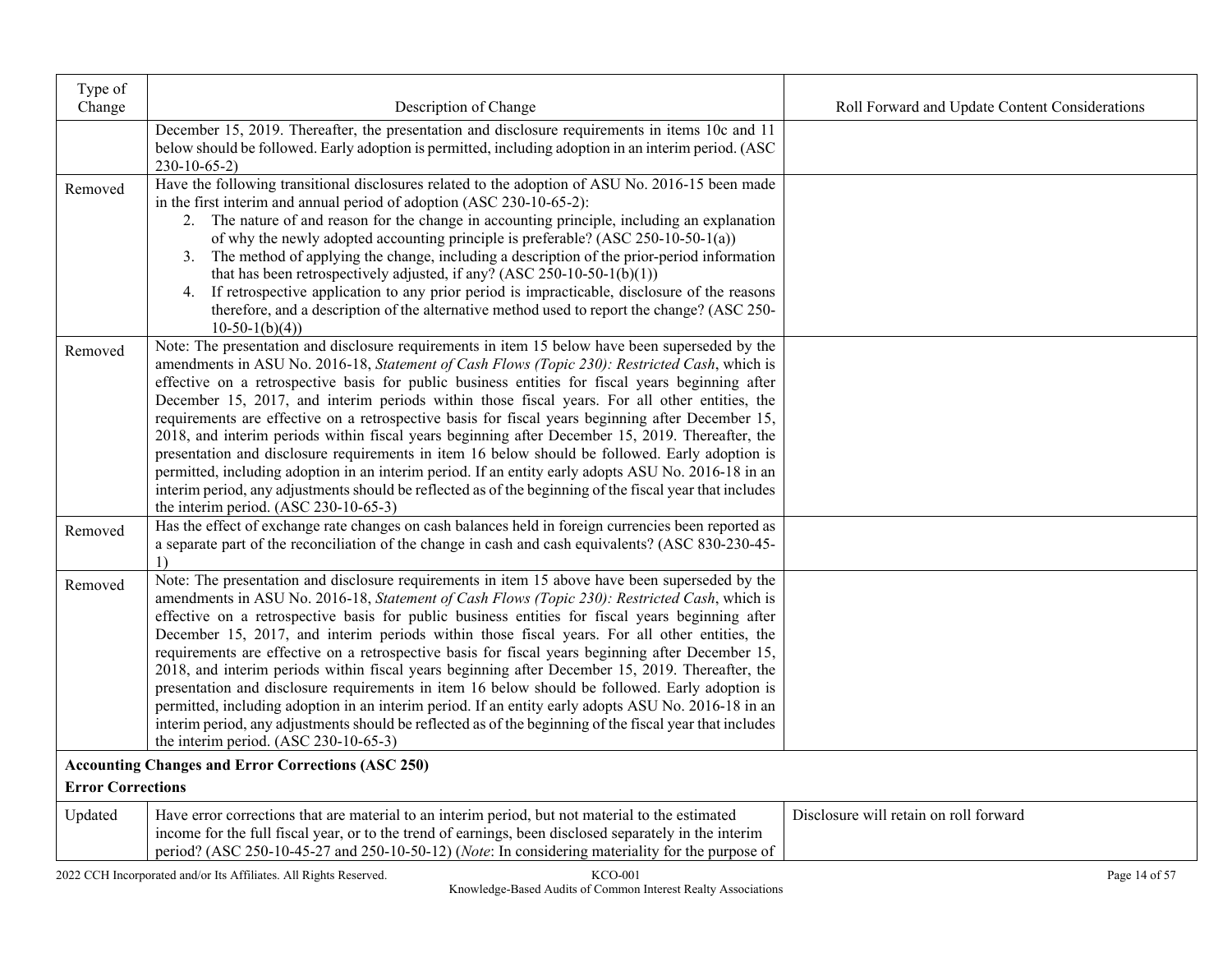| Type of<br>Change            | Description of Change                                                                                                                                                                                                                                                                                                                                                                                                                                                                                                                                                                                                                                                                                                                                                                                                                                                                                                                                                                                                                                                                                                                                                                                              | Roll Forward and Update Content Considerations |
|------------------------------|--------------------------------------------------------------------------------------------------------------------------------------------------------------------------------------------------------------------------------------------------------------------------------------------------------------------------------------------------------------------------------------------------------------------------------------------------------------------------------------------------------------------------------------------------------------------------------------------------------------------------------------------------------------------------------------------------------------------------------------------------------------------------------------------------------------------------------------------------------------------------------------------------------------------------------------------------------------------------------------------------------------------------------------------------------------------------------------------------------------------------------------------------------------------------------------------------------------------|------------------------------------------------|
|                              | reporting the correction of an error, amounts should be related to the estimated income for the full<br>fiscal year and also to the effect on the trend of earnings.)                                                                                                                                                                                                                                                                                                                                                                                                                                                                                                                                                                                                                                                                                                                                                                                                                                                                                                                                                                                                                                              |                                                |
|                              | <b>Interim Reporting (ASC 270)</b>                                                                                                                                                                                                                                                                                                                                                                                                                                                                                                                                                                                                                                                                                                                                                                                                                                                                                                                                                                                                                                                                                                                                                                                 |                                                |
| Overall                      |                                                                                                                                                                                                                                                                                                                                                                                                                                                                                                                                                                                                                                                                                                                                                                                                                                                                                                                                                                                                                                                                                                                                                                                                                    |                                                |
| Updated                      | When costs and expenses incurred in an interim period cannot be readily identified with the<br>activities or benefits of other interim periods, have such costs and expenses been charged to the<br>interim period in which incurred and have disclosures been made in the notes to financial<br>statements about the nature and amount of such costs and expenses? (ASC 270-10-45-7, 45-8, and<br>270-10-50-1B) (Note: Disclosure is not required if items of a comparable nature are included in<br>both the current interim period and the corresponding interim period of the preceding year.)                                                                                                                                                                                                                                                                                                                                                                                                                                                                                                                                                                                                                 | Disclosure will retain on roll forward         |
| <b>Receivables (ASC 310)</b> |                                                                                                                                                                                                                                                                                                                                                                                                                                                                                                                                                                                                                                                                                                                                                                                                                                                                                                                                                                                                                                                                                                                                                                                                                    |                                                |
|                              | <b>Nonrefundable Fees and Other Costs</b>                                                                                                                                                                                                                                                                                                                                                                                                                                                                                                                                                                                                                                                                                                                                                                                                                                                                                                                                                                                                                                                                                                                                                                          |                                                |
| New                          | Note: The presentation and disclosure requirements in item 9 below are prescribed by ASU No.<br>2020-08, Codification Improvements to Subtopic 310-20, Receivables-Nonrefundable Fees and<br>Other Costs, which is effective for public business entities, for fiscal years, and interim periods<br>within those fiscal years, beginning after December 15, 2020. Early application is not permitted for<br>public business entities. For all other entities, the requirements are effective for fiscal years<br>beginning after December 15, 2021, and interim periods within fiscal years beginning after<br>December 15, 2022. Early application of ASU No. 2020-08 is permitted for all other entities for<br>fiscal years beginning after December 15, 2020, including interim periods within those fiscal years.<br>An entity should apply ASU No. 2020-08 prospectively by resetting the effective yield to the<br>extent that the amortized cost basis of an existing individual callable debt security exceeds the<br>amount repayable by the issuer at the next earliest call date, unless the guidance in ASC paragraph<br>310-20-35-26 is applied to consider estimated prepayments. (ASC 310-20-65-2) |                                                |
| New                          | Have the following transitional disclosures related to the adoption of ASU No. 2020-08 been made<br>in each interim and annual periods of adoption (ASC 310-20-65-2):<br>1. The nature of the change in accounting principle, including an explanation of the newly<br>adopted accounting principle?<br>2. The method of applying the change?                                                                                                                                                                                                                                                                                                                                                                                                                                                                                                                                                                                                                                                                                                                                                                                                                                                                      |                                                |
|                              | <b>Investments – Debt Securities (ASC 320)</b>                                                                                                                                                                                                                                                                                                                                                                                                                                                                                                                                                                                                                                                                                                                                                                                                                                                                                                                                                                                                                                                                                                                                                                     |                                                |
| <b>Overall</b>               |                                                                                                                                                                                                                                                                                                                                                                                                                                                                                                                                                                                                                                                                                                                                                                                                                                                                                                                                                                                                                                                                                                                                                                                                                    |                                                |
| Removed                      | Note: The presentation and disclosure requirements in item 1 (b) below have been superseded by<br>the amendments in ASU No. 2016-01, Financial Instruments - Overall (Subtopic 825-10):<br>Recognition and Measurement of Financial Assets and Financial Liabilities, which is effective for<br>public business entities for fiscal years, and interim periods within those fiscal years, beginning<br>after December 15, 2017. For all other entities, the requirements are effective for fiscal years                                                                                                                                                                                                                                                                                                                                                                                                                                                                                                                                                                                                                                                                                                            |                                                |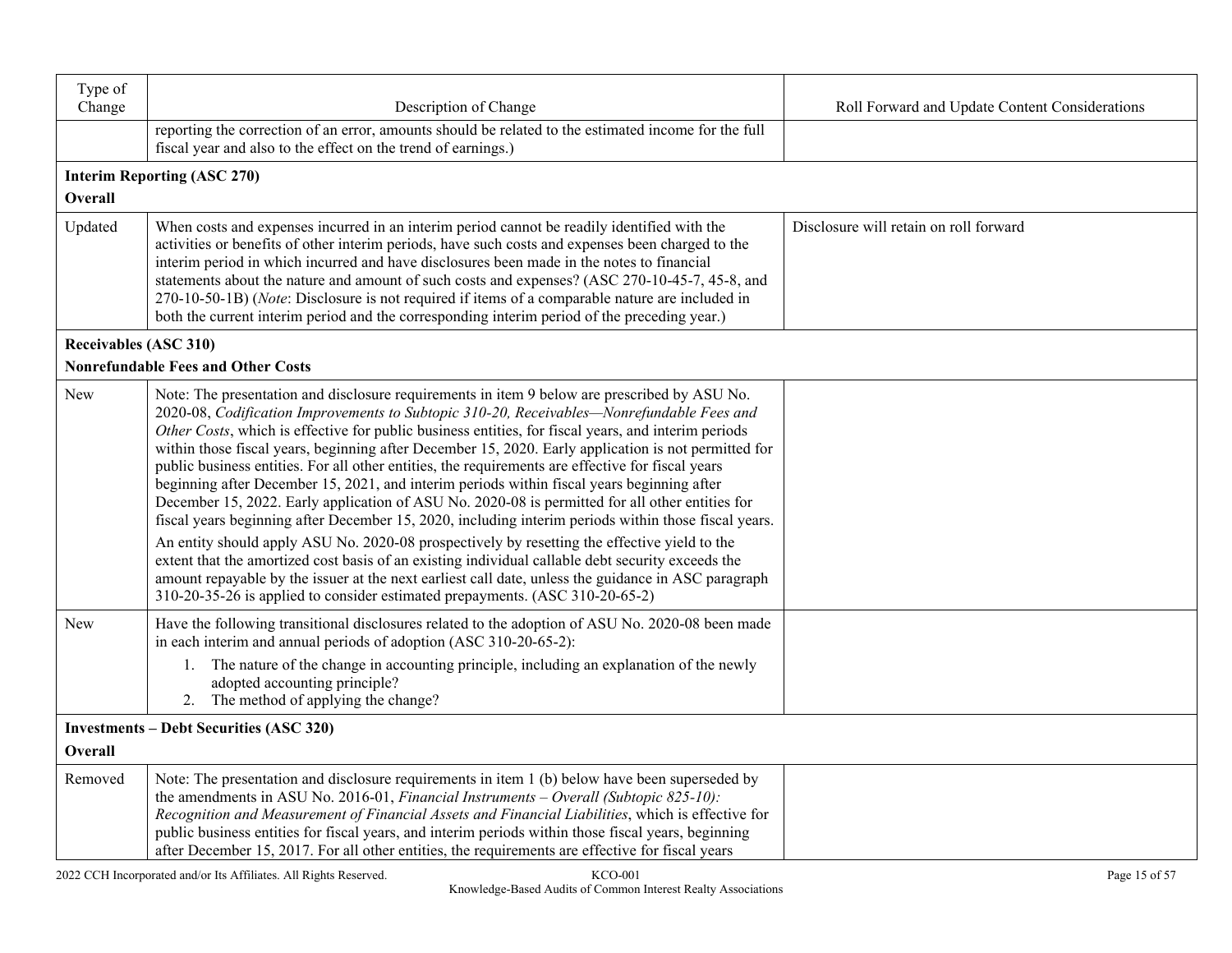| Type of<br>Change | Description of Change                                                                                                                                                                                                                                                                                                                                                                                                                                                                                                                                                                                                                                                                                                                                                                                                                                                                                                                                                                                                                                                                                                                                                                                                                                                                                                                           | Roll Forward and Update Content Considerations |
|-------------------|-------------------------------------------------------------------------------------------------------------------------------------------------------------------------------------------------------------------------------------------------------------------------------------------------------------------------------------------------------------------------------------------------------------------------------------------------------------------------------------------------------------------------------------------------------------------------------------------------------------------------------------------------------------------------------------------------------------------------------------------------------------------------------------------------------------------------------------------------------------------------------------------------------------------------------------------------------------------------------------------------------------------------------------------------------------------------------------------------------------------------------------------------------------------------------------------------------------------------------------------------------------------------------------------------------------------------------------------------|------------------------------------------------|
|                   | beginning after December 15, 2018, and interim periods within fiscal years beginning after<br>December 15, 2019. Thereafter, the presentation and disclosure requirements in item 1 (c) below<br>should be followed. (ASC 825-10-65-2)                                                                                                                                                                                                                                                                                                                                                                                                                                                                                                                                                                                                                                                                                                                                                                                                                                                                                                                                                                                                                                                                                                          |                                                |
| Removed           | Two separate line items displaying the fair value and non-fair-value carrying amounts?                                                                                                                                                                                                                                                                                                                                                                                                                                                                                                                                                                                                                                                                                                                                                                                                                                                                                                                                                                                                                                                                                                                                                                                                                                                          |                                                |
| Removed           | Note: The presentation and disclosure requirements in item 1 (b) above have been superseded by<br>the amendments in ASU No. 2016-01, Financial Instruments – Overall (Subtopic 825-10):<br>Recognition and Measurement of Financial Assets and Financial Liabilities, which is effective for<br>public business entities for fiscal years, and interim periods within those fiscal years, beginning<br>after December 15, 2017. For all other entities, the requirements are effective for fiscal years<br>beginning after December 15, 2018, and interim periods within fiscal years beginning after<br>December 15, 2019. Thereafter, the presentation and disclosure requirements in item 1 (c) below<br>should be followed. (ASC 825-10-65-2)                                                                                                                                                                                                                                                                                                                                                                                                                                                                                                                                                                                               |                                                |
| Removed           | Note: The presentation and disclosure requirements in item 3 below have been superseded by the<br>amendments in ASU No. 2016-01, Financial Instruments - Overall (Subtopic 825-10):<br>Recognition and Measurement of Financial Assets and Financial Liabilities, which is effective for<br>public business entities for fiscal years, and interim periods within those fiscal years, beginning<br>after December 15, 2017. For all other entities, the requirements are effective for fiscal years<br>beginning after December 15, 2018, and interim periods within fiscal years beginning after<br>December 15, 2019. Thereafter, the presentation and disclosure requirements in ASC Section 740-<br>20-45 should be followed (see "Income Taxes-Intraperiod Tax Allocation"). (ASC 825-10-65-2)                                                                                                                                                                                                                                                                                                                                                                                                                                                                                                                                             |                                                |
| Removed           | For deferred tax assets that have been recognized relating to net unrealized losses on available-for-<br>sale securities, have the following presentation matters been followed:                                                                                                                                                                                                                                                                                                                                                                                                                                                                                                                                                                                                                                                                                                                                                                                                                                                                                                                                                                                                                                                                                                                                                                |                                                |
|                   | 1. If the entity recognizes a valuation allowance at the same time that it establishes the<br>deferred tax asset (or in a later interim period of the same fiscal year in which the deferred<br>tax asset is recognized), has the offsetting entry to the valuation allowance been reported<br>in the component of other comprehensive income classified as unrealized gains and losses<br>on certain investments in debt and equity securities? (ASC 320-10-45-3)<br>2. If the entity initially decided that no valuation allowance was required at the time it<br>established the deferred tax asset but, in a subsequent fiscal year, decides to recognize a<br>valuation allowance, has the offsetting entry to the valuation allowance been included as<br>an item in determining income from continuing operations (i.e., not in other<br>comprehensive income)? (ASC 320-10-45-4)<br>3. If, subsequent to the year the deferred tax asset and related valuation allowance were<br>recognized, an entity makes a change in judgment about the level of future years' taxable<br>income such that all or a portion of that valuation allowance is no longer warranted, have<br>any reversals in the valuation allowance due to such change been included as an item in<br>determining income from continuing operations? (ASC 320-10-45-5) |                                                |
|                   | If, subsequent to the year the deferred tax asset and related valuation allowance were<br>4.<br>recognized, an entity generates taxable income in the current year that can use the benefit                                                                                                                                                                                                                                                                                                                                                                                                                                                                                                                                                                                                                                                                                                                                                                                                                                                                                                                                                                                                                                                                                                                                                     |                                                |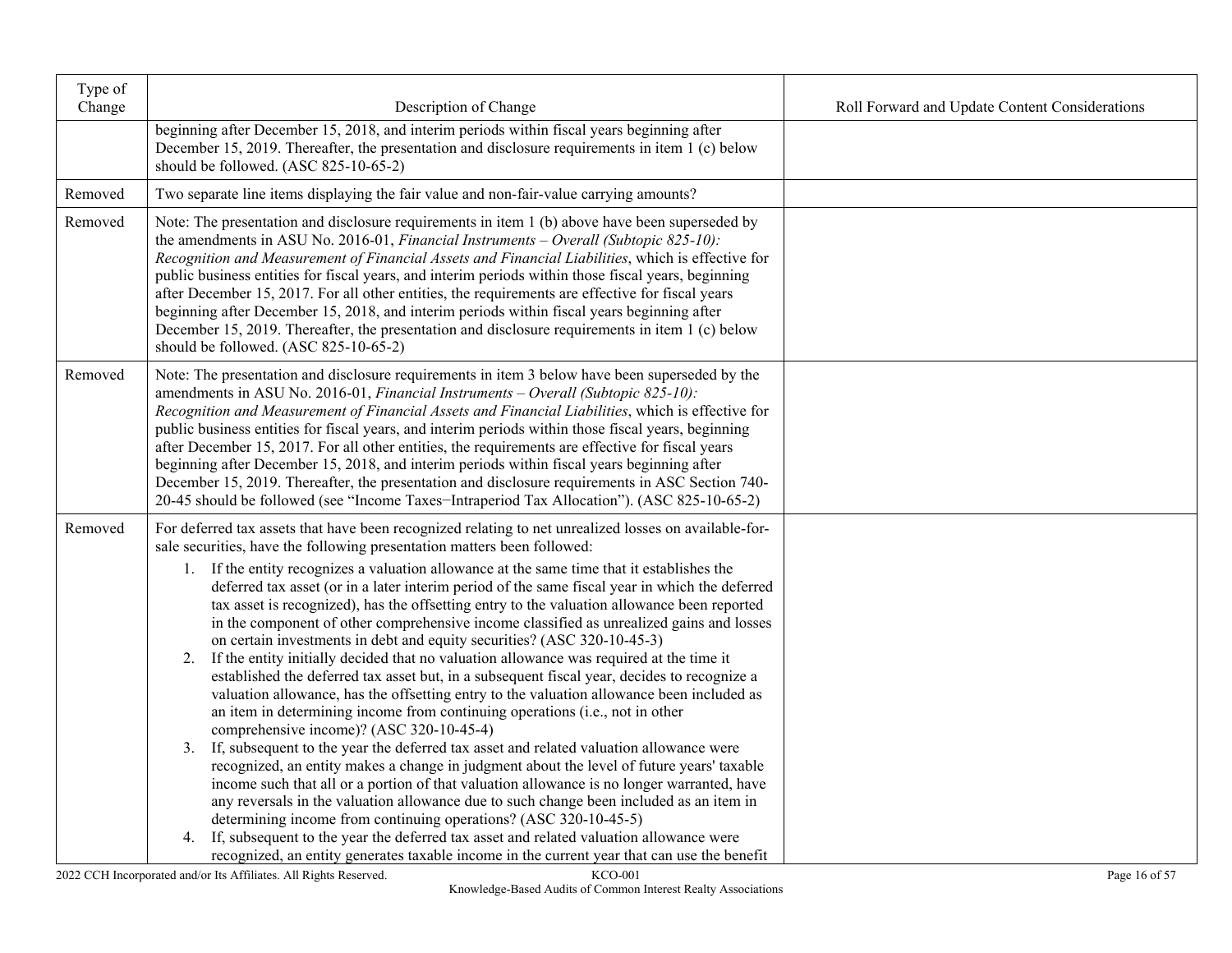| Type of |                                                                                                                                                                                                            |                                                |
|---------|------------------------------------------------------------------------------------------------------------------------------------------------------------------------------------------------------------|------------------------------------------------|
| Change  | Description of Change<br>of the deferred tax asset, has the elimination or reduction of the valuation allowance been                                                                                       | Roll Forward and Update Content Considerations |
|         | allocated to that taxable income? (ASC 320-10-45-5)                                                                                                                                                        |                                                |
|         | 5. If in the current year the entity recognizes a valuation allowance at the same time that it                                                                                                             |                                                |
|         | establishes the deferred tax asset:                                                                                                                                                                        |                                                |
|         | a. Has the entity determined the extent to which the valuation allowance is directly<br>related to the unrealized loss and the other previously recognized deductible                                      |                                                |
|         | temporary differences (e.g., an accrual for <i>other</i> postemployment benefits)?                                                                                                                         |                                                |
|         | $(ASC 320-10-45-6)$                                                                                                                                                                                        |                                                |
|         | b. Has the offsetting entry to the valuation allowance been reported in the<br>component of other comprehensive income classified as unrealized gains and                                                  |                                                |
|         | losses on available-for-sale securities only to the extent the valuation allowance                                                                                                                         |                                                |
|         | is directly related to the unrealized loss on the available-for-sale securities that<br>arose in the current year? (ASC 320-10-45-6)                                                                       |                                                |
|         | <b>Investments - Equity Securities (ASC 321)</b>                                                                                                                                                           |                                                |
| Overall |                                                                                                                                                                                                            |                                                |
| Removed | Note: The presentation and disclosure requirements in items 1 and 2 below are prescribed by ASU                                                                                                            |                                                |
|         | No. 2016-01, Financial Instruments - Overall (Subtopic 825-10): Recognition and Measurement of<br>Financial Assets and Financial Liabilities, which is effective for public business entities for fiscal   |                                                |
|         | years, and interim periods within those fiscal years, beginning after December 15, 2017. For all                                                                                                           |                                                |
|         | other entities, the requirements are effective for fiscal years beginning after December 15, 2018,                                                                                                         |                                                |
|         | and interim periods within fiscal years beginning after December 15, 2019. (ASC 825-10-65-2)                                                                                                               |                                                |
|         | Early adoption is not permitted by public business entities, except as noted in item (a) below. Early<br>adoption for all other entities is only permitted as of fiscal years beginning after December 15, |                                                |
|         | 2017, including interim periods within those fiscal years, and only for items (a) and (b) below.                                                                                                           |                                                |
|         |                                                                                                                                                                                                            |                                                |
|         | (a) All entities may early adopt the presentation guidance in ASC paragraphs 825-10-45-5<br>through 45-7 for financial statements of fiscal years or interim periods that have not yet                     |                                                |
|         | been issued or that have not yet been made available for issuance. Specifically, when the                                                                                                                  |                                                |
|         | fair value option has been elected for financial liabilities, an entity will (1) present                                                                                                                   |                                                |
|         | separately in other comprehensive income the portion of the total change in the fair value<br>of a financial liability resulting from a change in the instrument-specific credit risk, and                 |                                                |
|         | (2) include in net income the cumulative amount of the gain or loss on the financial                                                                                                                       |                                                |
|         | liability that resulted from changes in instrument-specific credit risk if the financial<br>liability is settled (derecognized) before maturity.                                                           |                                                |
|         | (b) Entities that are not public business entities may elect not to disclose the information                                                                                                               |                                                |
|         | about fair value of financial instruments required by the General Subsection of Section<br>825-10-50 in financial statements of fiscal years or interim periods that have not yet been                     |                                                |
|         | made available for issuance.                                                                                                                                                                               |                                                |
|         |                                                                                                                                                                                                            |                                                |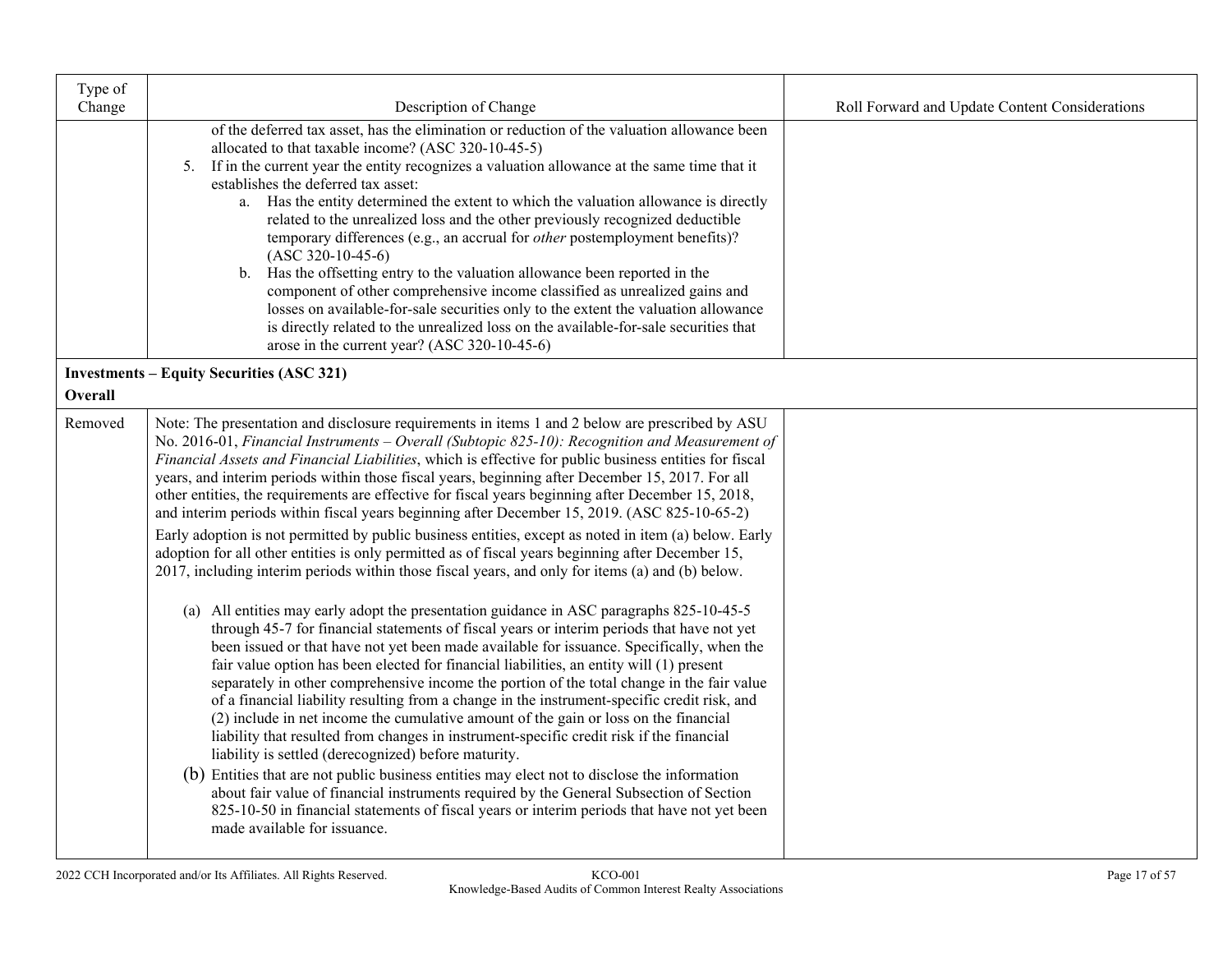| Type of<br>Change | Description of Change                                                                                                                                                                                                                                                                                                                                                                                                                                                                                                                                                                                                                                                                                                                                                                                                                                                                                                                                                                                                                                                                                                                                                                     | Roll Forward and Update Content Considerations               |
|-------------------|-------------------------------------------------------------------------------------------------------------------------------------------------------------------------------------------------------------------------------------------------------------------------------------------------------------------------------------------------------------------------------------------------------------------------------------------------------------------------------------------------------------------------------------------------------------------------------------------------------------------------------------------------------------------------------------------------------------------------------------------------------------------------------------------------------------------------------------------------------------------------------------------------------------------------------------------------------------------------------------------------------------------------------------------------------------------------------------------------------------------------------------------------------------------------------------------|--------------------------------------------------------------|
| Removed           | Note: For purposes of the transition related to ASU No. 2016-01, an entity should apply the<br>amendments using the following methods (ASC 825-10-65-2):                                                                                                                                                                                                                                                                                                                                                                                                                                                                                                                                                                                                                                                                                                                                                                                                                                                                                                                                                                                                                                  |                                                              |
|                   | (a) A cumulative-effect adjustment to the balance sheet as of the beginning of the fiscal year<br>in which ASU No. 2016-01 is applied. The amendments related to equity securities<br>without readily determinable fair values (including disclosure requirements) should be<br>applied prospectively to all equity investments that exist as of the date of adoption.<br>(b) Prospective application of the amendment that requires the exit price notion in ASC Topic<br>820 on fair value measurement to be used to measure fair value of financial instruments<br>for disclosure purposes. If because of measuring fair value of financial instruments in<br>accordance with the guidance in ASC Topic 820, the prior-year figures shown for<br>comparative purposes will no longer be comparable, an entity should make a disclosure to<br>explain that fact. That disclosure is in conformity with the guidance in ASC Subtopic 205-<br>10 on presentation of financial statements that requires that any change in the manner of<br>or basis for presenting corresponding items for two or more periods that affects<br>comparability of financial statements should be disclosed. |                                                              |
| Removed           | Note: To the extent that the disclosure requirements in this Subtopic achieve the fair value<br>disclosure requirements described in ASC Section 820-10-50 on disclosing fair value<br>measurement, an entity need not duplicate the related fair value disclosure.                                                                                                                                                                                                                                                                                                                                                                                                                                                                                                                                                                                                                                                                                                                                                                                                                                                                                                                       |                                                              |
| Removed           | Have the following transitional disclosures related to the adoption of ASU No. 2016-01 been made<br>in the period of adoption (ASC 825-10-65-2):                                                                                                                                                                                                                                                                                                                                                                                                                                                                                                                                                                                                                                                                                                                                                                                                                                                                                                                                                                                                                                          |                                                              |
|                   | (a) The nature of and reason for the change in accounting principle, including an explanation<br>of the newly adopted accounting principle?<br>(b) The method of applying the change?<br>(c) The effect of the adoption on any line item in the balance sheet, if material, as of the<br>beginning of the fiscal year of adoption?<br>Note: Presentation of the effect on financial statement subtotals is not required.<br>(d) The cumulative effect of the change on retained earnings or other components of equity in<br>the balance sheet as of the beginning of the fiscal year of adoption?<br>(e) For an entity that issues interim financial statements, the disclosures in items (a) through<br>(d) above in each interim financial statement of the fiscal year of change and the annual<br>financial statement of the period of the change?                                                                                                                                                                                                                                                                                                                                   |                                                              |
| Updated           | Have the following disclosures been made for equity securities without readily determinable fair<br>values for which the guidance in ASC 321-10-35-2 is applied (i.e., cost minus impairment, if any)<br>$(ASC 321-10-50-3):$                                                                                                                                                                                                                                                                                                                                                                                                                                                                                                                                                                                                                                                                                                                                                                                                                                                                                                                                                             | Disclosure will reset on roll forward due to content changes |
|                   | Intangibles - Goodwill and Other (ASC 350)<br>Disclosure and Presentation Requirements for Private Companies and Not-for-Profit Entities that Elect to Apply the Accounting Alternatives for Goodwill                                                                                                                                                                                                                                                                                                                                                                                                                                                                                                                                                                                                                                                                                                                                                                                                                                                                                                                                                                                     |                                                              |
| <b>New</b>        | Note: The presentation and disclosure requirements in items 7 and 8 below are prescribed by the                                                                                                                                                                                                                                                                                                                                                                                                                                                                                                                                                                                                                                                                                                                                                                                                                                                                                                                                                                                                                                                                                           |                                                              |
|                   | amendments in ASU No. 2021-03, Intangibles—Goodwill and Other (Topic 350): Accounting<br>2022 CCH Incorporated and/or Its Affiliates. All Rights Reserved.<br><b>KCO-001</b>                                                                                                                                                                                                                                                                                                                                                                                                                                                                                                                                                                                                                                                                                                                                                                                                                                                                                                                                                                                                              | Page 18 of 57                                                |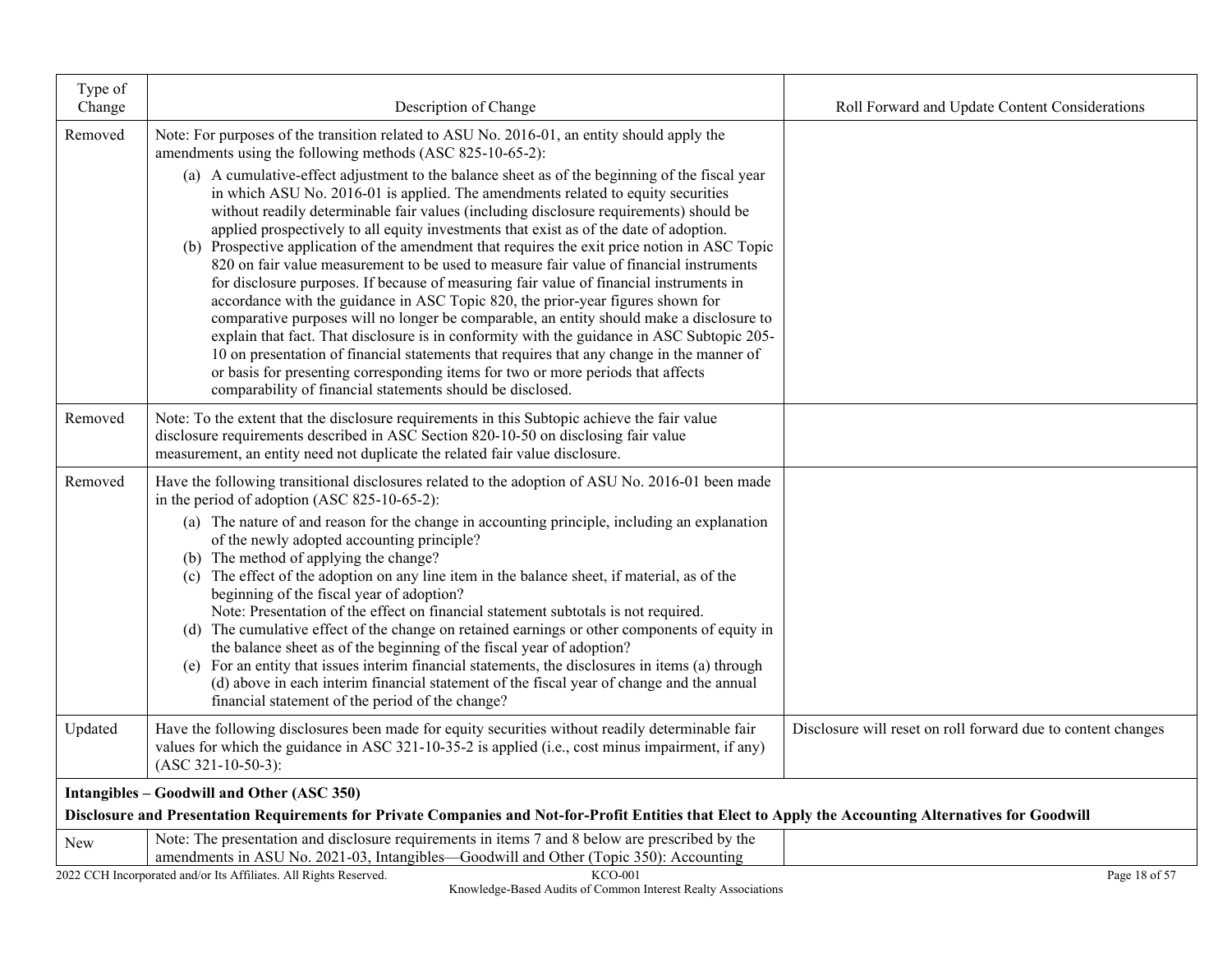| Type of<br>Change            | Description of Change                                                                                                                                                                                                                                                                                                                                                                                                                                                                                                                                                                                                                                                                                                                                                                                                                                                                                                                                                                                                                                                                                                            | Roll Forward and Update Content Considerations |
|------------------------------|----------------------------------------------------------------------------------------------------------------------------------------------------------------------------------------------------------------------------------------------------------------------------------------------------------------------------------------------------------------------------------------------------------------------------------------------------------------------------------------------------------------------------------------------------------------------------------------------------------------------------------------------------------------------------------------------------------------------------------------------------------------------------------------------------------------------------------------------------------------------------------------------------------------------------------------------------------------------------------------------------------------------------------------------------------------------------------------------------------------------------------|------------------------------------------------|
|                              | Alternative for Evaluating Triggering Events, which is effective for fiscal years beginning after<br>December 15, 2019. Early adoption is permitted for both interim and annual financial statements<br>that have not yet been issued or made available for issuance as of March 30, 2021.                                                                                                                                                                                                                                                                                                                                                                                                                                                                                                                                                                                                                                                                                                                                                                                                                                       |                                                |
|                              | A private company or not-for-profit entity that adopts ASU No. 2021-03 should apply it as of the<br>beginning of the interim or annual period for financial statements that have not yet been issued or<br>made available for issuance in the year of adoption. A private company or not-for-profit entity<br>should not retroactively adopt ASU No. 2021-03 as of the beginning of an annual period for which<br>interim-period financial statements have already been issued in the year of adoption.                                                                                                                                                                                                                                                                                                                                                                                                                                                                                                                                                                                                                          |                                                |
|                              | For a private company or not-for-profit entity that adopts ASU No. 2021-03 after its original<br>effective date, ASU No. 2021-03 should be applied prospectively as of the beginning of the first<br>reporting period in which the accounting alternative is adopted. (ASC 350-20-65-4)                                                                                                                                                                                                                                                                                                                                                                                                                                                                                                                                                                                                                                                                                                                                                                                                                                          |                                                |
| <b>New</b>                   | Has an entity that elects the accounting alternative for amortizing goodwill disclosed the<br>requirements noted in items 4 through 6 above? (ASC 350-20-50-3A)                                                                                                                                                                                                                                                                                                                                                                                                                                                                                                                                                                                                                                                                                                                                                                                                                                                                                                                                                                  |                                                |
| New                          | Has an entity that elects the accounting alternative for a goodwill impairment triggering event<br>evaluation disclosed its use of the alternative as a significant accounting policy? (ASC 350-20-50-<br>3B and ASC 235-10-50-1)                                                                                                                                                                                                                                                                                                                                                                                                                                                                                                                                                                                                                                                                                                                                                                                                                                                                                                |                                                |
| <b>Liabilities (ASC 405)</b> |                                                                                                                                                                                                                                                                                                                                                                                                                                                                                                                                                                                                                                                                                                                                                                                                                                                                                                                                                                                                                                                                                                                                  |                                                |
|                              | <b>Extinguishments of Liabilities</b>                                                                                                                                                                                                                                                                                                                                                                                                                                                                                                                                                                                                                                                                                                                                                                                                                                                                                                                                                                                                                                                                                            |                                                |
| Removed                      | Note: The disclosure requirements in item 1 below are prescribed by ASU No. 2016-04, Liabilities<br>- Extinguishments of Liabilities (Subtopic 405-20): Recognition of Breakage for Certain Prepaid<br>Stored-Value Products. ASU No. 2016-04 is effective on a retrospective basis for financial<br>statements issued for fiscal years beginning after December 15, 2017, and interim periods within<br>those fiscal years for: (a) public business entities, (b) not-for-profit entities that have issued, or are<br>conduit bond obligors for, securities that are traded, listed, or quoted on an exchange or an over-<br>the-counter market, and (c) employee benefit plans that file or furnish financial statements with or<br>to the Securities and Exchange Commission. For all other entities, the requirements are effective<br>on a retrospective basis for financial statements issued for fiscal years beginning after December<br>15, 2018, and interim periods within fiscal years beginning after December 15, 2019. Early<br>adoption is permitted, including adoption in an interim period. (ASC 405-20-65-1) |                                                |
|                              | For purposes of the transition related to ASU No. 2016-04, an entity should apply the guidance<br>using one of the following two transition methods (ASC 405-20-65-1):                                                                                                                                                                                                                                                                                                                                                                                                                                                                                                                                                                                                                                                                                                                                                                                                                                                                                                                                                           |                                                |
| Removed                      | Retrospectively to each prior reporting period presented in accordance with the guidance on<br>accounting changes in ASC paragraphs 250-10-45-5 through 45-10.                                                                                                                                                                                                                                                                                                                                                                                                                                                                                                                                                                                                                                                                                                                                                                                                                                                                                                                                                                   |                                                |
|                              | Retrospectively by means of a cumulative-effect adjustment to retained earnings as of the<br>beginning of the fiscal year in which ASU No. 2016-04 is adopted.                                                                                                                                                                                                                                                                                                                                                                                                                                                                                                                                                                                                                                                                                                                                                                                                                                                                                                                                                                   |                                                |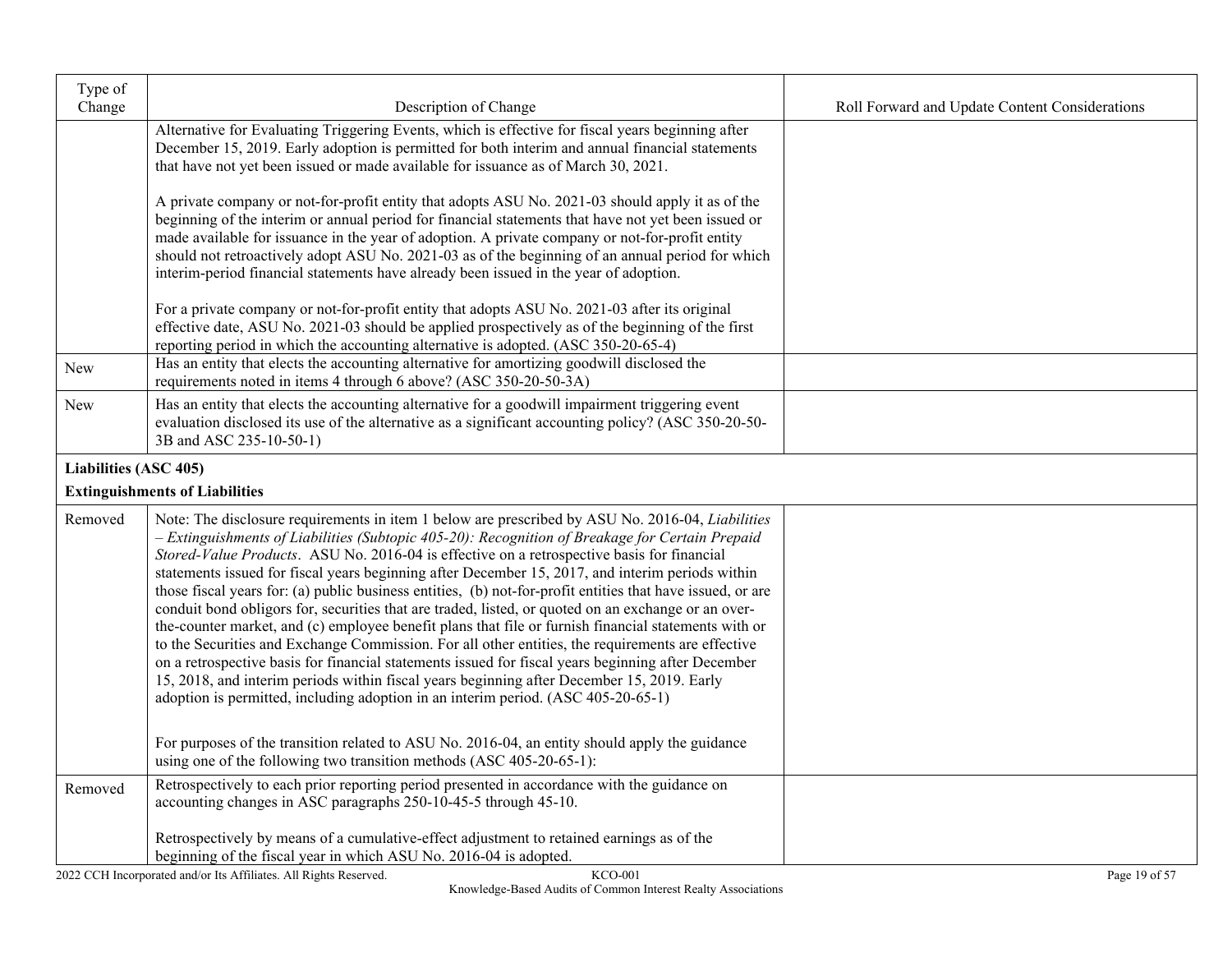| Type of<br>Change                | Description of Change                                                                                                                                                                                                                                                                                                                                                                                                                                                                                                                                                                                                                                                                                                                                                                                                                                                                                                                                                                                                                                                                                                                                    | Roll Forward and Update Content Considerations |
|----------------------------------|----------------------------------------------------------------------------------------------------------------------------------------------------------------------------------------------------------------------------------------------------------------------------------------------------------------------------------------------------------------------------------------------------------------------------------------------------------------------------------------------------------------------------------------------------------------------------------------------------------------------------------------------------------------------------------------------------------------------------------------------------------------------------------------------------------------------------------------------------------------------------------------------------------------------------------------------------------------------------------------------------------------------------------------------------------------------------------------------------------------------------------------------------------|------------------------------------------------|
|                                  | Under these transition methods, an entity should provide the disclosures required in ASC<br>paragraphs $250-10-50-1$ (a) and (b)(3) and $250-10-50-2$ , as applicable, in the period of adoption. If<br>an entity elects to use the transition method in item 1 above, the entity should also provide the<br>disclosure required by ASC paragraph 250-10-50-1(b)(1). (See "Accounting Changes and Error<br>Corrections")                                                                                                                                                                                                                                                                                                                                                                                                                                                                                                                                                                                                                                                                                                                                 |                                                |
| <b>Debt (ASC 470)</b><br>Overall |                                                                                                                                                                                                                                                                                                                                                                                                                                                                                                                                                                                                                                                                                                                                                                                                                                                                                                                                                                                                                                                                                                                                                          |                                                |
| New                              | Note: The presentation and disclosure requirements in item 10 below have been superseded by the<br>amendments in ASU No. 2020-06, Debt-Debt with Conversion and Other Options (Subtopic 470-<br>20) and Derivatives and Hedging-Contracts in Entity's Own Equity (Subtopic 815-40):<br>Accounting for Convertible Instruments and Contracts in an Entity's Own Equity, which is<br>effective for public business entities that meet the definition of an SEC filer, excluding entities<br>eligible to be smaller reporting companies as defined by the SEC, for fiscal years beginning after<br>December 15, 2021, and interim periods within those fiscal years. The one-time determination of<br>whether an entity is eligible to be a smaller reporting company should be based on an entity's most<br>recent determination as of August 5, 2020, in accordance with SEC regulations. For all other<br>entities, the requirements are effective for fiscal years beginning after December 15, 2023 and<br>interim periods within those fiscal years. Thereafter, the presentation and disclosure requirements<br>in item 11 below should be followed. |                                                |
|                                  | Early application is permitted for all entities, but no earlier than for fiscal years beginning after<br>December 15, 2020, including interim periods within those fiscal years. (ASC 815-40-65-1)                                                                                                                                                                                                                                                                                                                                                                                                                                                                                                                                                                                                                                                                                                                                                                                                                                                                                                                                                       |                                                |
|                                  | Note: An entity should apply ASU No. 2020-06 using one of the following two methods:                                                                                                                                                                                                                                                                                                                                                                                                                                                                                                                                                                                                                                                                                                                                                                                                                                                                                                                                                                                                                                                                     |                                                |
|                                  | On a modified retrospective basis to financial instruments outstanding as of the beginning of the<br>fiscal year of adoption, with the cumulative effect of initially applying ASU No. 2020-06<br>recognized at the date of initial application through an adjustment to the opening balance of<br>retained earnings (or other appropriate components of equity or net assets in thebalance sheet).<br>Under this method, earnings-per share amounts should not be restated in prior periods presented.                                                                                                                                                                                                                                                                                                                                                                                                                                                                                                                                                                                                                                                  |                                                |
|                                  | On a retrospective basis to financial instruments outstanding as of the beginning of the first<br>comparative reporting period for each prior reporting period presented in accordance with the<br>guidance on accounting changes in ASC paragraphs 250-10-45-5 through 45-10.                                                                                                                                                                                                                                                                                                                                                                                                                                                                                                                                                                                                                                                                                                                                                                                                                                                                           |                                                |
|                                  | All entities that have not yet adopted ASU No. 2017-11, Earnings Per Share (Topic 260) and<br>Derivatives and Hedging (Topic 815): Part I, Accounting for Certain Financial Instruments with                                                                                                                                                                                                                                                                                                                                                                                                                                                                                                                                                                                                                                                                                                                                                                                                                                                                                                                                                             |                                                |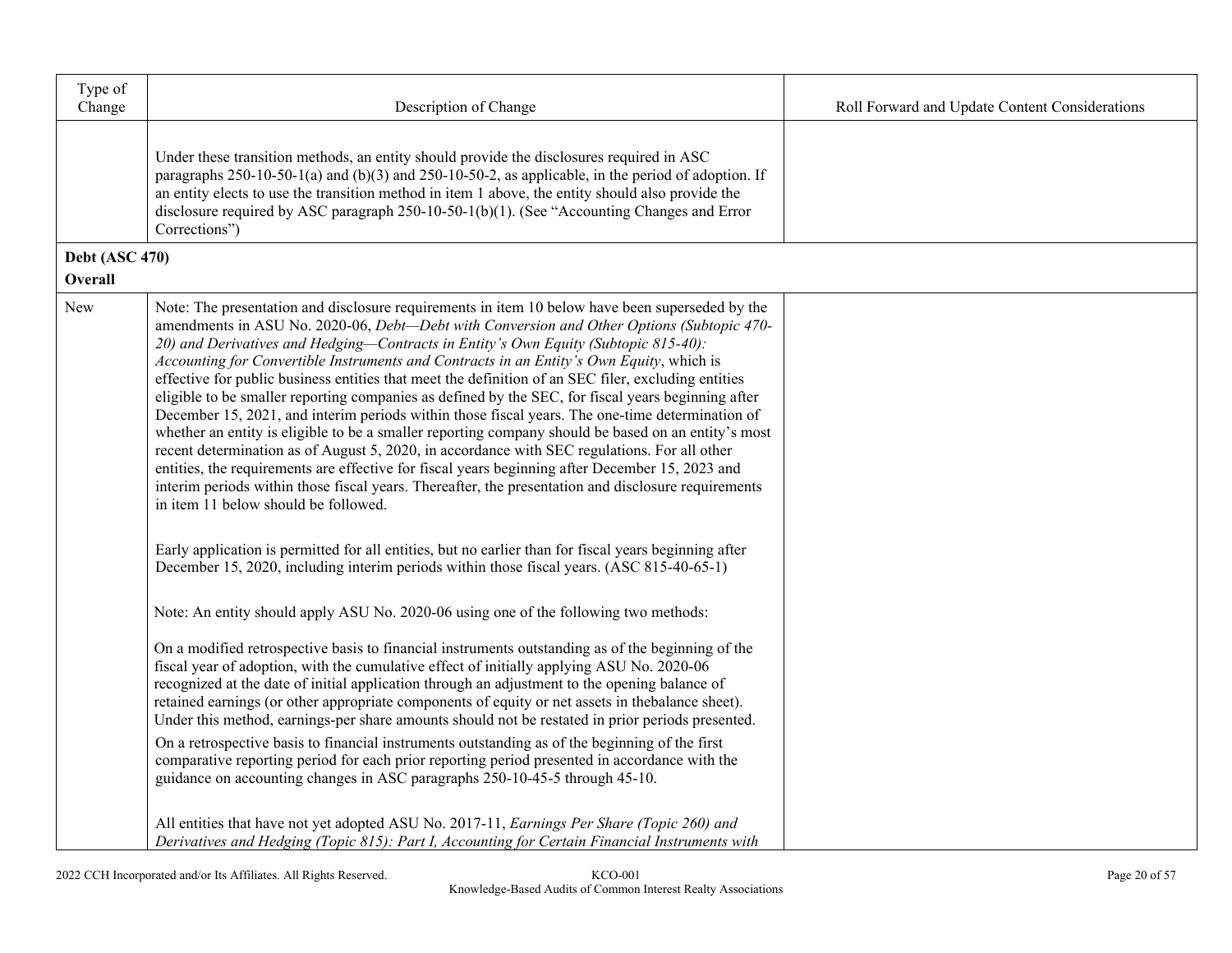| Type of<br>Change     | Description of Change                                                                                                                                                                                                                                                                                                                                                                                                                                                                                                                                                                                                                                                                                                                                                                                                                                                                                                                                                                                                                                                                                                                                                                                                                                                                 | Roll Forward and Update Content Considerations |
|-----------------------|---------------------------------------------------------------------------------------------------------------------------------------------------------------------------------------------------------------------------------------------------------------------------------------------------------------------------------------------------------------------------------------------------------------------------------------------------------------------------------------------------------------------------------------------------------------------------------------------------------------------------------------------------------------------------------------------------------------------------------------------------------------------------------------------------------------------------------------------------------------------------------------------------------------------------------------------------------------------------------------------------------------------------------------------------------------------------------------------------------------------------------------------------------------------------------------------------------------------------------------------------------------------------------------|------------------------------------------------|
|                       | Down Round Features, may early adopt ASU No. 2020-06 related to recognition and measurement<br>for any convertible security that includes a down round feature in financial statements for fiscal<br>years or interim periods that have not yet been issued or made available for issuance. This early<br>adoption is permitted for fiscal years beginning after December 15, 2019.                                                                                                                                                                                                                                                                                                                                                                                                                                                                                                                                                                                                                                                                                                                                                                                                                                                                                                   |                                                |
|                       | An entity may irrevocably elect the fair value option in accordance with ASC Subtopic 825-10 for<br>any liability-classified financial instrument that is a convertible security that is within the scope of<br>that Subtopic. For items measured at fair value in accordance with this election, the difference<br>between the carrying amount and the fair value should be recorded by means of a cumulative-effect<br>adjustment to the opening retained earnings balance as of the beginning of the first reporting period<br>that an entity has adopted ASU No. $2020-06$ . (ASC 815-40-65-1)                                                                                                                                                                                                                                                                                                                                                                                                                                                                                                                                                                                                                                                                                    |                                                |
| <b>New</b>            | Have the combined aggregate amount of maturities and sinking fund requirements for all long-term<br>borrowings been disclosed for each of the five years following the date of the latest balance sheet<br>presented? (ASC 470-10-50-1) (See "Equity" for related disclosure guidance on redeemable<br>securities.)                                                                                                                                                                                                                                                                                                                                                                                                                                                                                                                                                                                                                                                                                                                                                                                                                                                                                                                                                                   |                                                |
| <b>Debt (ASC 470)</b> |                                                                                                                                                                                                                                                                                                                                                                                                                                                                                                                                                                                                                                                                                                                                                                                                                                                                                                                                                                                                                                                                                                                                                                                                                                                                                       |                                                |
|                       | <b>Debt with Conversion and Other Options</b>                                                                                                                                                                                                                                                                                                                                                                                                                                                                                                                                                                                                                                                                                                                                                                                                                                                                                                                                                                                                                                                                                                                                                                                                                                         |                                                |
| <b>New</b>            | Note: The presentation and disclosure requirements in items 1 through 3 below have been<br>superseded by the amendments in ASU No. 2020-06, Debt-Debt with Conversion and Other<br>Options (Subtopic 470-20) and Derivatives and Hedging-Contracts in Entity's Own Equity<br>(Subtopic 815-40): Accounting for Convertible Instruments and Contracts in an Entity's Own<br>Equity, which is effective for public business entities that meet the definition of an SEC filer,<br>excluding entities eligible to be smaller reporting companies as defined by the SEC, for fiscal years<br>beginning after December 15, 2021, and interim periods within those fiscal years. The one-time<br>determination of whether an entity is eligible to be a smaller reporting company should be based on<br>an entity's most recent determination as of August 5, 2020, in accordance with SEC regulations.<br>For all other entities, the requirements are effective for fiscal years beginning after December 15,<br>2023 and interim periods within those fiscal years. Thereafter, the presentation and disclosure<br>requirements in items 4 through 11 below should be followed.<br>Early application is permitted for all entities, but no earlier than for fiscal years beginning after |                                                |
|                       | December 15, 2020, including interim periods within those fiscal years. (ASC 815-40-65-1)                                                                                                                                                                                                                                                                                                                                                                                                                                                                                                                                                                                                                                                                                                                                                                                                                                                                                                                                                                                                                                                                                                                                                                                             |                                                |
| New                   | Note: The presentation and disclosure requirements in items 1 through 3 above have been<br>superseded by the amendments in ASU No. 2020-06, Debt-Debt with Conversion and Other<br>Options (Subtopic 470-20) and Derivatives and Hedging-Contracts in Entity's Own Equity<br>(Subtopic 815-40): Accounting for Convertible Instruments and Contracts in an Entity's Own<br>Equity, which is effective for public business entities that meet the definition of an SEC filer,<br>excluding entities eligible to be smaller reporting companies as defined by the SEC, for fiscal years<br>beginning after December 15, 2021, and interim periods within those fiscal years. The one-time                                                                                                                                                                                                                                                                                                                                                                                                                                                                                                                                                                                               |                                                |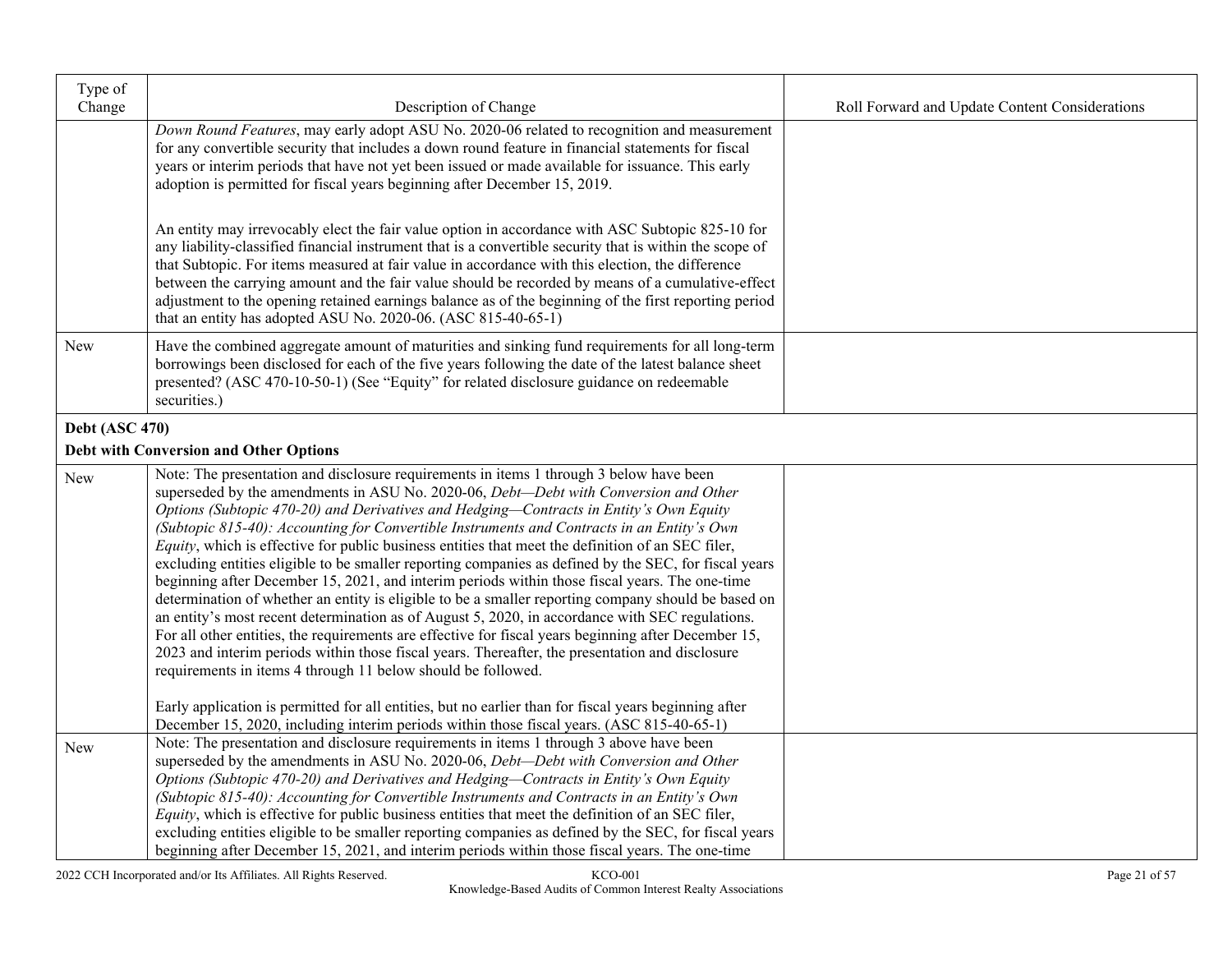| Type of    |                                                                                                                                                                                                                                                                                                                                                                                                                                                                                                                                                                                                                                                                                                                                                                                                                                                                                                                                                                                                                                                                                                                                                                                                                                                                                                                                                                                                                                                                                                                                                                                                                                                                                                                                                                       |                                                |
|------------|-----------------------------------------------------------------------------------------------------------------------------------------------------------------------------------------------------------------------------------------------------------------------------------------------------------------------------------------------------------------------------------------------------------------------------------------------------------------------------------------------------------------------------------------------------------------------------------------------------------------------------------------------------------------------------------------------------------------------------------------------------------------------------------------------------------------------------------------------------------------------------------------------------------------------------------------------------------------------------------------------------------------------------------------------------------------------------------------------------------------------------------------------------------------------------------------------------------------------------------------------------------------------------------------------------------------------------------------------------------------------------------------------------------------------------------------------------------------------------------------------------------------------------------------------------------------------------------------------------------------------------------------------------------------------------------------------------------------------------------------------------------------------|------------------------------------------------|
| Change     | Description of Change                                                                                                                                                                                                                                                                                                                                                                                                                                                                                                                                                                                                                                                                                                                                                                                                                                                                                                                                                                                                                                                                                                                                                                                                                                                                                                                                                                                                                                                                                                                                                                                                                                                                                                                                                 | Roll Forward and Update Content Considerations |
|            | determination of whether an entity is eligible to be a smaller reporting company should be based on<br>an entity's most recent determination as of August 5, 2020, in accordance with SEC regulations.<br>For all other entities, the requirements are effective for fiscal years beginning after December 15,<br>2023 and interim periods within those fiscal years. Thereafter, the presentation and disclosure<br>requirements in items 4 through 11 below should be followed.                                                                                                                                                                                                                                                                                                                                                                                                                                                                                                                                                                                                                                                                                                                                                                                                                                                                                                                                                                                                                                                                                                                                                                                                                                                                                     |                                                |
|            | Early application is permitted for all entities, but no earlier than for fiscal years beginning after<br>December 15, 2020, including interim periods within those fiscal years. (ASC 815-40-65-1)                                                                                                                                                                                                                                                                                                                                                                                                                                                                                                                                                                                                                                                                                                                                                                                                                                                                                                                                                                                                                                                                                                                                                                                                                                                                                                                                                                                                                                                                                                                                                                    |                                                |
| <b>New</b> | Has an entity disclosed the pertinent rights and privileges of each convertible debt instrument<br>outstanding, including, but not limited to, the following information (ASC 470-20-50-1A and 50-<br>$1B$ :<br>Principal amount?<br>a.<br>Coupon rate?<br>b.<br>Conversion or exercise prices or rates and number of shares into which the instrument is<br>$c_{\cdot}$<br>potentially convertible?<br>Pertinent dates, such as conversion date(s) and maturity date?<br>d.<br>Parties that control the conversion rights?<br>e.<br>Manner of settlement upon conversion and any alternative settlement methods, such as<br>f.<br>cash, shares, or a combination of cash and shares?<br>Terms that may change conversion or exercise prices, number of shares to be issued, or<br>g.<br>other conversion rights and the timing of those rights (excluding standard antidilution<br>provisions)?<br>Liquidation preference and unusual voting rights, if applicable?<br>h.<br>Other material terms and features of the instrument that are not listed above?<br>i.<br>Has the following incremental information been disclosed for contingently convertible instruments<br>or certain convertible debt instruments that are described in ASC paragraphs 470-20-05-8 through<br>05-8A (e.g., convertible debt instruments that have a contingently adjustable conversion ratio or<br>that may become convertible only upon the occurrence of a future event that is outside the control<br>of the issuer or holder) (ASC 470-20-50-1C):<br>a. Events or changes in circumstances that would adjust or change the contingency or would<br>cause the contingency to be met?<br>b. Information on whether the shares that would be issued if the contingently convertible |                                                |
|            | securities were converted are included in the calculation of diluted earnings per share<br>(EPS) and the reasons why or why not?<br>Other information that is helpful in understanding both the nature of the contingencies and<br>c.<br>the potential impact of conversion?<br>Has the following information been disclosed for each convertible debt instrument as of each date<br>for which a balance sheet is presented (ASC 470-20-50-1D):                                                                                                                                                                                                                                                                                                                                                                                                                                                                                                                                                                                                                                                                                                                                                                                                                                                                                                                                                                                                                                                                                                                                                                                                                                                                                                                       |                                                |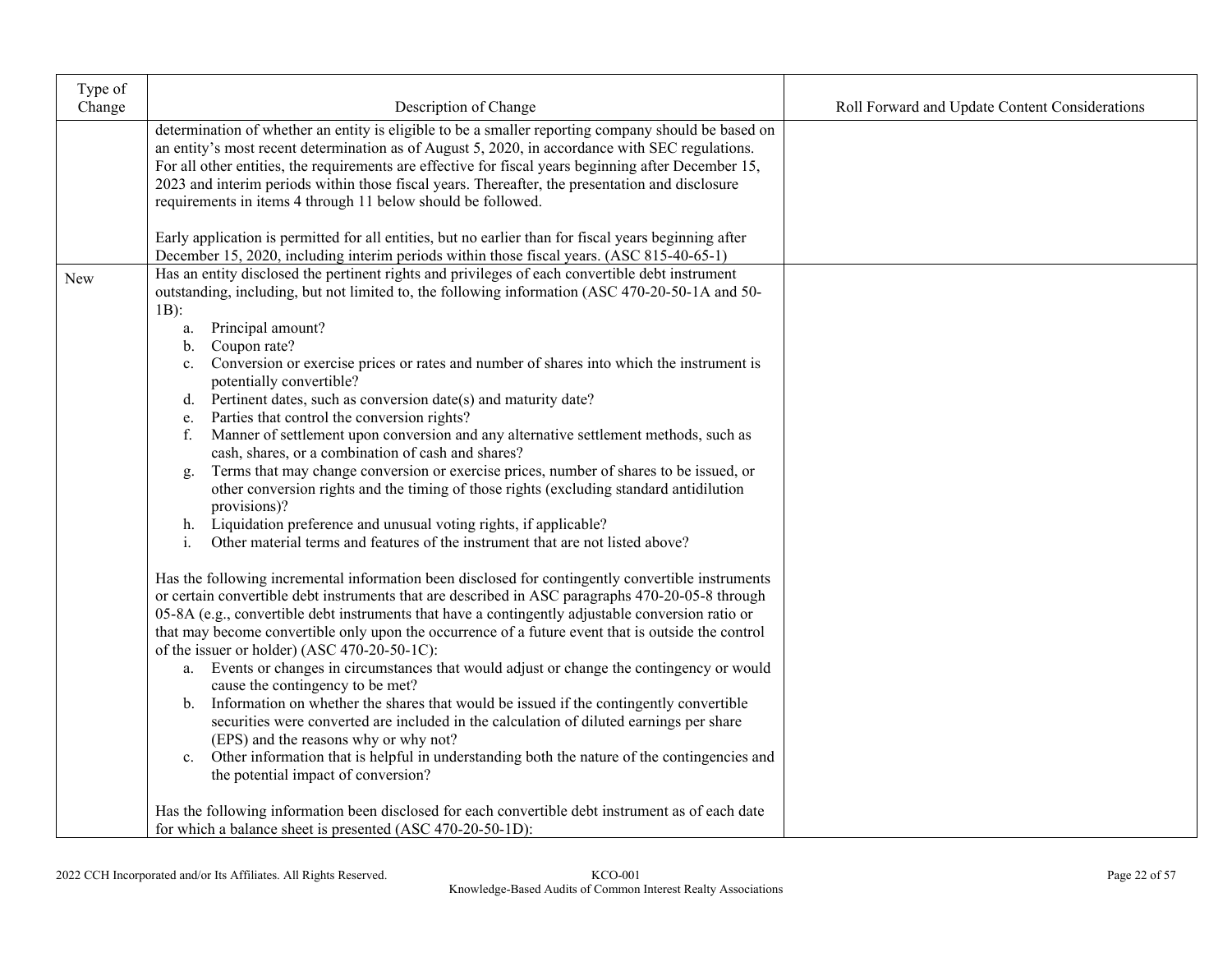| Type of |                                                                                                                                                                                                                                                                                                                                                                                                                                                                                                                                                                       |                                                |
|---------|-----------------------------------------------------------------------------------------------------------------------------------------------------------------------------------------------------------------------------------------------------------------------------------------------------------------------------------------------------------------------------------------------------------------------------------------------------------------------------------------------------------------------------------------------------------------------|------------------------------------------------|
| Change  | Description of Change                                                                                                                                                                                                                                                                                                                                                                                                                                                                                                                                                 | Roll Forward and Update Content Considerations |
|         | The unamortized premium, discount, or issuance costs and, if applicable, the premium<br>a.<br>amount recorded as paid-in capital?<br>The net carrying amount?                                                                                                                                                                                                                                                                                                                                                                                                         |                                                |
|         | $\mathbf{b}$ .<br>For public business entities, the fair value of the entire instrument and the level of the fair<br>$c_{\cdot}$                                                                                                                                                                                                                                                                                                                                                                                                                                      |                                                |
|         | value hierarchy in accordance with ASC paragraphs 825-10-50-10 through 50-15?                                                                                                                                                                                                                                                                                                                                                                                                                                                                                         |                                                |
|         | Has the following information been disclosed as of the date of the latest balance sheet presented<br>$(ASC 470-20-50-1E):$                                                                                                                                                                                                                                                                                                                                                                                                                                            |                                                |
|         | a. Changes to conversion or exercise prices that occur during the reporting period other than<br>changes due to standard antidilution provisions?                                                                                                                                                                                                                                                                                                                                                                                                                     |                                                |
|         | b. Events or changes in circumstances that occur during the reporting period that cause<br>conversion contingencies to be met or conversion terms to be significantly changed?                                                                                                                                                                                                                                                                                                                                                                                        |                                                |
|         | c. Number of shares issued upon conversion, exercise, or satisfaction of required conditions<br>during the reporting period?                                                                                                                                                                                                                                                                                                                                                                                                                                          |                                                |
|         | d. Maturities and sinking fund requirements for convertible debt instruments for each of the<br>five years following the date of most recent balance sheet presented in accordance with<br>ASC paragraph 470-10-50-1?                                                                                                                                                                                                                                                                                                                                                 |                                                |
|         | Has the following information about interest recognized been disclosed for each period for which<br>an income statement is presented (ASC 470-20-50-1F):<br>a. The effective interest rate for the period?<br>b. The amount of interest recognized for the period disaggregated by both of the following:<br>1. The contractual interest expense?                                                                                                                                                                                                                     |                                                |
|         | 2. The amortization of the premium, discount, or issuance costs?                                                                                                                                                                                                                                                                                                                                                                                                                                                                                                      |                                                |
|         | If the conversion option of a convertible debt instrument is accounted for as a derivative, have<br>disclosures been made in accordance with ASC Topic 815 for the conversion option in addition to<br>the disclosures required by ASC Section 470-20-50, if applicable? (ASC 470-20-50-1G)                                                                                                                                                                                                                                                                           |                                                |
|         | If a convertible debt instrument is measured at fair value in accordance with the Fair Value Option<br>Subsections of ASC Subtopic 825-10, have disclosures been made in accordance with ASC<br>Subtopic 820-10 and ASC Subtopic 825-10 in addition to the disclosures required by ASC Section<br>470-20-50, if applicable? (ASC 470-20-50-1H)                                                                                                                                                                                                                        |                                                |
|         | Has the following information been disclosed about derivative transactions entered into in<br>connection with the issuance of convertible debt instruments regardless of whether such derivative<br>transactions are accounted for as assets, liabilities, or equity instruments (ASC 470-20-50-1I):<br>a. The terms of those derivative transactions (including the terms of settlement)?<br>b. How those derivative transactions relate to the instruments within the scope of this<br>Subtopic?<br>c. The number of shares underlying the derivative transactions? |                                                |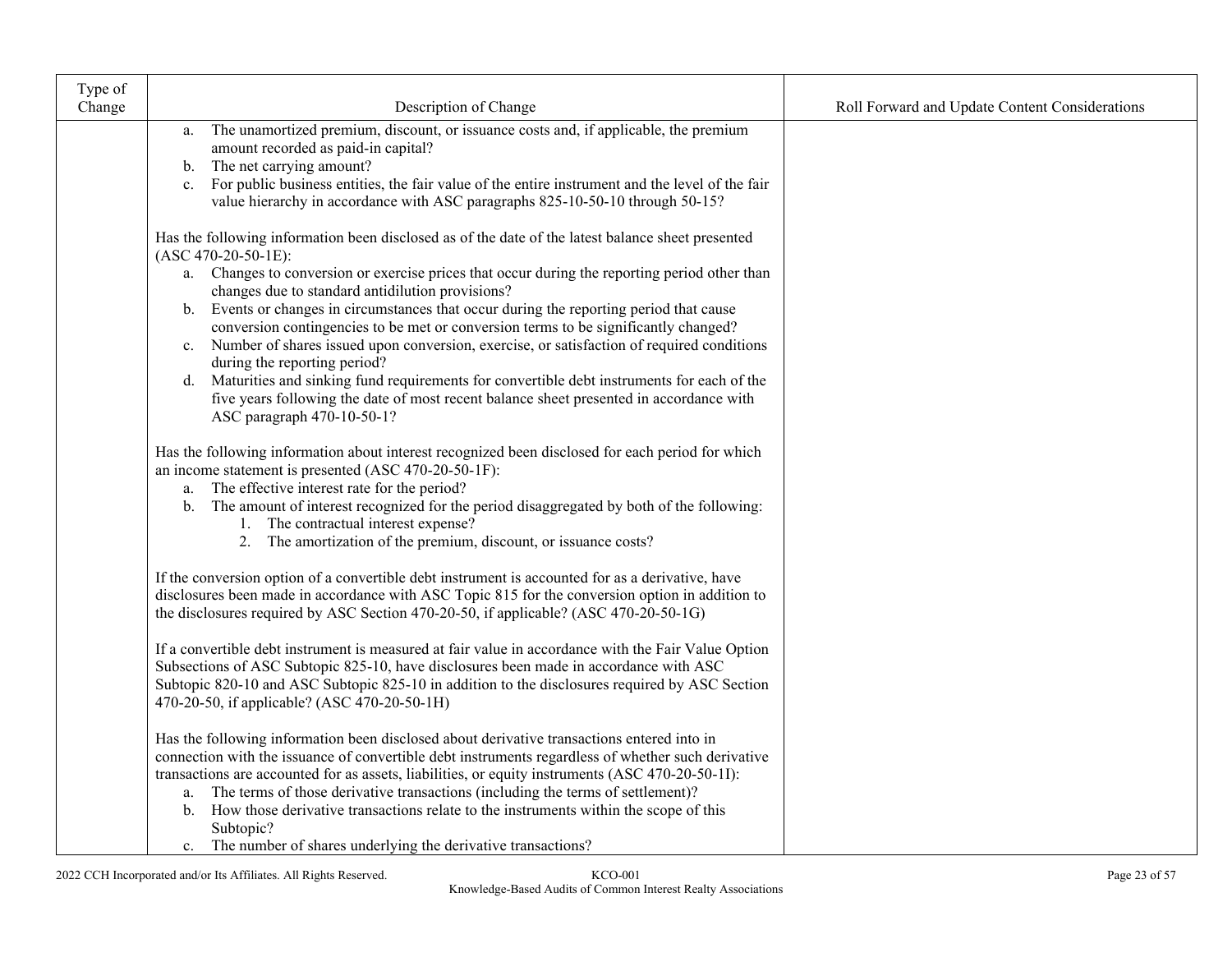| Type of<br>Change           | Description of Change                                                                                                                                                                                                                                                                                                                                                                                                                                                                                                                                                                                                                                                                                                                                                                                                                                                                                                                                                                                                                                                                                                                                                                                                                                                                                                                                                                                                                                                                                                                                                                                                                                                                                                                                                                                                                                                                                                                                                                                                                                                                                                                                                                                                                                                                                                                                                                                                                                                                                                                                                                                                                                                                                                                                                                                                                                            | Roll Forward and Update Content Considerations |
|-----------------------------|------------------------------------------------------------------------------------------------------------------------------------------------------------------------------------------------------------------------------------------------------------------------------------------------------------------------------------------------------------------------------------------------------------------------------------------------------------------------------------------------------------------------------------------------------------------------------------------------------------------------------------------------------------------------------------------------------------------------------------------------------------------------------------------------------------------------------------------------------------------------------------------------------------------------------------------------------------------------------------------------------------------------------------------------------------------------------------------------------------------------------------------------------------------------------------------------------------------------------------------------------------------------------------------------------------------------------------------------------------------------------------------------------------------------------------------------------------------------------------------------------------------------------------------------------------------------------------------------------------------------------------------------------------------------------------------------------------------------------------------------------------------------------------------------------------------------------------------------------------------------------------------------------------------------------------------------------------------------------------------------------------------------------------------------------------------------------------------------------------------------------------------------------------------------------------------------------------------------------------------------------------------------------------------------------------------------------------------------------------------------------------------------------------------------------------------------------------------------------------------------------------------------------------------------------------------------------------------------------------------------------------------------------------------------------------------------------------------------------------------------------------------------------------------------------------------------------------------------------------------|------------------------------------------------|
|                             | d. The reasons for entering into those derivative transactions?<br>Note: Derivative instruments also are subject to the disclosure guidance in ASC Topic 815.                                                                                                                                                                                                                                                                                                                                                                                                                                                                                                                                                                                                                                                                                                                                                                                                                                                                                                                                                                                                                                                                                                                                                                                                                                                                                                                                                                                                                                                                                                                                                                                                                                                                                                                                                                                                                                                                                                                                                                                                                                                                                                                                                                                                                                                                                                                                                                                                                                                                                                                                                                                                                                                                                                    |                                                |
| Equity (ASC 505)<br>Overall |                                                                                                                                                                                                                                                                                                                                                                                                                                                                                                                                                                                                                                                                                                                                                                                                                                                                                                                                                                                                                                                                                                                                                                                                                                                                                                                                                                                                                                                                                                                                                                                                                                                                                                                                                                                                                                                                                                                                                                                                                                                                                                                                                                                                                                                                                                                                                                                                                                                                                                                                                                                                                                                                                                                                                                                                                                                                  |                                                |
| New                         | Note: The presentation and disclosure requirements in item 10 below have been superseded by the<br>amendments in ASU No. 2020-06, Debt-Debt with Conversion and Other Options (Subtopic 470-<br>20) and Derivatives and Hedging-Contracts in Entity's Own Equity (Subtopic 815-40):<br>Accounting for Convertible Instruments and Contracts in an Entity's Own Equity, which is<br>effective for public business entities that meet the definition of an SEC filer, excluding entities<br>eligible to be smaller reporting companies as defined by the SEC, for fiscal years beginning after<br>December 15, 2021, and interim periods within those fiscal years. The one-time determination of<br>whether an entity is eligible to be a smaller reporting company should be based on an entity's most<br>recent determination as of August 5, 2020, in accordance with SEC regulations. For all other<br>entities, the requirements are effective for fiscal years beginning after December 15, 2023 and<br>interim periods within those fiscal years. Thereafter, the presentation and disclosure requirements<br>in items 11 through 16 below should be followed.<br>Early application is permitted for all entities, but no earlier than for fiscal years beginning after<br>December 15, 2020, including interim periods within those fiscal years. (ASC 815-40-65-1)<br>Note: An entity should apply ASU No. 2020-06 using one of the following two methods:<br>1. On a modified retrospective basis to financial instruments outstanding as of the beginning<br>of the fiscal year of adoption, with the cumulative effect of initially applying ASU No.<br>2020-06 recognized at the date of initial application through an adjustment to the opening<br>balance of retained earnings (or other appropriate components of equity or net assets in<br>the balance sheet). Under this method, earnings-per share amounts should not be restated<br>in prior periods presented.<br>2. On a retrospective basis to financial instruments outstanding as of the beginning of the<br>first comparative reporting period for each prior reporting period presented in accordance<br>with the guidance on accounting changes in ASC paragraphs 250-10-45-5 through 45-10.<br>All entities that have not yet adopted ASU No. 2017-11, Earnings Per Share (Topic 260) and<br>Derivatives and Hedging (Topic 815): Part I, Accounting for Certain Financial Instruments with<br>Down Round Features, may early adopt ASU No. 2020-06 related to recognition and measurement<br>for any convertible security that includes a down round feature in financial statements for fiscal<br>years or interim periods that have not yet been issued or made available for issuance. This early<br>adoption is permitted for fiscal years beginning after December 15, 2019. |                                                |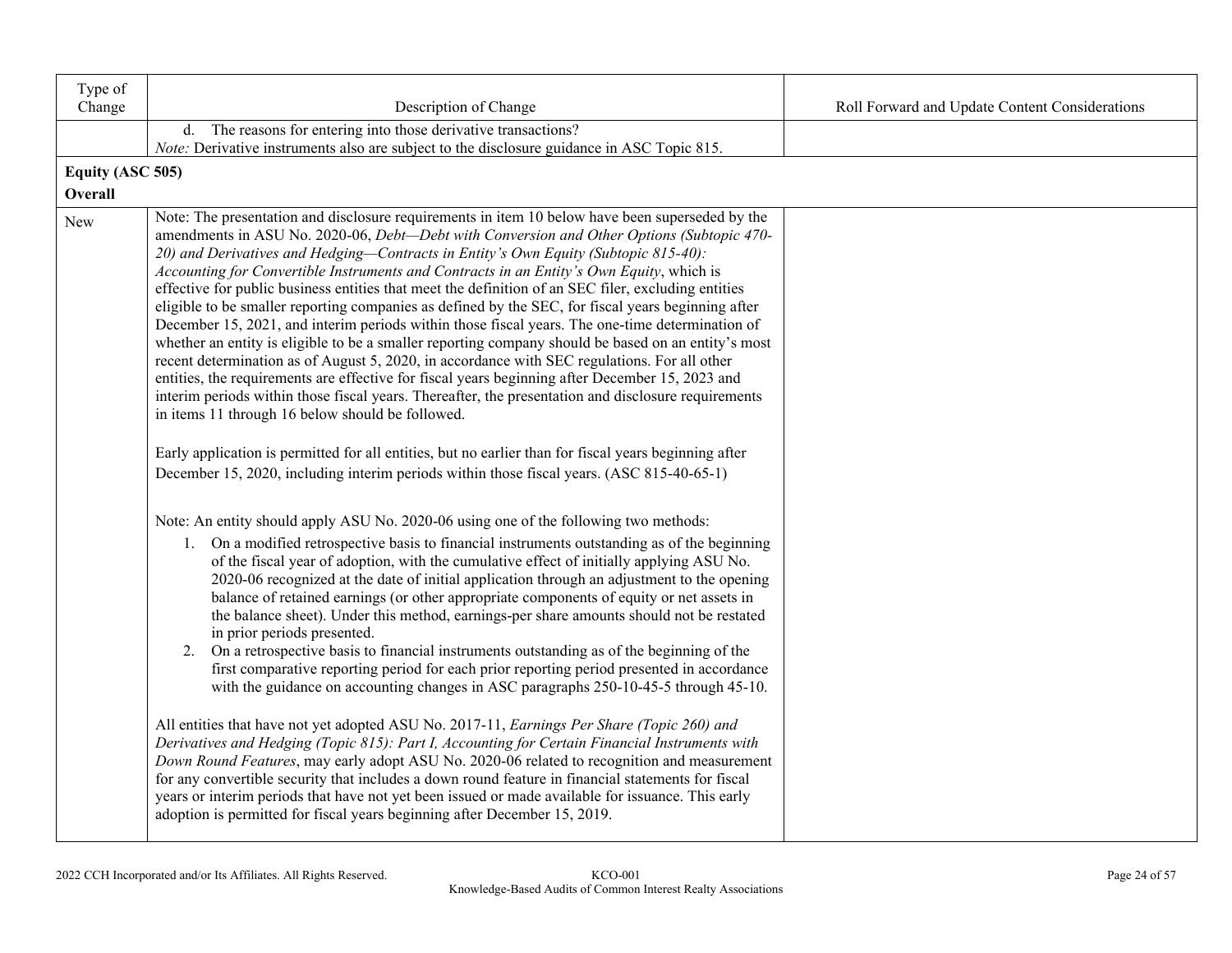| Type of    |                                                                                                                                                                                                                                                                                                                                                                                                                                                                                                                                                                                                                                                                                                                                                                                                                                                                                                                                                                                                                                                                                                                                                                                                                                                                                                                                                                                                                                                                                                                                                                                                                                                                                                                                                                         |                                                |
|------------|-------------------------------------------------------------------------------------------------------------------------------------------------------------------------------------------------------------------------------------------------------------------------------------------------------------------------------------------------------------------------------------------------------------------------------------------------------------------------------------------------------------------------------------------------------------------------------------------------------------------------------------------------------------------------------------------------------------------------------------------------------------------------------------------------------------------------------------------------------------------------------------------------------------------------------------------------------------------------------------------------------------------------------------------------------------------------------------------------------------------------------------------------------------------------------------------------------------------------------------------------------------------------------------------------------------------------------------------------------------------------------------------------------------------------------------------------------------------------------------------------------------------------------------------------------------------------------------------------------------------------------------------------------------------------------------------------------------------------------------------------------------------------|------------------------------------------------|
| Change     | Description of Change                                                                                                                                                                                                                                                                                                                                                                                                                                                                                                                                                                                                                                                                                                                                                                                                                                                                                                                                                                                                                                                                                                                                                                                                                                                                                                                                                                                                                                                                                                                                                                                                                                                                                                                                                   | Roll Forward and Update Content Considerations |
|            | An entity may irrevocably elect the fair value option in accordance with ASC Subtopic 825-10 for                                                                                                                                                                                                                                                                                                                                                                                                                                                                                                                                                                                                                                                                                                                                                                                                                                                                                                                                                                                                                                                                                                                                                                                                                                                                                                                                                                                                                                                                                                                                                                                                                                                                        |                                                |
|            | any liability-classified financial instrument that is a convertible security that is within the scope of                                                                                                                                                                                                                                                                                                                                                                                                                                                                                                                                                                                                                                                                                                                                                                                                                                                                                                                                                                                                                                                                                                                                                                                                                                                                                                                                                                                                                                                                                                                                                                                                                                                                |                                                |
|            | that Subtopic. For items measured at fair value in accordance with this election, the difference                                                                                                                                                                                                                                                                                                                                                                                                                                                                                                                                                                                                                                                                                                                                                                                                                                                                                                                                                                                                                                                                                                                                                                                                                                                                                                                                                                                                                                                                                                                                                                                                                                                                        |                                                |
|            | between the carrying amount and the fair value should be recorded by means of a cumulative-effect                                                                                                                                                                                                                                                                                                                                                                                                                                                                                                                                                                                                                                                                                                                                                                                                                                                                                                                                                                                                                                                                                                                                                                                                                                                                                                                                                                                                                                                                                                                                                                                                                                                                       |                                                |
|            | adjustment to the opening retained earnings balance as of the beginning of the first reporting period                                                                                                                                                                                                                                                                                                                                                                                                                                                                                                                                                                                                                                                                                                                                                                                                                                                                                                                                                                                                                                                                                                                                                                                                                                                                                                                                                                                                                                                                                                                                                                                                                                                                   |                                                |
|            | that an entity has adopted ASU No. 2020-06. (ASC 815-40-65-1)                                                                                                                                                                                                                                                                                                                                                                                                                                                                                                                                                                                                                                                                                                                                                                                                                                                                                                                                                                                                                                                                                                                                                                                                                                                                                                                                                                                                                                                                                                                                                                                                                                                                                                           |                                                |
| <b>New</b> | For convertible preferred stock, has disclosure been made of the pertinent rights and privileges of<br>each outstanding instrument, including, but not limited to, the following information (ASC 505-10-<br>50-12 and 50-13):<br>1. Number of shares issued and par value?<br>Dividends?<br>2.<br>3. Conversion or exercise prices or rates and number of shares into which the instrument is<br>potentially convertible?<br>4. Pertinent dates, such as conversion date(s)?<br>Parties that control the conversion rights?<br>5.<br>6. Manner of settlement upon conversion and any alternative settlement methods, such as<br>cash, shares, or a combination of cash and shares?<br>7. Terms that may change conversion or exercise prices, number of shares to be issued, or<br>other conversion rights and the timing of those rights (excluding standard antidilution<br>provisions)?<br>8. Liquidation preference required by ASC paragraph 505-10-50-4 and unusual voting<br>rights?<br>9. Other material terms and features of the instrument that are not listed above?<br>Has the following incremental information been disclosed for contingently convertible instruments<br>or certain convertible preferred stock that are described in ASC paragraphs 505-10-05-6 through<br>05-7 (e.g., convertible preferred stock that have a contingently adjustable conversion ratio or that<br>may become convertible only upon the occurrence of a future event that is outside the control of<br>the holder) (ASC 505-10-50-14):<br>1. Events or changes in circumstances that would adjust or change the contingency or would<br>cause the contingency to be met?<br>2. Information on whether the shares that would be issued if the contingently convertible |                                                |
|            | securities were converted are included in the calculation of diluted earnings per share                                                                                                                                                                                                                                                                                                                                                                                                                                                                                                                                                                                                                                                                                                                                                                                                                                                                                                                                                                                                                                                                                                                                                                                                                                                                                                                                                                                                                                                                                                                                                                                                                                                                                 |                                                |
|            | (EPS) and the reasons why or why not?                                                                                                                                                                                                                                                                                                                                                                                                                                                                                                                                                                                                                                                                                                                                                                                                                                                                                                                                                                                                                                                                                                                                                                                                                                                                                                                                                                                                                                                                                                                                                                                                                                                                                                                                   |                                                |
|            | 3. Other information that is helpful in understanding both the nature of the contingencies and<br>the potential impact of conversion?                                                                                                                                                                                                                                                                                                                                                                                                                                                                                                                                                                                                                                                                                                                                                                                                                                                                                                                                                                                                                                                                                                                                                                                                                                                                                                                                                                                                                                                                                                                                                                                                                                   |                                                |
|            | Has disclosure been made of the amount of dividends declared for each period for which an<br>income statement is presented? (ASC 505-10-50-15)                                                                                                                                                                                                                                                                                                                                                                                                                                                                                                                                                                                                                                                                                                                                                                                                                                                                                                                                                                                                                                                                                                                                                                                                                                                                                                                                                                                                                                                                                                                                                                                                                          |                                                |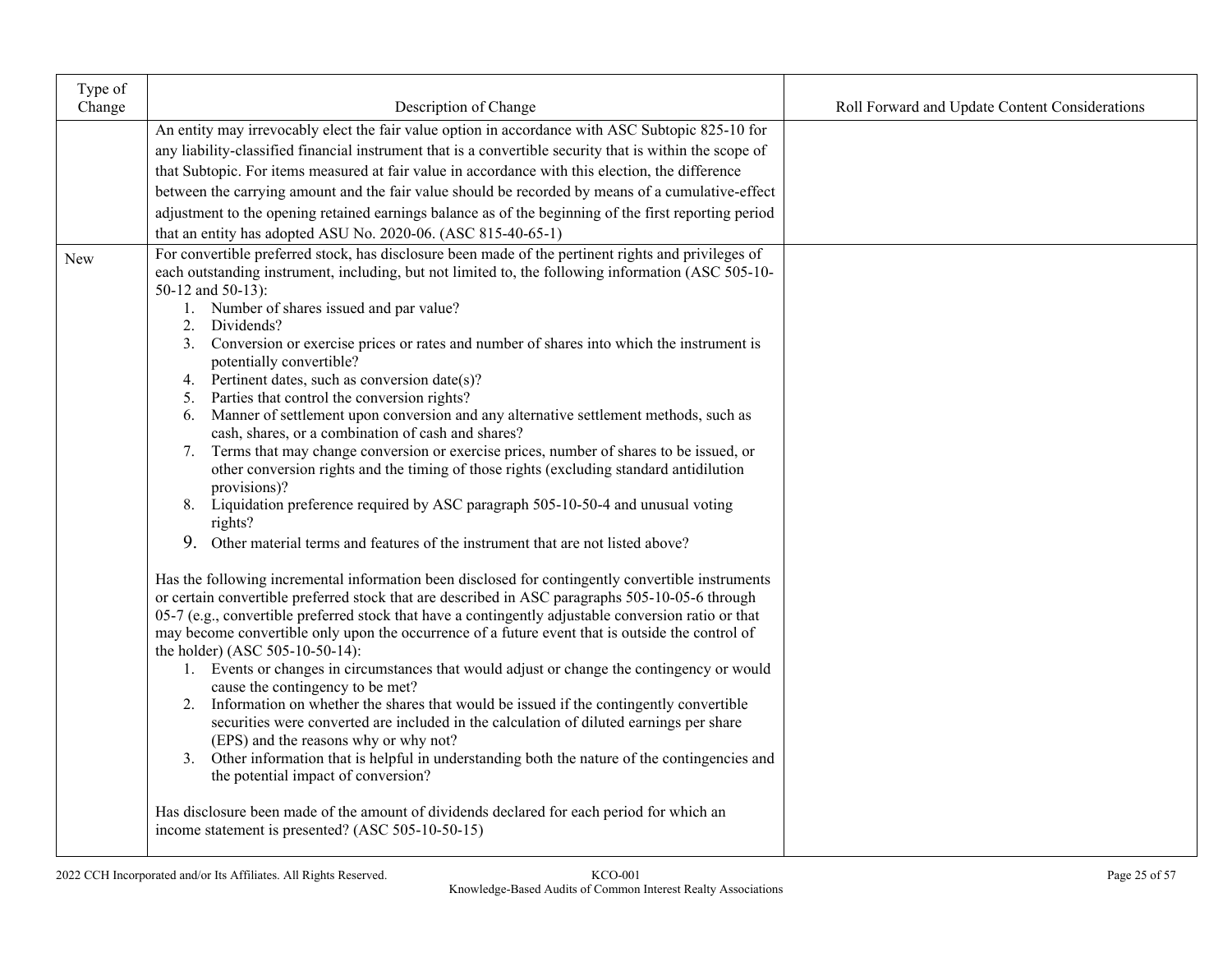| Type of                      |                                                                                                                                                                                                                                                                                                                                                                                                                                                                                                                                                                                                                                                                                                                                                                                                                                                                                         |                                                |
|------------------------------|-----------------------------------------------------------------------------------------------------------------------------------------------------------------------------------------------------------------------------------------------------------------------------------------------------------------------------------------------------------------------------------------------------------------------------------------------------------------------------------------------------------------------------------------------------------------------------------------------------------------------------------------------------------------------------------------------------------------------------------------------------------------------------------------------------------------------------------------------------------------------------------------|------------------------------------------------|
| Change                       | Description of Change                                                                                                                                                                                                                                                                                                                                                                                                                                                                                                                                                                                                                                                                                                                                                                                                                                                                   | Roll Forward and Update Content Considerations |
|                              | Has the following been disclosed as of the date of the latest balance sheet presented (ASC 505-10-<br>$50-16$ :<br>1. Changes to conversion or exercise prices that occur during the reporting period other than<br>changes due to standard antidilution provisions?<br>2. Events or changes in circumstances that occur during the reporting period that cause<br>conversion contingencies to be met or conversion terms to be significantly changed?<br>The number of shares issued upon conversion, exercise, or satisfaction of required<br>3.<br>conditions during the reporting period?<br>If a conversion option is accounted for as a derivative, have the disclosures in accordance with<br>ASC Topic 815 for the conversion option been made, if applicable? (ASC 505-10-50-17)<br>Has the following information been disclosed about derivative transactions entered into in |                                                |
|                              | connection with the issuance of convertible preferred stock, regardless of whether such derivative<br>transactions are accounted for as assets, liabilities, or equity instruments (ASC 505-10-50-18):<br>1. The terms of those derivative transactions (including the terms of settlement)?<br>2. How those derivative transactions relate to the instruments within the scope of this<br>Subtopic?<br>The number of shares underlying the derivative transactions?<br>4.<br>The reasons for entering into those derivative transactions?                                                                                                                                                                                                                                                                                                                                              |                                                |
|                              | <b>Compensation – Retirement Benefits (ASC 715)</b>                                                                                                                                                                                                                                                                                                                                                                                                                                                                                                                                                                                                                                                                                                                                                                                                                                     |                                                |
| <b>Defined Benefit Plans</b> |                                                                                                                                                                                                                                                                                                                                                                                                                                                                                                                                                                                                                                                                                                                                                                                                                                                                                         |                                                |
| Removed                      | Note: The presentation and disclosure requirements in items 1 and 2 below are prescribed by the<br>amendments in ASU No. 2017-07, Compensation - Retirement Benefits (Topic 715): Improving<br>the Presentation of Net Periodic Pension Cost and Net Periodic Postretirement Benefit Cost,<br>which is effective for public business entities, for annual periods beginning after December 15,<br>2017, including interim periods within those annual periods. For all other entities, the requirements<br>are effective for annual periods beginning after December 15, 2018, and interim periods within<br>annual periods beginning after December 15, 2019. Early adoption is permitted as of the beginning<br>of an annual period for which financial statements (interim or annual) have not been issued or have<br>not been made available for issuance. (ASC 715-20-65-3)        |                                                |
|                              | The amendments in ASU No. 2017-07 should be applied (a) retrospectively for the presentation in<br>the income statement of the service cost component and the other components of net periodic<br>pension cost and net periodic postretirement benefit cost, and $(b)$ prospectively, on and after the<br>effective date of ASU No. 2017-07, for the capitalization in assets of the service cost component of<br>net periodic pension cost and net periodic postretirement benefit cost.<br>As a practical expedient, an entity may use the amounts disclosed in its pension and other                                                                                                                                                                                                                                                                                                 |                                                |
|                              | postretirement benefit plan note for the prior comparative periods as the estimation basis for                                                                                                                                                                                                                                                                                                                                                                                                                                                                                                                                                                                                                                                                                                                                                                                          |                                                |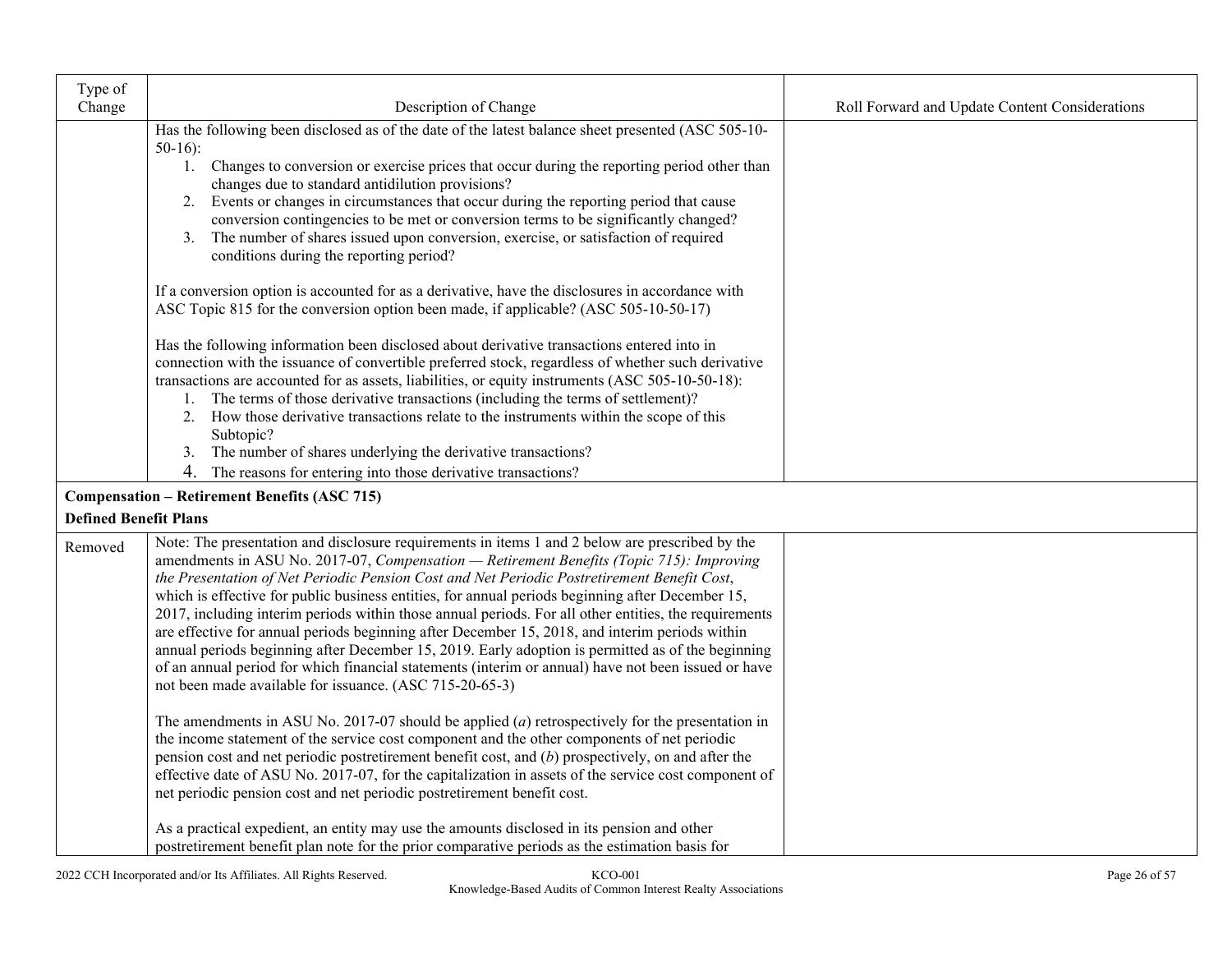| Type of<br>Change         | Description of Change                                                                                                                                                                                                                                                                                                                                                                                                                                                                                                                                                                                                                                                                                                                                                                                                                                                                                                                                                                                                                                                                                                                                                                                                                                                                                                                                                                                                                                                                                                                                                                                                                                                                                                                                                   | Roll Forward and Update Content Considerations |
|---------------------------|-------------------------------------------------------------------------------------------------------------------------------------------------------------------------------------------------------------------------------------------------------------------------------------------------------------------------------------------------------------------------------------------------------------------------------------------------------------------------------------------------------------------------------------------------------------------------------------------------------------------------------------------------------------------------------------------------------------------------------------------------------------------------------------------------------------------------------------------------------------------------------------------------------------------------------------------------------------------------------------------------------------------------------------------------------------------------------------------------------------------------------------------------------------------------------------------------------------------------------------------------------------------------------------------------------------------------------------------------------------------------------------------------------------------------------------------------------------------------------------------------------------------------------------------------------------------------------------------------------------------------------------------------------------------------------------------------------------------------------------------------------------------------|------------------------------------------------|
|                           | applying the retrospective presentation requirements. If an entity elects to use the practical<br>expedient, the entity should disclose that the practical expedient was used.                                                                                                                                                                                                                                                                                                                                                                                                                                                                                                                                                                                                                                                                                                                                                                                                                                                                                                                                                                                                                                                                                                                                                                                                                                                                                                                                                                                                                                                                                                                                                                                          |                                                |
| Removed                   | Have the nature of and reason for the change in accounting principle been disclosed in the first<br>interim and annual period of the adoption of ASU No. 2017-07? (ASC 715-20-65-3)                                                                                                                                                                                                                                                                                                                                                                                                                                                                                                                                                                                                                                                                                                                                                                                                                                                                                                                                                                                                                                                                                                                                                                                                                                                                                                                                                                                                                                                                                                                                                                                     |                                                |
|                           | Other Expenses (ASC 720)                                                                                                                                                                                                                                                                                                                                                                                                                                                                                                                                                                                                                                                                                                                                                                                                                                                                                                                                                                                                                                                                                                                                                                                                                                                                                                                                                                                                                                                                                                                                                                                                                                                                                                                                                |                                                |
| <b>Contributions Made</b> |                                                                                                                                                                                                                                                                                                                                                                                                                                                                                                                                                                                                                                                                                                                                                                                                                                                                                                                                                                                                                                                                                                                                                                                                                                                                                                                                                                                                                                                                                                                                                                                                                                                                                                                                                                         |                                                |
| New                       | Note: ASC Subtopic 720-25, Contributions Made, does not require disclosures for makers of<br>promises and indications of intentions to give because ASC Topics 450, Contingencies, and 470,<br>Debt, provide the relevant disclosure requirements. Accordingly, disclosures should be made in<br>accordance with existing authoritative literature included in ASC Topics 450 and 470.                                                                                                                                                                                                                                                                                                                                                                                                                                                                                                                                                                                                                                                                                                                                                                                                                                                                                                                                                                                                                                                                                                                                                                                                                                                                                                                                                                                  |                                                |
| Removed                   | Note: The presentation and disclosure requirements in items 1 and 2 below are prescribed by ASU<br>No. 2018-08, Not-for-Profit Entities (Topic 958): Clarifying the Scope and the Accounting<br>Guidance for Contributions Received and Contributions Made, which is effective for a public<br>business entity or a not-for-profit entity that has issued, or is a conduit bond obligor for, securities<br>that are traded, listed, or quoted on an exchange or an over-the-counter market for transactions in<br>which the entity serves as a <i>resource recipient</i> to annual periods beginning after June 15, 2018,<br>including interim periods within those annual periods. For all other entities, the requirements are<br>effective for transactions in which the entity serves as a <i>resource recipient</i> to annual periods<br>beginning after December 15, 2018, and interim periods within annual periods beginning after<br>December 15, 2019.<br>An entity that is either a public business entity or a not-for-profit entity that has issued, or is a<br>conduit bond obligor for, securities that are traded, listed, or quoted on an exchange or an over-the-<br>counter market should apply ASU No. 2018-08 for transactions in which the entity serves as a<br>resource provider to annual periods beginning after December 15, 2018, including interim periods<br>within those annual periods. All other entities should apply ASU No. 2018-08 for transactions in<br>which the entity serves as the <i>resource provider</i> to annual periods beginning after December 15,<br>2019, and interim periods within those annual periods beginning after December 15, 2020. Early<br>adoption is permitted. (ASC 958-10-65-2 and ASC 720-25-50-1) |                                                |
| Removed                   | An entity should apply ASU No. 2018-08 on a modified prospective basis in the first set of<br>financial statements following the effective date to agreements that either are not completed as of<br>the effective date or entered into after the effective date. Retrospective application to each period<br>presented in the financial statements in accordance with the guidance on accounting changes in<br>ASC paragraphs 250-10-45-5 through 45-10 is permitted.<br>For purposes of this transition guidance:                                                                                                                                                                                                                                                                                                                                                                                                                                                                                                                                                                                                                                                                                                                                                                                                                                                                                                                                                                                                                                                                                                                                                                                                                                                     |                                                |
|                           | A completed agreement should be considered an agreement for which all of the revenue (of a<br>resource recipient) or expense (of a resource provider) has been recognized before the effective                                                                                                                                                                                                                                                                                                                                                                                                                                                                                                                                                                                                                                                                                                                                                                                                                                                                                                                                                                                                                                                                                                                                                                                                                                                                                                                                                                                                                                                                                                                                                                          |                                                |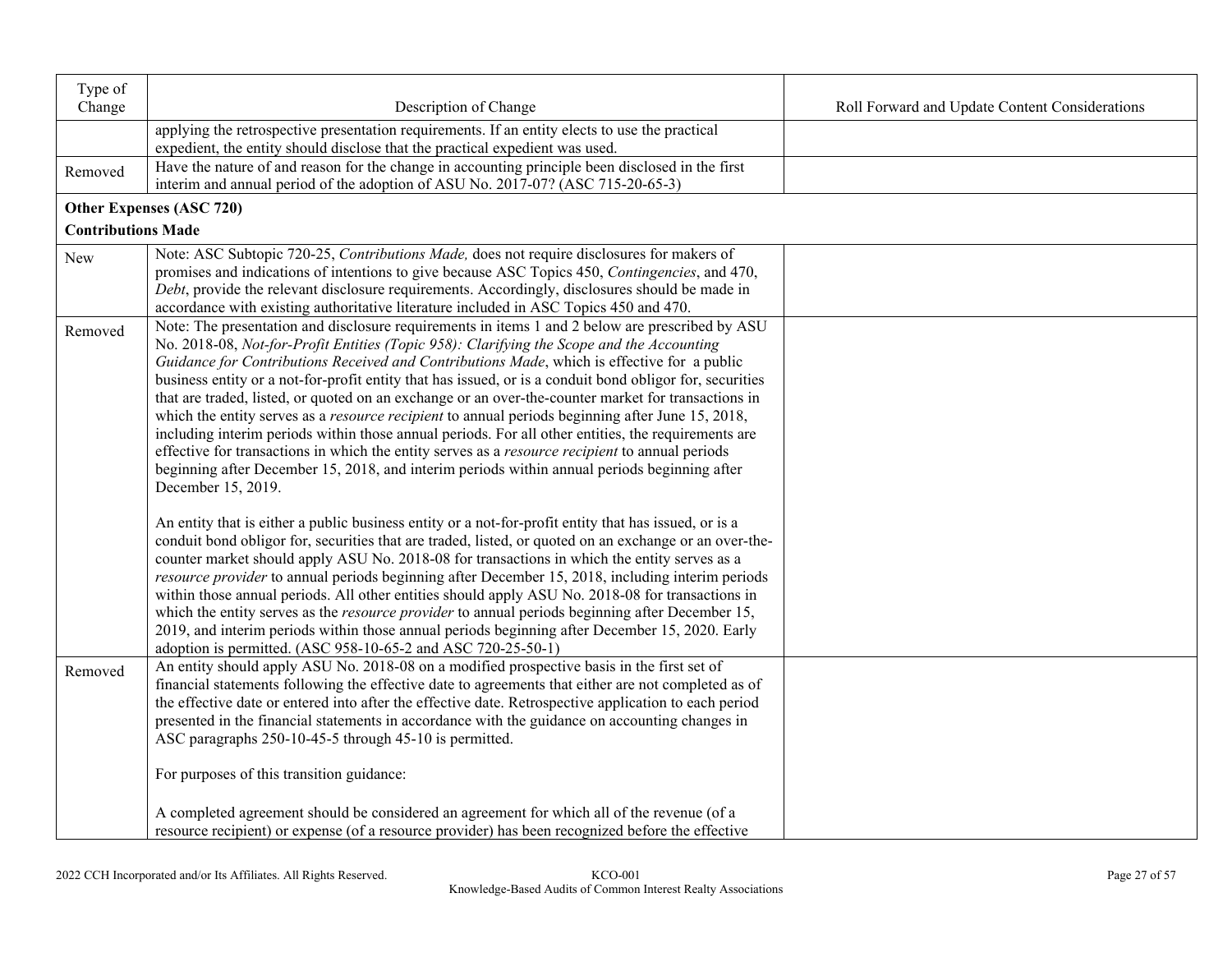| Type of<br>Change                        | Description of Change                                                                                                                                                                                                                                                                                                                                                                                                                                                                                                                                                                                                                                                                                                                                                                                                              | Roll Forward and Update Content Considerations |
|------------------------------------------|------------------------------------------------------------------------------------------------------------------------------------------------------------------------------------------------------------------------------------------------------------------------------------------------------------------------------------------------------------------------------------------------------------------------------------------------------------------------------------------------------------------------------------------------------------------------------------------------------------------------------------------------------------------------------------------------------------------------------------------------------------------------------------------------------------------------------------|------------------------------------------------|
|                                          | date in accordance with existing guidance (e.g., ASC Topic 605 on revenue recognition, this Topic,<br>or other Topics).                                                                                                                                                                                                                                                                                                                                                                                                                                                                                                                                                                                                                                                                                                            |                                                |
|                                          | The amendments in ASU No. 2018-08 should apply only to the portion of revenue (of a recipient) or<br>expense (of a resource provider) that has not been recognized before the effective date. No prior-<br>period results should be restated, and there should be no cumulative-effect adjustment to opening net<br>assets or retained earnings at the beginning of the year of adoption.<br>(ASC 958-10-65-2 and ASC 720-25-50-1)                                                                                                                                                                                                                                                                                                                                                                                                 |                                                |
| Removed                                  | Have the following been disclosed in the first interim and annual period of adoption of ASU No.<br>2018-08, if the entity elects to apply ASU No. 2018-08 on a modified retrospective basis (ASC<br>$958-10-65-2$ :<br>(a) The nature of and reason for the accounting change?<br>(b) An explanation of the reasons for significant changes in each financial statement line item<br>in the current annual or interim period resulting from ASU No. 2018-08 as compared with<br>the prior period?                                                                                                                                                                                                                                                                                                                                  |                                                |
|                                          | Have the disclosures required in ASC paragraphs 250-10-50-1 through 250-10-50-2 been made in<br>the first interim and annual period of adoption of ASU No. 2018-08, if an entity elects to apply<br>ASU No. 2018-08 retrospectively? (See ASC Topic 250, Accounting Changes and Error<br>Corrections) (ASC 958-10-65-2)                                                                                                                                                                                                                                                                                                                                                                                                                                                                                                            |                                                |
| <b>Income Taxes (ASC 740)</b><br>Overall |                                                                                                                                                                                                                                                                                                                                                                                                                                                                                                                                                                                                                                                                                                                                                                                                                                    |                                                |
| Removed                                  | Note: The presentation and disclosure requirements in item 7 below are prescribed by ASU No.<br>2016-16, Income Taxes (Topic 740): Intra-Entity Transfers of Assets Other Than Inventory, which<br>is effective on a modified retrospective basis for public business entities for annual periods<br>beginning after December 15, 2017, and interim periods within those annual periods. For all other<br>entities, the requirements are effective on a modified retrospective basis for annual periods<br>beginning after December 15, 2018, and interim periods within annual periods beginning after<br>December 15, 2019. Early adoption is permitted as of the beginning of an annual period for which<br>financial statements (interim or annual) have not been issued or made available for issuance. (ASC<br>$740-10-65-5$ |                                                |
|                                          | Note: ASU No. 2016-16 should be adopted on a modified retrospective basis, with a cumulative-<br>effect adjustment directly to retained earnings as of the beginning of the period of adoption for the<br>recognition of income tax consequences of intra-entity transfers of assets other than inventory that<br>occur before the adoption date. Deferred tax assets recognized as a result of the adoption of ASU<br>No. 2016-16 should be assessed for realizability in accordance with ASC Topic 740. A valuation<br>allowance recognized as of the beginning of the period of adoption for deferred tax assets<br>recognized as a result of the adoption of ASU No. 2016-16 should be recognized through a<br>cumulative-effect adjustment to retained earnings. (ASC 740-10-65-5)                                            |                                                |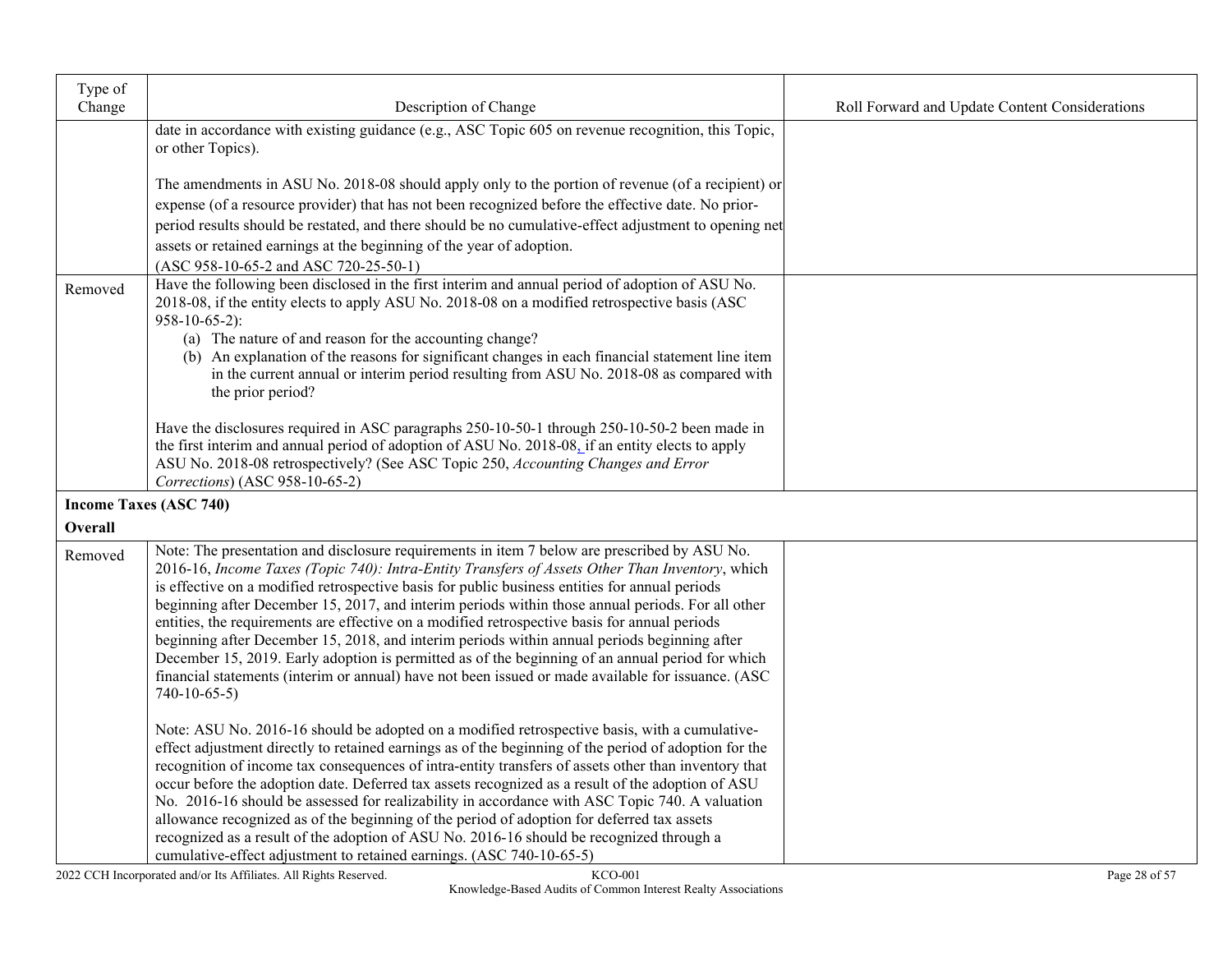| Type of<br>Change | Description of Change                                                                                                                                                                                                                                                                                                                                                                                                                                                                                                                                                                                                                                                                                                                                                                                                                                                                                                                                                                                                                                                                                                                                                                                                                                          | Roll Forward and Update Content Considerations |
|-------------------|----------------------------------------------------------------------------------------------------------------------------------------------------------------------------------------------------------------------------------------------------------------------------------------------------------------------------------------------------------------------------------------------------------------------------------------------------------------------------------------------------------------------------------------------------------------------------------------------------------------------------------------------------------------------------------------------------------------------------------------------------------------------------------------------------------------------------------------------------------------------------------------------------------------------------------------------------------------------------------------------------------------------------------------------------------------------------------------------------------------------------------------------------------------------------------------------------------------------------------------------------------------|------------------------------------------------|
| Removed           | Have the following transitional disclosures related to the adoption of ASU No. 2016-16 been made<br>in the first annual period of adoption and in the interim periods within the first annual period of<br>adoption (ASC 740-10-65-5):<br>(a) The nature of and reason for the change in accounting principle?<br>(b) The effect of the change for the current period on:<br>a. Income from continuing operations?<br>b. Net income (or other appropriate captions of changes in the applicable net assets<br>or performance indicator)?<br>Any other affected financial statement line item(s)?<br>c.<br>d. Any affected per-share amounts?<br>(c) The cumulative effect of the change on retained earnings or other components of equity or<br>net assets in the balance sheet as of the beginning of the period of adoption?                                                                                                                                                                                                                                                                                                                                                                                                                                |                                                |
| Overall           | <b>Business Combinations (ASC 805)</b>                                                                                                                                                                                                                                                                                                                                                                                                                                                                                                                                                                                                                                                                                                                                                                                                                                                                                                                                                                                                                                                                                                                                                                                                                         |                                                |
| Updated           | Note: A private company or not-for-profit entity that adopts the accounting alternative for<br>amortizing goodwill in ASC Subtopic 350-20 is not required to disclose the reconciliation.                                                                                                                                                                                                                                                                                                                                                                                                                                                                                                                                                                                                                                                                                                                                                                                                                                                                                                                                                                                                                                                                      | Disclosure will retain on roll forward         |
|                   | Derivatives and Hedging (ASC 815)                                                                                                                                                                                                                                                                                                                                                                                                                                                                                                                                                                                                                                                                                                                                                                                                                                                                                                                                                                                                                                                                                                                                                                                                                              |                                                |
| Overall           |                                                                                                                                                                                                                                                                                                                                                                                                                                                                                                                                                                                                                                                                                                                                                                                                                                                                                                                                                                                                                                                                                                                                                                                                                                                                |                                                |
| New               | Note: The presentation and disclosure requirements in item 15 below are prescribed by the<br>amendments in ASU No. 2020-06, <i>Debt—Debt with Conversion and Other Options (Subtopic 470-</i><br>20) and Derivatives and Hedging-Contracts in Entity's Own Equity (Subtopic 815-40):<br>Accounting for Convertible Instruments and Contracts in an Entity's Own Equity, which is<br>effective for public business entities that meet the definition of an SEC filer, excluding entities<br>eligible to be smaller reporting companies as defined by the SEC, for fiscal years beginning after<br>December 15, 2021, and interim periods within those fiscal years. The one-time determination of<br>whether an entity is eligible to be a smaller reporting company should be based on an entity's most<br>recent determination as of August 5, 2020, in accordance with SEC regulations. For all other<br>entities, the requirements are effective for fiscal years beginning after December 15, 2023 and<br>interim periods within those fiscal years.<br>Early application is permitted for all entities, but no earlier than for fiscal years beginning after<br>December 15, 2020, including interim periods within those fiscal years. (ASC 815-40-65-1) |                                                |
| New               | Has the disclosure guidance on convertible debt instruments in ASC Section 470-20-50 and on<br>convertible preferred stock in ASC Section 505-10-50 been considered after considering the<br>disclosure guidance in this Section for a conversion option accounted for as a derivative<br>instrument? (ASC 815-10-50-8A and 50-8B)                                                                                                                                                                                                                                                                                                                                                                                                                                                                                                                                                                                                                                                                                                                                                                                                                                                                                                                             |                                                |
|                   | Derivatives and Hedging (ASC 815)                                                                                                                                                                                                                                                                                                                                                                                                                                                                                                                                                                                                                                                                                                                                                                                                                                                                                                                                                                                                                                                                                                                                                                                                                              |                                                |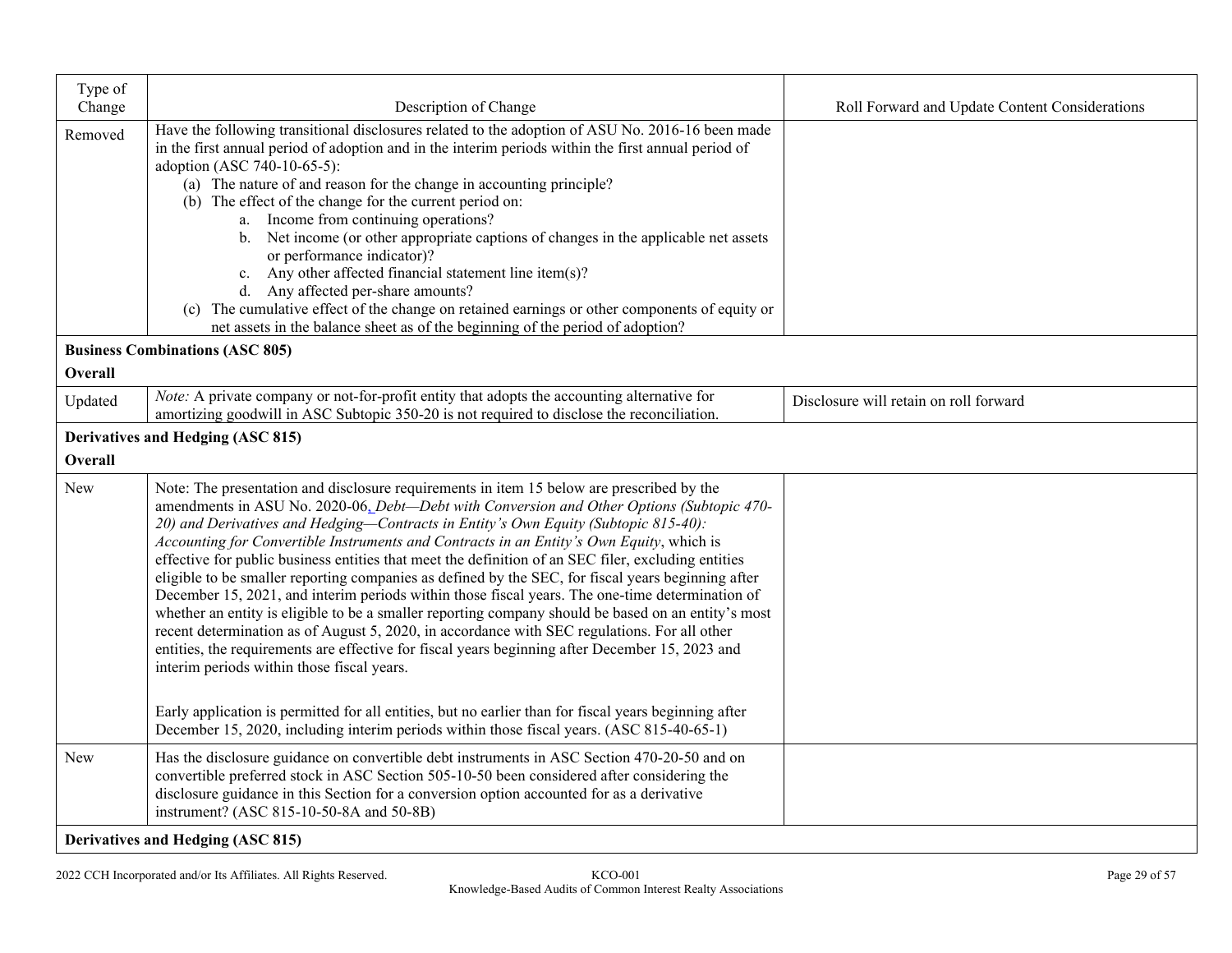| Type of<br>Change | Description of Change                                                                                                                                                                                                                                                                                                                                                                                                                                                                                                                                                                                                                                                                                                                                                                                                                                                                                                                                                                                                                                                                                                                 | Roll Forward and Update Content Considerations |
|-------------------|---------------------------------------------------------------------------------------------------------------------------------------------------------------------------------------------------------------------------------------------------------------------------------------------------------------------------------------------------------------------------------------------------------------------------------------------------------------------------------------------------------------------------------------------------------------------------------------------------------------------------------------------------------------------------------------------------------------------------------------------------------------------------------------------------------------------------------------------------------------------------------------------------------------------------------------------------------------------------------------------------------------------------------------------------------------------------------------------------------------------------------------|------------------------------------------------|
|                   | <b>Contracts in Entity's Own Equity</b>                                                                                                                                                                                                                                                                                                                                                                                                                                                                                                                                                                                                                                                                                                                                                                                                                                                                                                                                                                                                                                                                                               |                                                |
| <b>New</b>        | Note: The disclosure guidance in the following note is prescribed by the amendments in ASU No.<br>2020-06, Debt-Debt with Conversion and Other Options (Subtopic 470-20) and Derivatives and<br>Hedging-Contracts in Entity's Own Equity (Subtopic 815-40): Accounting for Convertible<br>Instruments and Contracts in an Entity's Own Equity, which is effective for public business entities<br>that meet the definition of an SEC filer, excluding entities eligible to be smaller reporting<br>companies as defined by the SEC, for fiscal years beginning after December 15, 2021, and interim<br>periods within those fiscal years. The one-time determination of whether an entity is eligible to be<br>a smaller reporting company should be based on an entity's most recent determination as of August<br>5, 2020, in accordance with SEC regulations. For all other entities, the requirements are effective<br>for fiscal years beginning after December 15, 2023 and interim periods within those fiscal years.<br>Early application is permitted for all entities, but no earlier than for fiscal years beginning after |                                                |
|                   | December 15, 2020, including interim periods within those fiscal years. (ASC 815-40-65-1)                                                                                                                                                                                                                                                                                                                                                                                                                                                                                                                                                                                                                                                                                                                                                                                                                                                                                                                                                                                                                                             |                                                |
|                   | Note: The disclosure guidance in ASC Subtopic 815-40 applies to freestanding instruments that are<br>potentially indexed to, and potentially settled in, an entity's own equity, regardless of whether the<br>contract meets the criteria to qualify for the scope exception in ASC Sections 815-40-15 and 815-<br>40-25. Some contracts that are classified as assets or liabilities meet the definition of a derivative<br>instrument under the provisions of ASC Subtopic 815-10. The related disclosures that are required<br>by ASC Sections 815-10-50, 815-25-50, 815-30-50, and 815-35-50 also are required for those<br>contracts. Equity-classified contracts under the provisions of this Subtopic are not required to<br>provide the disclosures required by ASC Section 505-10-50, other than those described in ASC<br>paragraph 815-40-50-5. (ASC 815-40-50-2)                                                                                                                                                                                                                                                          |                                                |
| Updated           | If the terms of the contract provide settlement alternatives, have those settlement alternatives been<br>disclosed, including who controls the settlement alternatives, a description of those alternatives,<br>and the maximum number of shares that could be required to be issued to net share settle a<br>contract, if applicable? (Note: ASC paragraph 505-10-50-3 requires additional disclosures for<br>actual issuances and settlements that occurred during the accounting period.) (See "Equity")                                                                                                                                                                                                                                                                                                                                                                                                                                                                                                                                                                                                                           | Disclosure will retain on roll forward         |
| New               | For each settlement alternative, the amount that would be paid, or the number of shares that would<br>be issued and their fair value, determined under the conditions specified in the contract if the<br>settlement were to occur at the reporting date and how changes in the fair value of the issuer's<br>equity shares affect those settlement amounts (e.g., the issuer is obligated to issue an additional $X$<br>shares or pay an additional Y dollars in cash for each \$1 decrease in the fair value of one share)?<br>Have the disclosures required by ASC paragraph 505-10-50-18 been made for an equity-classified<br>contract within the scope of this Subtopic that is entered into in connection with the issuance of                                                                                                                                                                                                                                                                                                                                                                                                 |                                                |
|                   | convertible preferred stock? (See "Equity")                                                                                                                                                                                                                                                                                                                                                                                                                                                                                                                                                                                                                                                                                                                                                                                                                                                                                                                                                                                                                                                                                           |                                                |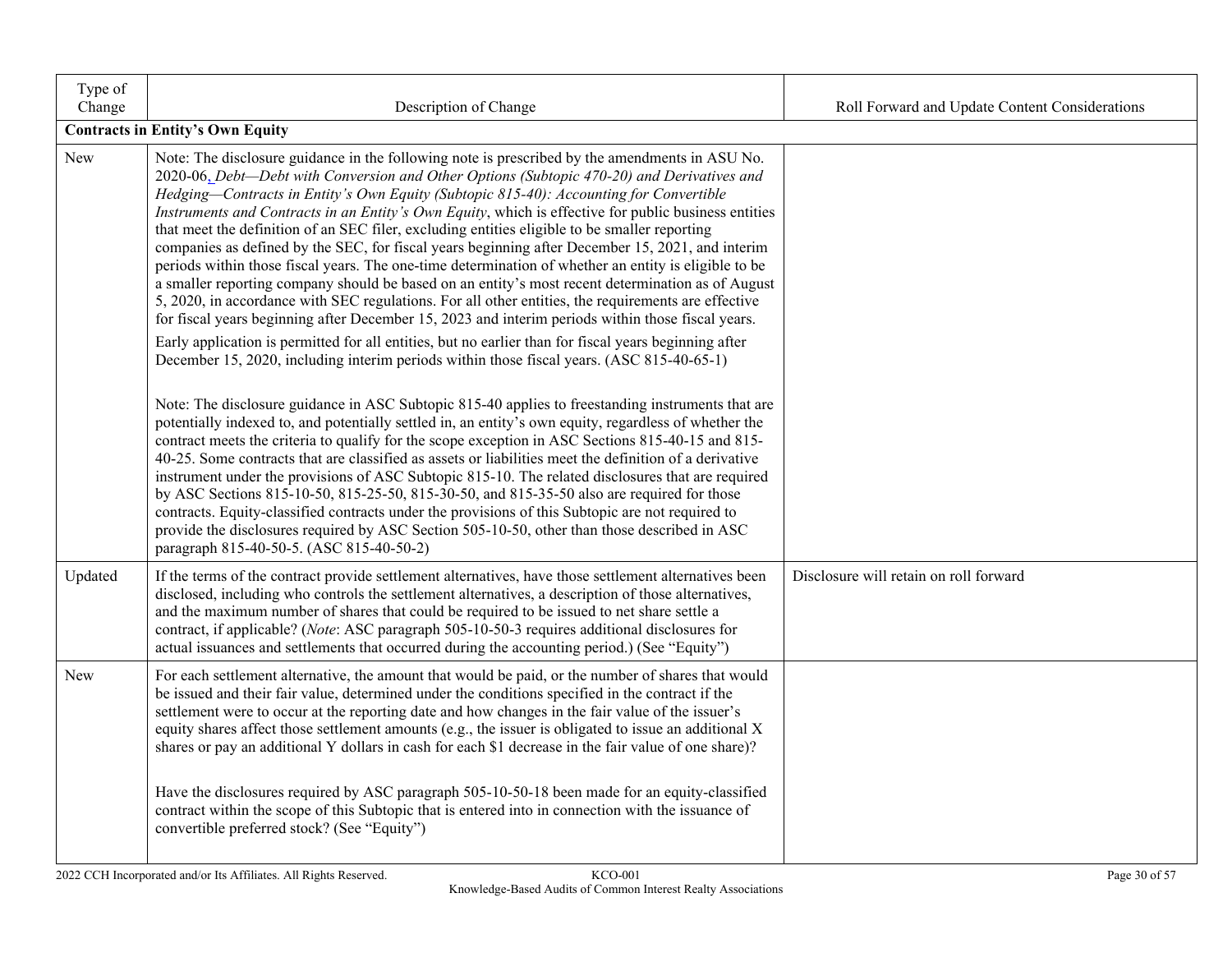| Type of<br>Change | Description of Change                                                                                                                                                                                                                                                                                                                                                                                                                                                                                                                                                                                                                                                                                                                                                                                                                                                                                                                                                     | Roll Forward and Update Content Considerations |
|-------------------|---------------------------------------------------------------------------------------------------------------------------------------------------------------------------------------------------------------------------------------------------------------------------------------------------------------------------------------------------------------------------------------------------------------------------------------------------------------------------------------------------------------------------------------------------------------------------------------------------------------------------------------------------------------------------------------------------------------------------------------------------------------------------------------------------------------------------------------------------------------------------------------------------------------------------------------------------------------------------|------------------------------------------------|
|                   | Have the following transitional disclosures related to the adoption of ASU No. 2020-06 been made<br>in the interim and annual periods of adoption (ASC 815-40-65-1):                                                                                                                                                                                                                                                                                                                                                                                                                                                                                                                                                                                                                                                                                                                                                                                                      |                                                |
|                   | 1. The nature of the change in accounting principle, including an explanation of the newly<br>adopted accounting principle?<br>2. The method of applying the change?<br>3. The cumulative effect of the change on retained earnings or other components of equity in<br>the balance sheet as of the beginning of the first period for which ASU No. 2020-06 is<br>initially applied?<br>4. For entities that present earnings-per-share information, the effect of the change on<br>affected per-share amounts for the period of adoption?<br>5. For an entity that elects the full retrospective method of adoption, the effect of the change<br>on income from continuing operations, net income (or other appropriate captions of<br>changes in the applicable net assets or performance indicator), any other affected financial<br>statement line item, and any affected per-share amounts for the current period and any<br>prior periods retrospectively adjusted? |                                                |
| <b>New</b>        | Note: The presentation and disclosure requirements in items 3 and 4 below are prescribed by the<br>amendments in ASU No. 2021-04, Earnings Per Share (Topic 260), Debt-Modifications and<br>Extinguishments (Subtopic 470-50), Compensation-Stock Compensation (Topic 718), and<br>Derivatives and Hedging-Contracts in Entity's Own Equity (Subtopic 815-40): Issuer's<br>Accounting for Certain Modifications or Exchanges of Freestanding Equity-Classified Written Call<br>Options, which is effective for all entities for fiscal years beginning after December 15, 2021<br>including interim periods within those fiscal years. Early adoption, including early adoption in an<br>interim period as of the beginning of the fiscal year that includes that interim period, is permitted<br>for all entities.                                                                                                                                                       |                                                |
|                   | An entity should apply ASU No. 2021-04 to modifications or exchanges of freestanding equity-<br>classified written call options within the scope of ASU No. 2021-04 on a prospective basis to<br>modifications or exchanges occurring on or after the date at which the entity first applies ASU No.<br>2021-04. (ASC 815-40-65-2)                                                                                                                                                                                                                                                                                                                                                                                                                                                                                                                                                                                                                                        |                                                |
| New               | For a freestanding equity-classified written call option modified or exchanged during any of the<br>periods presented, and for which an entity has recognized the effect in accordance with ASC<br>paragraph 815-40-35-17, have the following disclosures been made (ASC 815-40-50-6):                                                                                                                                                                                                                                                                                                                                                                                                                                                                                                                                                                                                                                                                                    |                                                |
|                   | A. Information about the nature of the modification or exchange transaction?<br>B. The amount of the effect of the modification or exchange?<br>C. The manner in which the effect of the modification or exchange has been recognized?                                                                                                                                                                                                                                                                                                                                                                                                                                                                                                                                                                                                                                                                                                                                    |                                                |
| <b>New</b>        | Have the following transitional disclosures related to the adoption of ASU No. 2021-04 been made<br>in the interim and annual periods of adoption (ASC 815-40-65-2):                                                                                                                                                                                                                                                                                                                                                                                                                                                                                                                                                                                                                                                                                                                                                                                                      |                                                |
|                   | A. The nature of and reason for the change in accounting principle?<br>B. The transition method?                                                                                                                                                                                                                                                                                                                                                                                                                                                                                                                                                                                                                                                                                                                                                                                                                                                                          |                                                |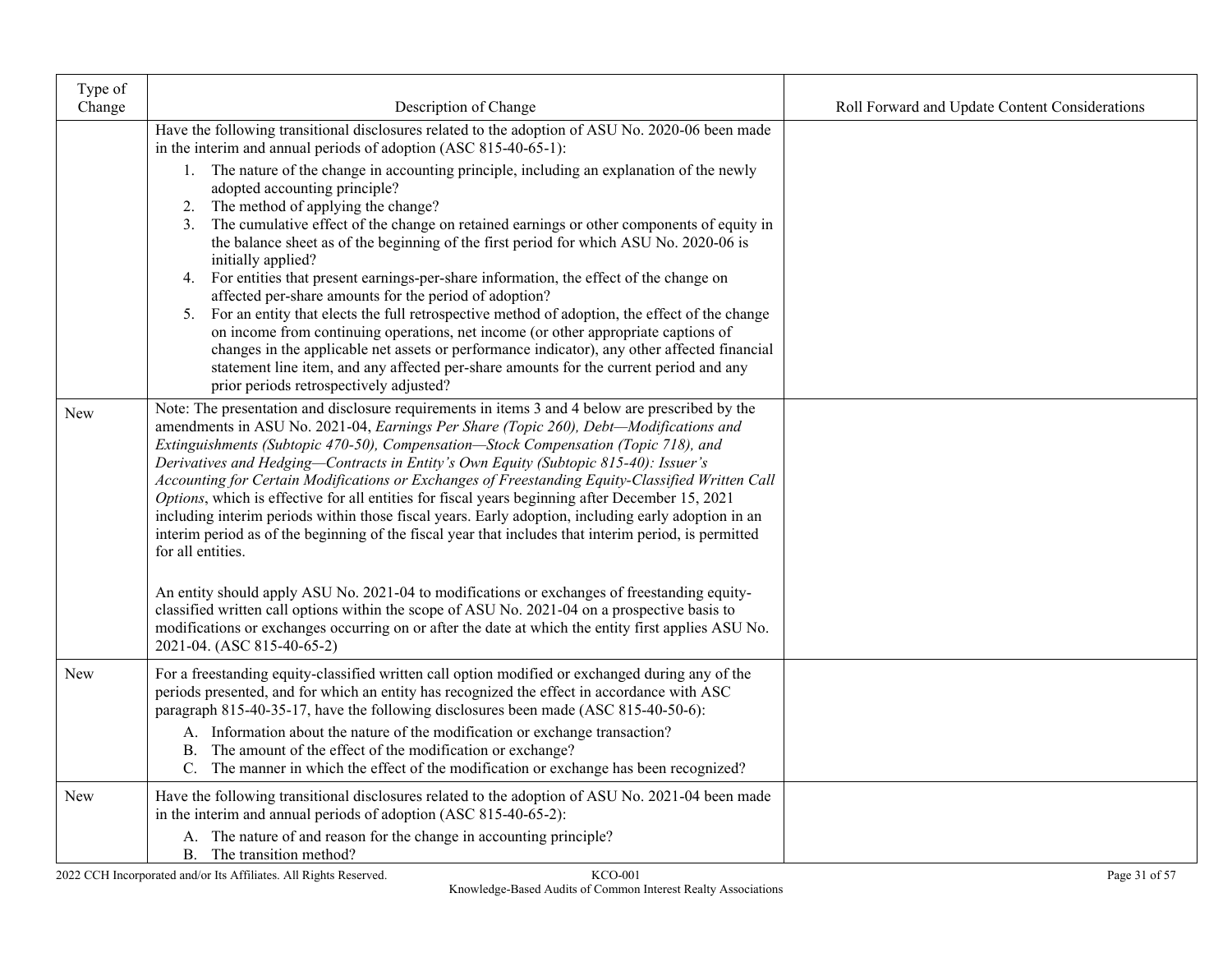| Type of<br>Change |                                                                                                                                                                                                                                                                                                                                                                                                                                                                                                                                                                                                                                                                                                                                            |                                                |
|-------------------|--------------------------------------------------------------------------------------------------------------------------------------------------------------------------------------------------------------------------------------------------------------------------------------------------------------------------------------------------------------------------------------------------------------------------------------------------------------------------------------------------------------------------------------------------------------------------------------------------------------------------------------------------------------------------------------------------------------------------------------------|------------------------------------------------|
|                   | Description of Change<br>C. A qualitative description of the financial statement line items affected by the change?                                                                                                                                                                                                                                                                                                                                                                                                                                                                                                                                                                                                                        | Roll Forward and Update Content Considerations |
|                   |                                                                                                                                                                                                                                                                                                                                                                                                                                                                                                                                                                                                                                                                                                                                            |                                                |
|                   | <b>Fair Value Measurement (ASC 820)</b>                                                                                                                                                                                                                                                                                                                                                                                                                                                                                                                                                                                                                                                                                                    |                                                |
| Removed           | Note: The presentation and disclosure requirements in item 1 below have been superseded by the<br>amendments in ASU No. 2018-13, Fair Value Measurement (Topic 820)-Disclosure<br>Framework - Changes to the Disclosure Requirements for Fair Value Measurement,<br>which is effective for fiscal years, and interim periods within those fiscal years, beginning<br>after December 15, 2019. Thereafter, the presentation and disclosure requirements in item<br>2 below should be followed.                                                                                                                                                                                                                                              |                                                |
|                   | Early adoption is permitted (an entity is permitted to early adopt the removed or modified<br>disclosures in ASC paragraph 820-10-50-2(bb), (c)(3), (f), and (g), ASC paragraph 820-<br>10-50-2G, and ASC paragraph 820-10-50-6A(b) and (e) and adopt the additional<br>disclosures in ASC paragraph $820-10-50-2(bbb)(2)(i)$ and (d) upon their effective date),<br>including adoption in any interim period for:                                                                                                                                                                                                                                                                                                                         |                                                |
|                   | 1. Public business entities for periods in which financial statements<br>have not yet been issued, and                                                                                                                                                                                                                                                                                                                                                                                                                                                                                                                                                                                                                                     |                                                |
|                   | 2. All other entities for periods in which financial statements have not yet been made<br>available for issuance.                                                                                                                                                                                                                                                                                                                                                                                                                                                                                                                                                                                                                          |                                                |
|                   | An entity should apply ASU No. 2018-13 retrospectively to all periods presented, except for the<br>changes in unrealized gains and losses required by ASC paragraph 820-10-50-2(d), the range and<br>weighted-average disclosure required by ASC paragraph 820-10-50-2(bbb) $(2)(i)$ , and the narrative<br>description of measurement uncertainty in accordance with ASC paragraph $820-10-50-2(g)$ that are<br>required to be applied prospectively for only the most recent interim or annual period presented in<br>the initial fiscal year of adoption. (ASC 820-10-65-12)                                                                                                                                                            |                                                |
| Removed           | Note: For purposes of the following disclosures in item 1 below, recurring fair value measurements<br>of assets or liabilities are those that other Topics require or permit in the balance sheet at the end of<br>each reporting period. Nonrecurring fair value measurements of assets or liabilities are those that<br>other Topics require or permit in the balance sheet in particular circumstances (e.g., when a<br>reporting entity measures a long-lived asset or disposal group classified as held for sale at fair<br>value less costs to sell in accordance with ASC Topic 360, Property, Plant, and Equipment,<br>because the asset's fair value less costs to sell is lower than its carrying amount). (ASC 820-10-50-<br>2) |                                                |
|                   | For purposes of the following disclosures in item 1 below, the reporting entity should disclose<br>information that helps users of its financial statements to assess: $(a)$ the valuation techniques and<br>inputs used to develop measurements for assets and liabilities that are measured at fair value on a                                                                                                                                                                                                                                                                                                                                                                                                                           |                                                |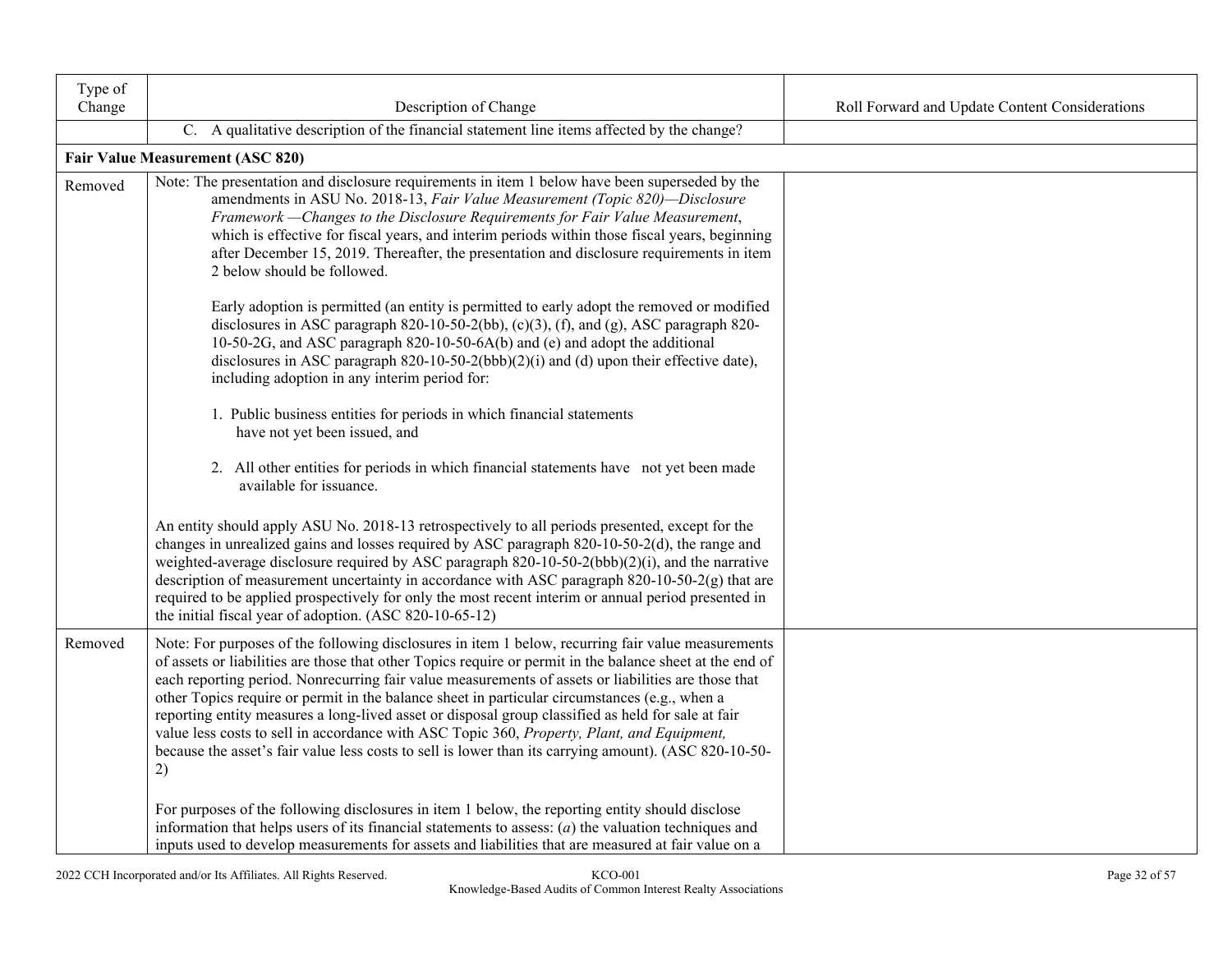| Type of<br>Change | Description of Change                                                                                                                                                                                                                                                                                                                                                                                                                                                                                                                                                                                                                                                                                                                                                                                                                                                                                                                                                                                                                                              | Roll Forward and Update Content Considerations |
|-------------------|--------------------------------------------------------------------------------------------------------------------------------------------------------------------------------------------------------------------------------------------------------------------------------------------------------------------------------------------------------------------------------------------------------------------------------------------------------------------------------------------------------------------------------------------------------------------------------------------------------------------------------------------------------------------------------------------------------------------------------------------------------------------------------------------------------------------------------------------------------------------------------------------------------------------------------------------------------------------------------------------------------------------------------------------------------------------|------------------------------------------------|
|                   | recurring or nonrecurring basis in the balance sheet after initial recognition; and $\overline{(b)}$ the effect of<br>the measurements on earnings or other comprehensive income for the period for recurring fair<br>value measurements using significant unobservable inputs (Level 3). To meet these objectives, all<br>of the following should be considered: $(a)$ the level of detail necessary to satisfy the disclosure<br>requirements; $(b)$ how much emphasis to place on each of the various requirements; $(c)$ how much<br>aggregation or disaggregation to undertake; and $(d)$ whether users of financial statements need<br>additional information to evaluate the quantitative information disclosed. If disclosures in this<br>Topic or other Topics are insufficient to meet these objectives, additional information should be<br>disclosed as necessary to meet these objectives. (ASC 820-10-50-1 and 50-1A)<br>The quantitative disclosures in items 1 and 3 through 6 below should be presented in a tabular<br>format. (ASC 820-10-50-8) |                                                |
| Removed           | For each class of assets and liabilities measured at fair value in the balance sheet after initial<br>recognition, have the following disclosures, at a minimum, been made (820-10-50-2):                                                                                                                                                                                                                                                                                                                                                                                                                                                                                                                                                                                                                                                                                                                                                                                                                                                                          |                                                |
|                   | <i>Note:</i> Classes of assets and liabilities should be determined based on: $(a)$ the nature, characteristics,<br>and risks of the asset or liability; and $(b)$ the level of the fair value hierarchy within which the fair<br>value measurement is categorized. In addition, sufficient information should be provided to permit<br>reconciliation of the classes of assets and liabilities to the line items presented in the balance sheet.<br>$(820-10-50-2B$ and $2C)$                                                                                                                                                                                                                                                                                                                                                                                                                                                                                                                                                                                     |                                                |
|                   | <i>Note:</i> These disclosure requirements do not apply to an investment within the scope of ASC<br>paragraphs 820-10-15-4 through 15-5 for which fair value is measured using net asset value per<br>share (or its equivalent, e.g., member units or an ownership interest in partners' capital to which a<br>proportionate share of net assets is attributed) as a practical expedient, in accordance with ASC<br>paragraph 820-10-35-59. (ASC 820-10-50-2)                                                                                                                                                                                                                                                                                                                                                                                                                                                                                                                                                                                                      |                                                |
| Removed           | The fair value measurement at the end of the reporting period for recurring fair value<br>measurements and at the relevant measurement date for nonrecurring fair value measurements?                                                                                                                                                                                                                                                                                                                                                                                                                                                                                                                                                                                                                                                                                                                                                                                                                                                                              |                                                |
|                   | <i>Note:</i> For nonrecurring measurements estimated at a date during the reporting period other than the<br>end of the reporting period, a reporting entity should clearly indicate that the fair value information<br>presented is not as of the period's end as well as the date or period that the measurement was taken.                                                                                                                                                                                                                                                                                                                                                                                                                                                                                                                                                                                                                                                                                                                                      |                                                |
|                   | The reasons for the measurement for nonrecurring fair value measurements?                                                                                                                                                                                                                                                                                                                                                                                                                                                                                                                                                                                                                                                                                                                                                                                                                                                                                                                                                                                          |                                                |
| Removed           | The level of the fair value hierarchy within which the fair value measurements are categorized in<br>their entirety (Level 1, 2, or 3) for recurring and nonrecurring fair value measurements?                                                                                                                                                                                                                                                                                                                                                                                                                                                                                                                                                                                                                                                                                                                                                                                                                                                                     |                                                |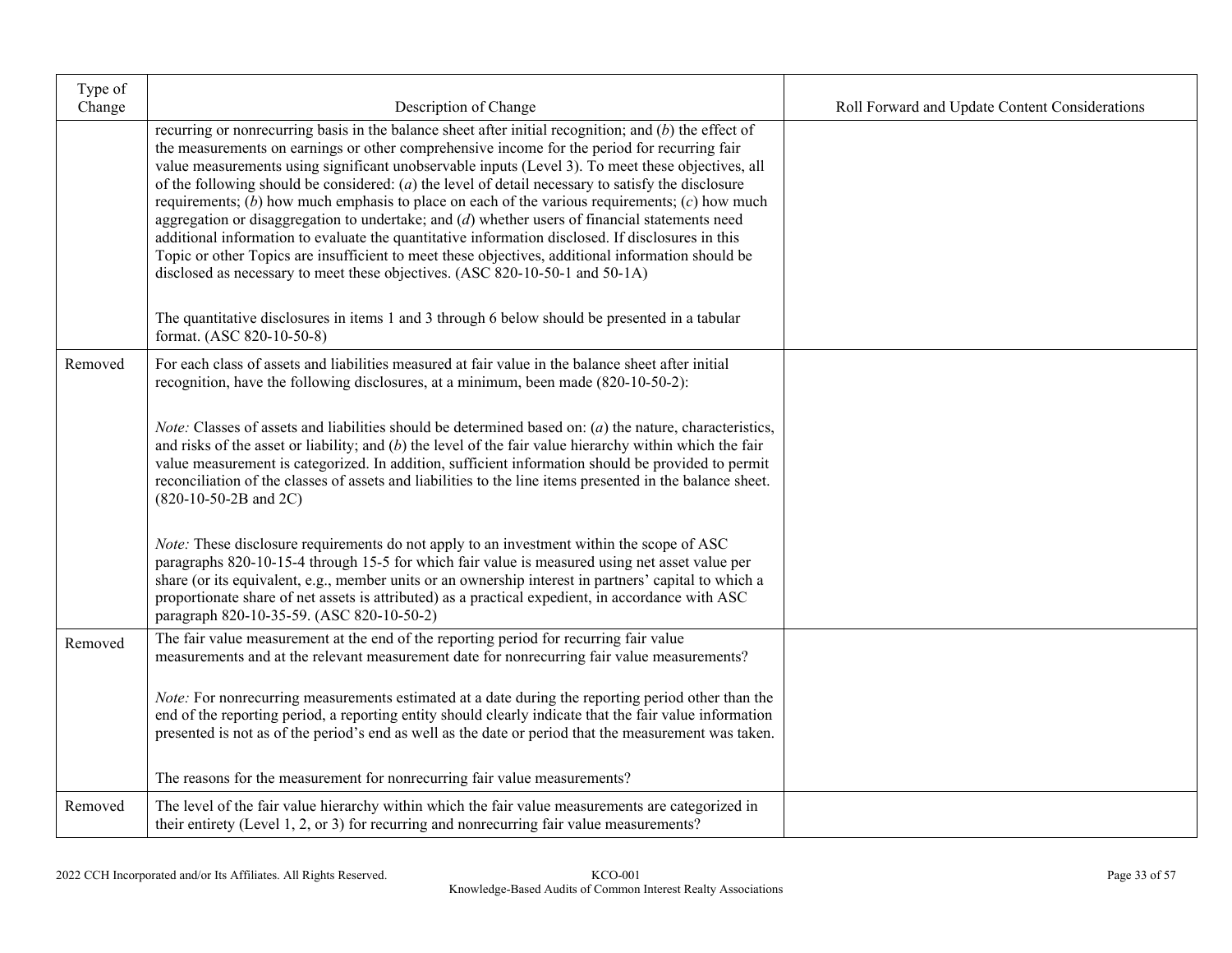| Type of<br>Change | Description of Change                                                                                                                                                                                                                                                                                                                                                                                                                                                                                                                                                                                                                                                                                                                                                                                                                                                                                                                                                                                                                                                                                                                                                                                                                                                                                                                                                                                                                                                                        | Roll Forward and Update Content Considerations |
|-------------------|----------------------------------------------------------------------------------------------------------------------------------------------------------------------------------------------------------------------------------------------------------------------------------------------------------------------------------------------------------------------------------------------------------------------------------------------------------------------------------------------------------------------------------------------------------------------------------------------------------------------------------------------------------------------------------------------------------------------------------------------------------------------------------------------------------------------------------------------------------------------------------------------------------------------------------------------------------------------------------------------------------------------------------------------------------------------------------------------------------------------------------------------------------------------------------------------------------------------------------------------------------------------------------------------------------------------------------------------------------------------------------------------------------------------------------------------------------------------------------------------|------------------------------------------------|
| Removed           | For assets and liabilities held at the end of the reporting period that are measured at fair value on a<br>recurring basis: (Note: This disclosure is required for public entities only.)<br>(a) The amounts of any transfers between Level 1 and Level 2 of the fair value hierarchy?<br>(b) The reasons for those transfers?<br>Note: Transfers into each level shall be disclosed and discussed separately from transfers<br>out of each level.<br>(c) The reporting entity's policy for determining when transfers between levels are deemed to<br>have occurred?<br>(d) A description of the valuation technique(s) and the inputs used in the fair value<br>measurement for recurring and nonrecurring fair value measurements categorized within<br>Level 2 and Level 3 of the fair value hierarchy?                                                                                                                                                                                                                                                                                                                                                                                                                                                                                                                                                                                                                                                                                  |                                                |
| Removed           | The change in either or both a valuation approach and a valuation technique, or use of an additional<br>valuation technique, and the reasons for such change or addition, for recurring and nonrecurring<br>fair value measurements categorized within Level 2 and Level 3 of the fair value hierarchy?                                                                                                                                                                                                                                                                                                                                                                                                                                                                                                                                                                                                                                                                                                                                                                                                                                                                                                                                                                                                                                                                                                                                                                                      |                                                |
| Removed           | Quantitative information about the significant unobservable inputs used in the fair value<br>measurement for fair value measurements categorized within Level 3 of the fair value hierarchy?<br>Note: A reporting entity is not required to create quantitative information to comply with this<br>disclosure requirement if quantitative unobservable inputs are not developed by the reporting entity<br>when measuring fair value (e.g., when a reporting entity uses prices from prior transactions or<br>third-party pricing information without adjustment). However, when providing this disclosure, a<br>reporting entity cannot ignore quantitative unobservable inputs that are significant to the fair value<br>measurement and are reasonably available to the reporting entity. Employee benefit plans, other<br>than those plans that are subject to the SEC's filing requirements, are not required to provide this<br>disclosure for investments held by an employee benefit plan in their plan sponsor's own nonpublic<br>equity securities, including equity securities of their plan sponsor's nonpublic affiliated entities.<br>$(ASC 820-10-50-2(bbb))$<br><i>Note:</i> A reporting entity is not required to provide this disclosure for fair value measurements<br>related to the financial accounting and reporting for goodwill after its initial recognition in a<br>business combination or an acquisition by a not-for-profit entity. (ASC 350-20-50-3 and 50-7) |                                                |
|                   | Note: A nonpublic entity is not required to disclose the quantitative information about significant<br>unobservable inputs used in fair value measurements categorized within Level 3 of the fair value<br>hierarchy required by ASC paragraph 820-10-50-2(bbb) that relate to the financial accounting and<br>reporting for an indefinite-lived intangible asset after its initial recognition. (ASC 350-30-50-3A)                                                                                                                                                                                                                                                                                                                                                                                                                                                                                                                                                                                                                                                                                                                                                                                                                                                                                                                                                                                                                                                                          |                                                |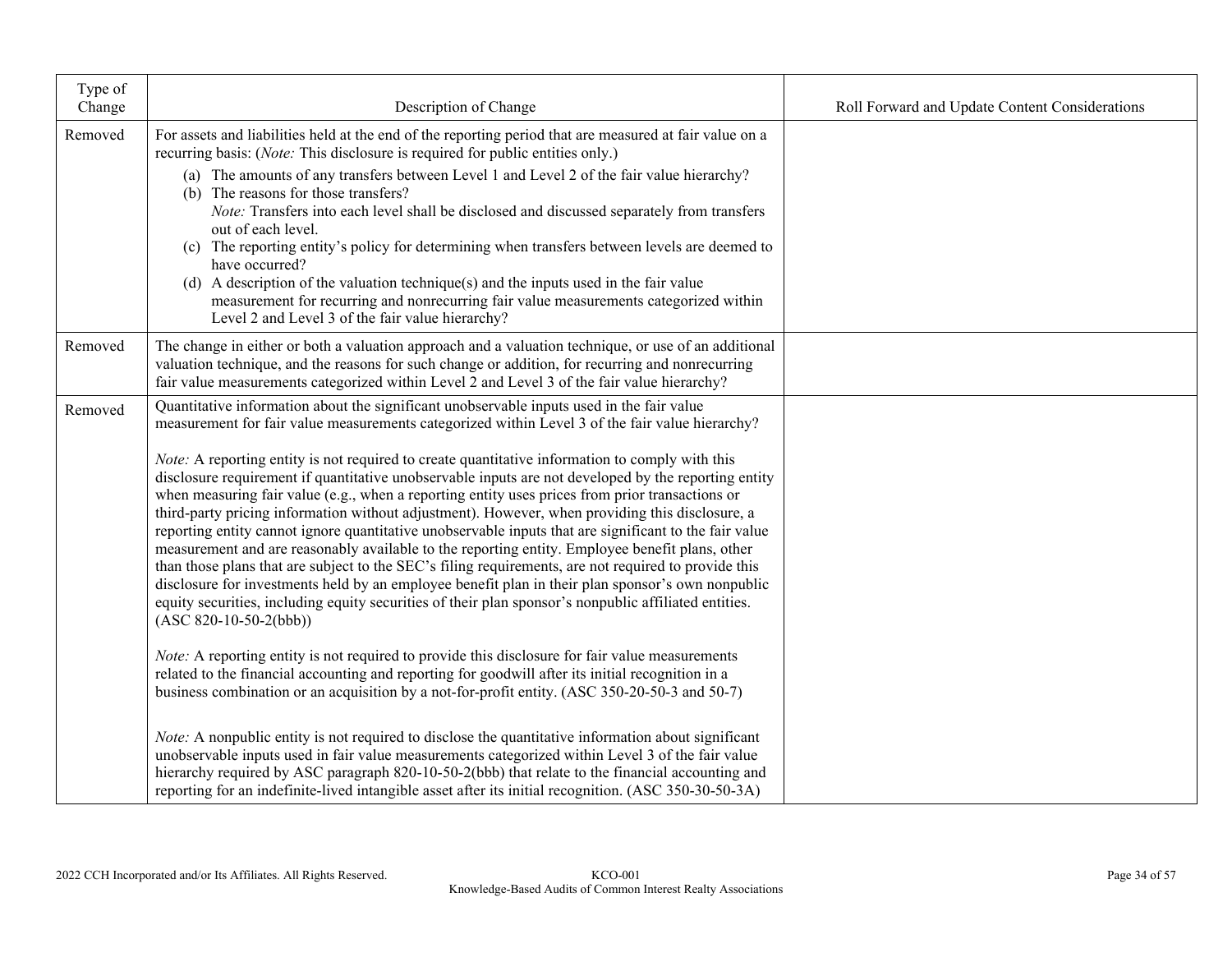| Type of<br>Change | Description of Change                                                                                                                                                                                                                                                                                                                                                                                                                                                                                                                                                                                                                                                                                                                                                                                                                                                                                                                                                                                                                                                                               | Roll Forward and Update Content Considerations |
|-------------------|-----------------------------------------------------------------------------------------------------------------------------------------------------------------------------------------------------------------------------------------------------------------------------------------------------------------------------------------------------------------------------------------------------------------------------------------------------------------------------------------------------------------------------------------------------------------------------------------------------------------------------------------------------------------------------------------------------------------------------------------------------------------------------------------------------------------------------------------------------------------------------------------------------------------------------------------------------------------------------------------------------------------------------------------------------------------------------------------------------|------------------------------------------------|
| Removed           | For recurring fair value measurements categorized within Level 3 of the fair value hierarchy, a<br>reconciliation from the opening balances to the closing balances, disclosing separately changes<br>during the period attributable to the following:<br>(a) Total gains or losses for the period recognized in earnings, and the line item(s) in the<br>income statement in which those gains or losses are recognized?<br>(b) Total gains or losses for the period recognized in other comprehensive income, and the<br>line item(s) in other comprehensive income in which those gains or losses are recognized?<br>(c) Purchases, sales, issues, and settlements (each of those types of changes disclosed<br>separately)?<br>(d) The amounts of any transfers into or out of Level 3 of the fair value hierarchy?<br>(e) The reasons for those transfers?<br>(Note: Transfers into Level 3 should be disclosed and discussed separately from transfers<br>out of Level 3).<br>(f) The reporting entity's policy for determining when transfers between levels are deemed to<br>have occurred? |                                                |
| Removed           | For recurring fair value measurements categorized within Level 3 of the fair value hierarchy, the<br>amount of the total gains or losses for the period in item $1(h)(1)$ above included in earnings that is<br>attributable to the change in unrealized gains or losses relating to those assets and liabilities held at<br>the end of the reporting period and the line item(s) in the income statement in which those<br>unrealized gains or losses are recognized?                                                                                                                                                                                                                                                                                                                                                                                                                                                                                                                                                                                                                              |                                                |
| Removed           | For recurring and nonrecurring fair value measurements categorized within Level 3 of the fair<br>value hierarchy, a description of the valuation processes used by the reporting entity (including, for<br>example, how an entity decides its valuation policies and procedures and analyzes changes in fair<br>value measurements from period to period)?                                                                                                                                                                                                                                                                                                                                                                                                                                                                                                                                                                                                                                                                                                                                          |                                                |
| Removed           | For recurring fair value measurements categorized within Level 3 of the fair value hierarchy, a<br>narrative description of the sensitivity of the fair value measurement to changes in unobservable<br>inputs if a change in those inputs to a different amount might result in a significantly higher or<br>lower fair value measurement? (Note: This disclosure is required for public entities only.)<br>Note: If there are interrelationships between those inputs and other unobservable inputs used in the<br>fair value measurement, a reporting entity should also provide a description of those<br>interrelationships and of how they might magnify or mitigate the effect of changes in the<br>unobservable inputs on the fair value measurement. To comply with that disclosure requirement,<br>the narrative description of the sensitivity to changes in unobservable inputs should include, at a<br>minimum, the unobservable inputs disclosed when complying with items $1(e)$ , $(f)$ , and $(g)$ above.                                                                          |                                                |
| Removed           | For recurring and nonrecurring fair value measurements, if the highest and best use of a<br>nonfinancial asset differs from its current use:<br>(a) A disclosure of that fact?                                                                                                                                                                                                                                                                                                                                                                                                                                                                                                                                                                                                                                                                                                                                                                                                                                                                                                                      |                                                |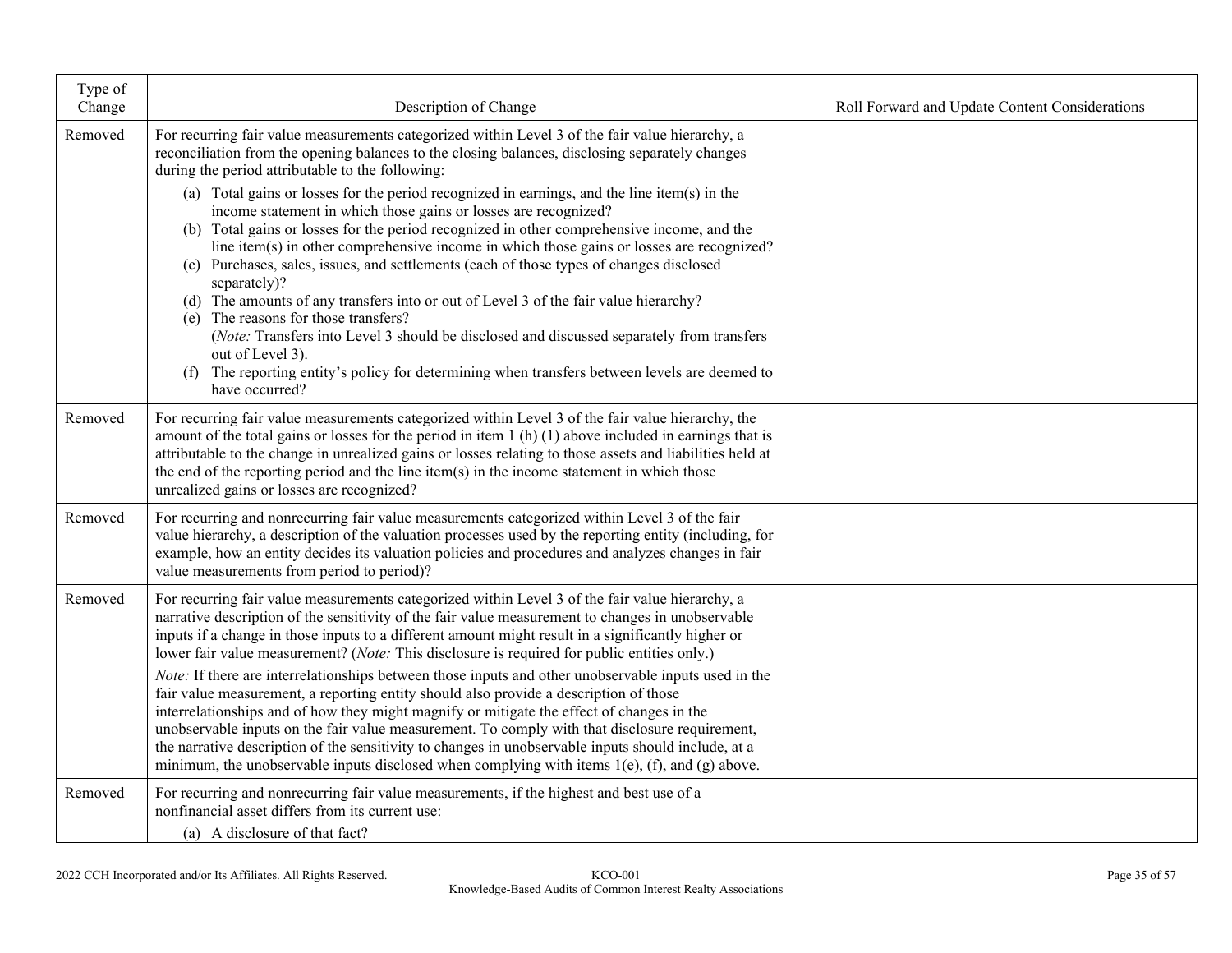| Type of<br>Change | Description of Change                                                                                                                                                                                                                                                                                                                                                                                                                                                                                                    | Roll Forward and Update Content Considerations |
|-------------------|--------------------------------------------------------------------------------------------------------------------------------------------------------------------------------------------------------------------------------------------------------------------------------------------------------------------------------------------------------------------------------------------------------------------------------------------------------------------------------------------------------------------------|------------------------------------------------|
|                   | (b) Why the nonfinancial asset is being used in a manner that differs from its highest and best<br>use?                                                                                                                                                                                                                                                                                                                                                                                                                  |                                                |
| Removed           | Note: The presentation and disclosure requirements in item 1 above have been superseded by the<br>amendments in ASU No. 2018-13, Fair Value Measurement (Topic 820)-Disclosure Framework<br>-Changes to the Disclosure Requirements for Fair Value Measurement, which is effective for<br>fiscal years, and interim periods within those fiscal years, beginning after December 15, 2019.<br>Thereafter, the presentation and disclosure requirements in item 2 below should be followed.<br>$(ASC 820-10-65-12)$        |                                                |
| Removed           | Note: The presentation and disclosure requirements in item $7(c)$ below have been superseded by<br>the amendments in ASU No. 2018-13, Fair Value Measurement (Topic 820)-Disclosure<br>Framework - Changes to the Disclosure Requirements for Fair Value Measurement, which is<br>effective for fiscal years, and interim periods within those fiscal years, beginning after December<br>15, 2019. Thereafter, the presentation and disclosure requirements in item 7(d) below should be<br>followed. (ASC 820-10-65-12) |                                                |
| Removed           | The reporting entity's estimate of the period of time over which the underlying assets are expected<br>to be liquidated by the investees, for each class of investment that includes investments that can<br>never be redeemed with the investees, but the reporting entity receives distributions through the<br>liquidation of the underlying assets of the investees?                                                                                                                                                 |                                                |
| Removed           | Note: The presentation and disclosure requirements in item $7(c)$ above have been superseded by<br>the amendments in ASU No. 2018-13, Fair Value Measurement (Topic 820)—Disclosure<br>Framework - Changes to the Disclosure Requirements for Fair Value Measurement, which is<br>effective for fiscal years, and interim periods within those fiscal years, beginning after December<br>15, 2019. Thereafter, the presentation and disclosure requirements in item 7(d) below should be<br>followed. (ASC 820-10-65-12) |                                                |
| Removed           | Note: The presentation and disclosure requirements in item 7(h) below have been superseded by<br>the amendments in ASU No. 2018-13, Fair Value Measurement (Topic 820)-Disclosure<br>Framework - Changes to the Disclosure Requirements for Fair Value Measurement, which is<br>effective for fiscal years, and interim periods within those fiscal years, beginning after December<br>15, 2019. Thereafter, the presentation and disclosure requirements in item $7(i)$ below should be<br>followed. (ASC 820-10-65-12) |                                                |
| Removed           | For those otherwise redeemable investments that are restricted from redemption as of the reporting<br>entity's measurement date:<br>(a) The reporting entity's estimate of when the restriction from redemption might lapse?<br>(b) If the reporting entity cannot estimate when the restriction from redemption might lapse:<br>(c) The fact that the entity cannot estimate when the restriction from redemption might lapse?<br>(d) How long the restriction has been in effect?                                      |                                                |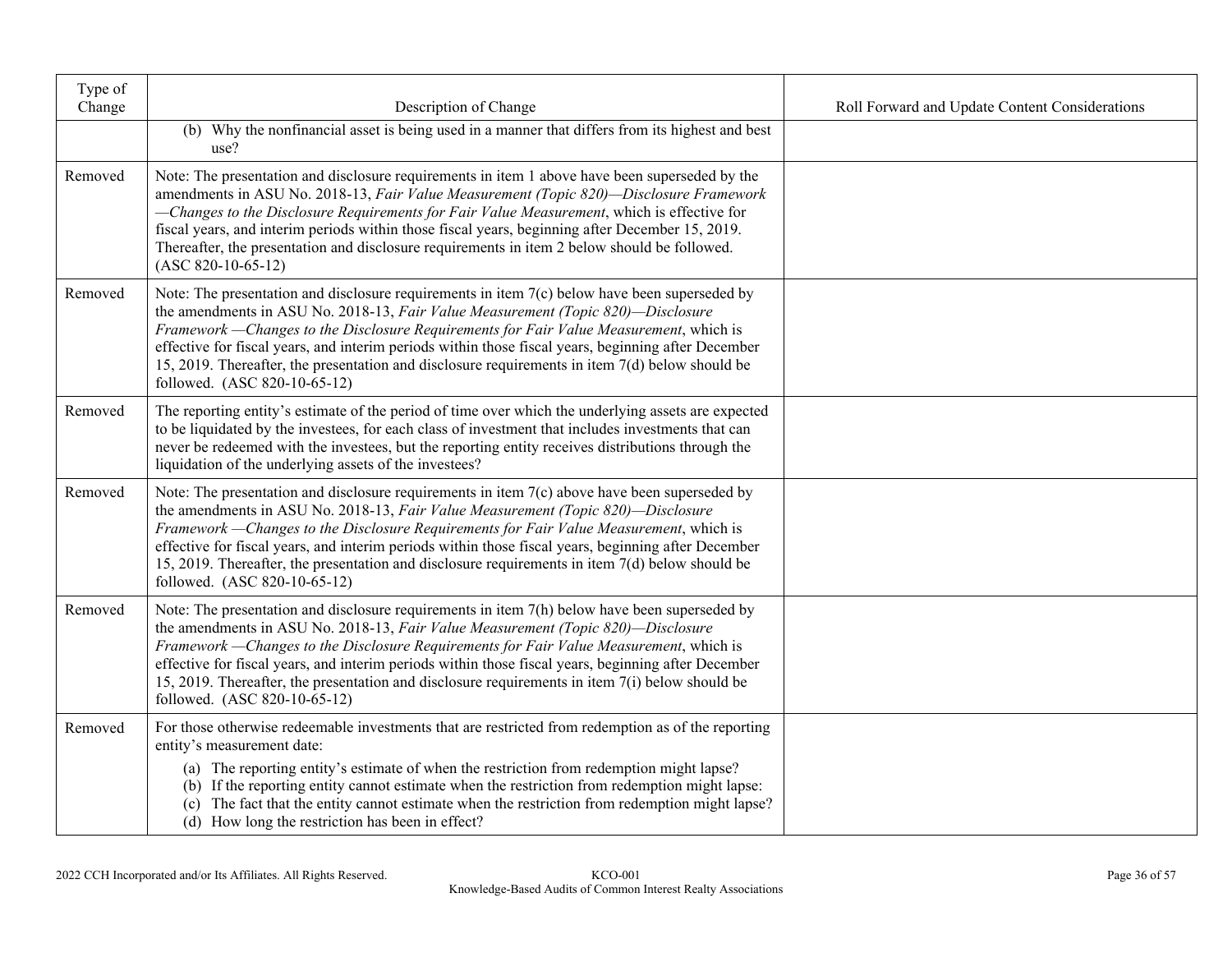| Type of<br>Change | Description of Change                                                                                                                                                                                                                                                                                                                                                                                                                                                                                                                                                                                                                                                                                                                                                                                                                                                                                | Roll Forward and Update Content Considerations |
|-------------------|------------------------------------------------------------------------------------------------------------------------------------------------------------------------------------------------------------------------------------------------------------------------------------------------------------------------------------------------------------------------------------------------------------------------------------------------------------------------------------------------------------------------------------------------------------------------------------------------------------------------------------------------------------------------------------------------------------------------------------------------------------------------------------------------------------------------------------------------------------------------------------------------------|------------------------------------------------|
| Removed           | Note: The presentation and disclosure requirements in item $7(h)$ above have been superseded by<br>the amendments in ASU No. 2018-13, Fair Value Measurement (Topic 820)-Disclosure<br>Framework - Changes to the Disclosure Requirements for Fair Value Measurement, which is<br>effective for fiscal years, and interim periods within those fiscal years, beginning after December<br>15, 2019. Thereafter, the presentation and disclosure requirements in item $7(i)$ below should be<br>followed. (ASC 820-10-65-12)                                                                                                                                                                                                                                                                                                                                                                           |                                                |
|                   | <b>Financial Instruments (ASC 825)</b>                                                                                                                                                                                                                                                                                                                                                                                                                                                                                                                                                                                                                                                                                                                                                                                                                                                               |                                                |
| Overall           |                                                                                                                                                                                                                                                                                                                                                                                                                                                                                                                                                                                                                                                                                                                                                                                                                                                                                                      |                                                |
| Removed           | Note: The presentation and disclosure requirements in item 1 below have been superseded by the<br>amendments in ASU No. 2016-01, Financial Instruments - Overall (Subtopic 825-10):<br>Recognition and Measurement of Financial Assets and Financial Liabilities, which is effective for<br>public business entities for fiscal years, and interim periods within those fiscal years, beginning<br>after December 15, 2017. For all other entities, the requirements are effective for fiscal years<br>beginning after December 15, 2018, and interim periods within fiscal years beginning after<br>December 15, 2019. Thereafter, the presentation and disclosure requirements in items 2 and 3<br>below should be followed. (ASC 825-10-65-2)                                                                                                                                                     |                                                |
| Removed           | Has the following information about fair value of financial instruments been disclosed (ASC 825-<br>10-50-3 through 50-16) (Note: For annual reporting periods, the following disclosures apply to all<br>entities. For interim reporting periods, the following disclosures apply only to public entities and<br>are optional for nonpublic entities.):                                                                                                                                                                                                                                                                                                                                                                                                                                                                                                                                             |                                                |
| Removed           | Note: These disclosures about the fair value of financial instruments are optional, not required, for<br>an entity that meets all of the following criteria as of the most recent year presented: (1) the entity<br>is a nonpublic entity, $(2)$ the entity's total assets are less than \$100 million on the date of the<br>financial statements, and (3) the entity has no instrument that, in whole or in part, is accounted for<br>as a derivative instrument, other than commitments related to the origination of mortgage loans to<br>be held for sale during the reporting period. For purposes of this disclosure guidance, a receive-<br>variable, pay-fixed interest rate swap for which the simplified hedge accounting approach (see<br>ASC Subtopic 815-20) is applied should not be considered an instrument that is accounted for as a<br>derivative instrument under ASC Topic 815. |                                                |
|                   | Note: If disclosures are not required in the current period, the disclosures for previous years may be<br>omitted if financial statements for those years are presented for comparative purposes. If<br>disclosures are required in the current period, disclosures that have not been reported previously<br>need not be included in financial statements that are presented for comparative purposes.                                                                                                                                                                                                                                                                                                                                                                                                                                                                                              |                                                |
| Removed           | Fair value of financial instruments for which it is practicable to estimate fair value, either in the<br>body of the financial statements or in the accompanying notes? (For trade receivables and                                                                                                                                                                                                                                                                                                                                                                                                                                                                                                                                                                                                                                                                                                   |                                                |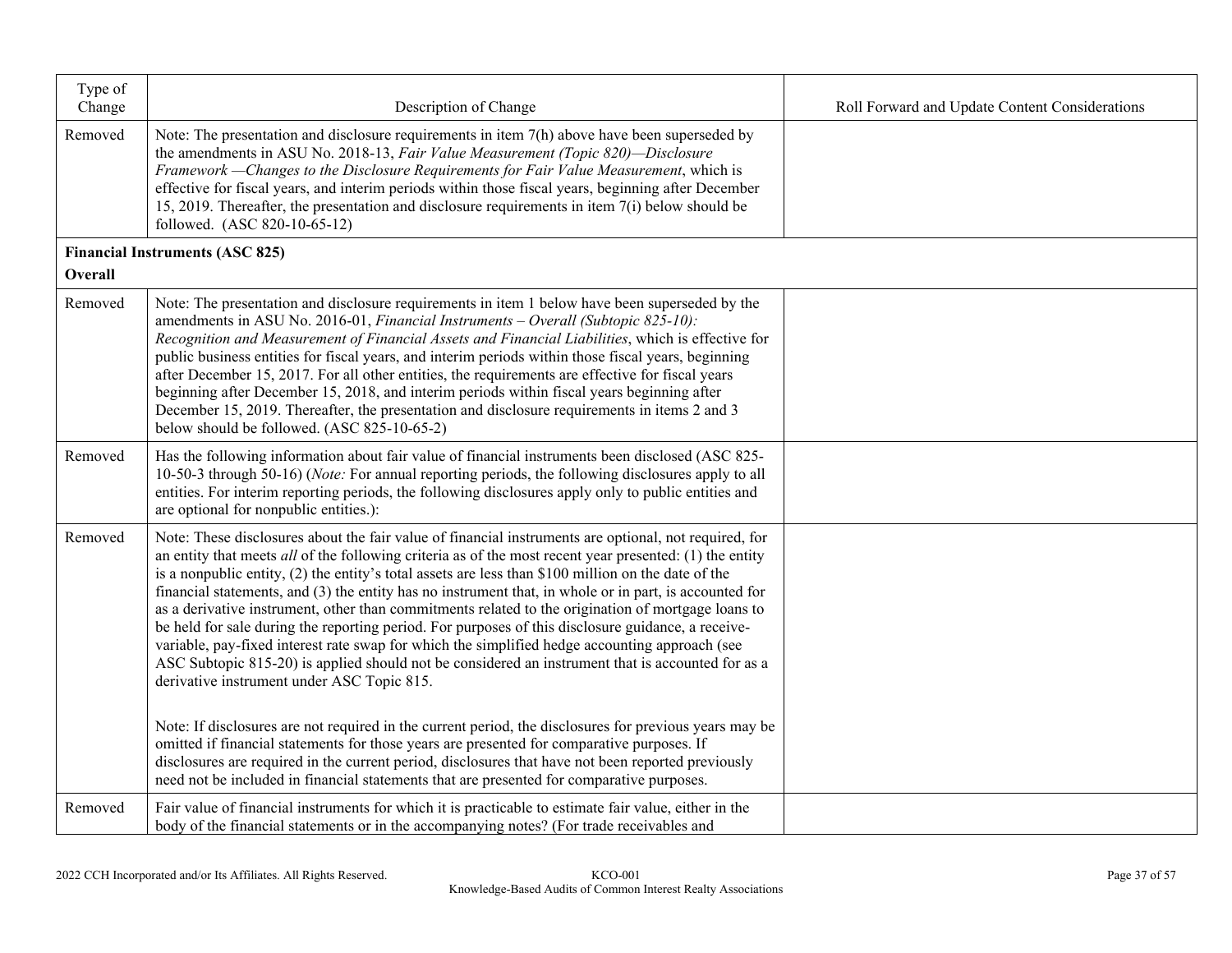| Type of<br>Change | Description of Change                                                                                                                                                                                                                                                                                                                                                                                                                                                                                                                                                                                                                                                                                                                                    | Roll Forward and Update Content Considerations |
|-------------------|----------------------------------------------------------------------------------------------------------------------------------------------------------------------------------------------------------------------------------------------------------------------------------------------------------------------------------------------------------------------------------------------------------------------------------------------------------------------------------------------------------------------------------------------------------------------------------------------------------------------------------------------------------------------------------------------------------------------------------------------------------|------------------------------------------------|
|                   | payables, no disclosure is required if the carrying amount approximates fair value). In connection<br>with this item:                                                                                                                                                                                                                                                                                                                                                                                                                                                                                                                                                                                                                                    |                                                |
|                   | (a) When disclosure is made in the accompanying notes, is the fair value presented together<br>with the related carrying amount in a form that makes it clear whether the fair value and<br>carrying amount represent assets or liabilities and how the carrying amounts relate to what<br>is reported in the balance sheet?<br>(b) Has disclosure been made in a single note or, if disclosed in more than a single note, does                                                                                                                                                                                                                                                                                                                          |                                                |
|                   | one of the notes include a summary table that contains the fair value and related carrying<br>amounts and cross-references to the locations of the remaining disclosures?                                                                                                                                                                                                                                                                                                                                                                                                                                                                                                                                                                                |                                                |
| Removed           | The methods and significant assumptions used to estimate the fair value of financial instruments<br>consistent with the requirements of ASC paragraph 820-10-50-2(bbb)?                                                                                                                                                                                                                                                                                                                                                                                                                                                                                                                                                                                  |                                                |
|                   | Note: A reporting entity is not required to provide the quantitative disclosures about significant<br>unobservable inputs used in fair value measurements categorized within Level 3 of the fair value<br>hierarchy required by ASC paragraph 820-10-50-2(bbb).                                                                                                                                                                                                                                                                                                                                                                                                                                                                                          |                                                |
| Removed           | A description of the changes in the method(s) and significant assumptions used to estimate the fair<br>value of financial instruments, if any, during the period?                                                                                                                                                                                                                                                                                                                                                                                                                                                                                                                                                                                        |                                                |
| Removed           | The level of the fair value hierarchy within which the fair value measurements are categorized in<br>their entirety (Level 1, 2, or 3)?                                                                                                                                                                                                                                                                                                                                                                                                                                                                                                                                                                                                                  |                                                |
|                   | Note: A nonpublic entity is not required to provide this disclosure for items disclosed at fair value<br>but not measured at fair value in the balance sheet. (ASC 825-10-50-3A)                                                                                                                                                                                                                                                                                                                                                                                                                                                                                                                                                                         |                                                |
| Removed           | In disclosing the fair value of a financial instrument, did the entity not net that fair value with the<br>fair value of other financial instruments, except to the extent that the offsetting of carrying amounts<br>in the balance sheet is permitted?                                                                                                                                                                                                                                                                                                                                                                                                                                                                                                 |                                                |
| Removed           | For financial instruments for which it is concluded that estimating fair value is not practicable,<br>have disclosures been made of: (1) information pertinent to estimating the fair value of the<br>financial instrument or class of financial instruments (such as the carrying amount, effective<br>interest rate, and maturity) and (2) the reasons why it is not practicable to estimate fair value?                                                                                                                                                                                                                                                                                                                                               |                                                |
| Removed           | Note: The presentation and disclosure requirements in item 1 above have been superseded by the<br>amendments in ASU No. 2016-01, <i>Financial Instruments – Overall (Subtopic 825-10)</i> :<br>Recognition and Measurement of Financial Assets and Financial Liabilities, which is effective for<br>public business entities for fiscal years, and interim periods within those fiscal years, beginning<br>after December 15, 2017. For all other entities, the requirements are effective for fiscal years<br>beginning after December 15, 2018, and interim periods within fiscal years beginning after<br>December 15, 2019. Thereafter, the presentation and disclosure requirements in items 2 and 3<br>below should be followed. (ASC 825-10-65-2) |                                                |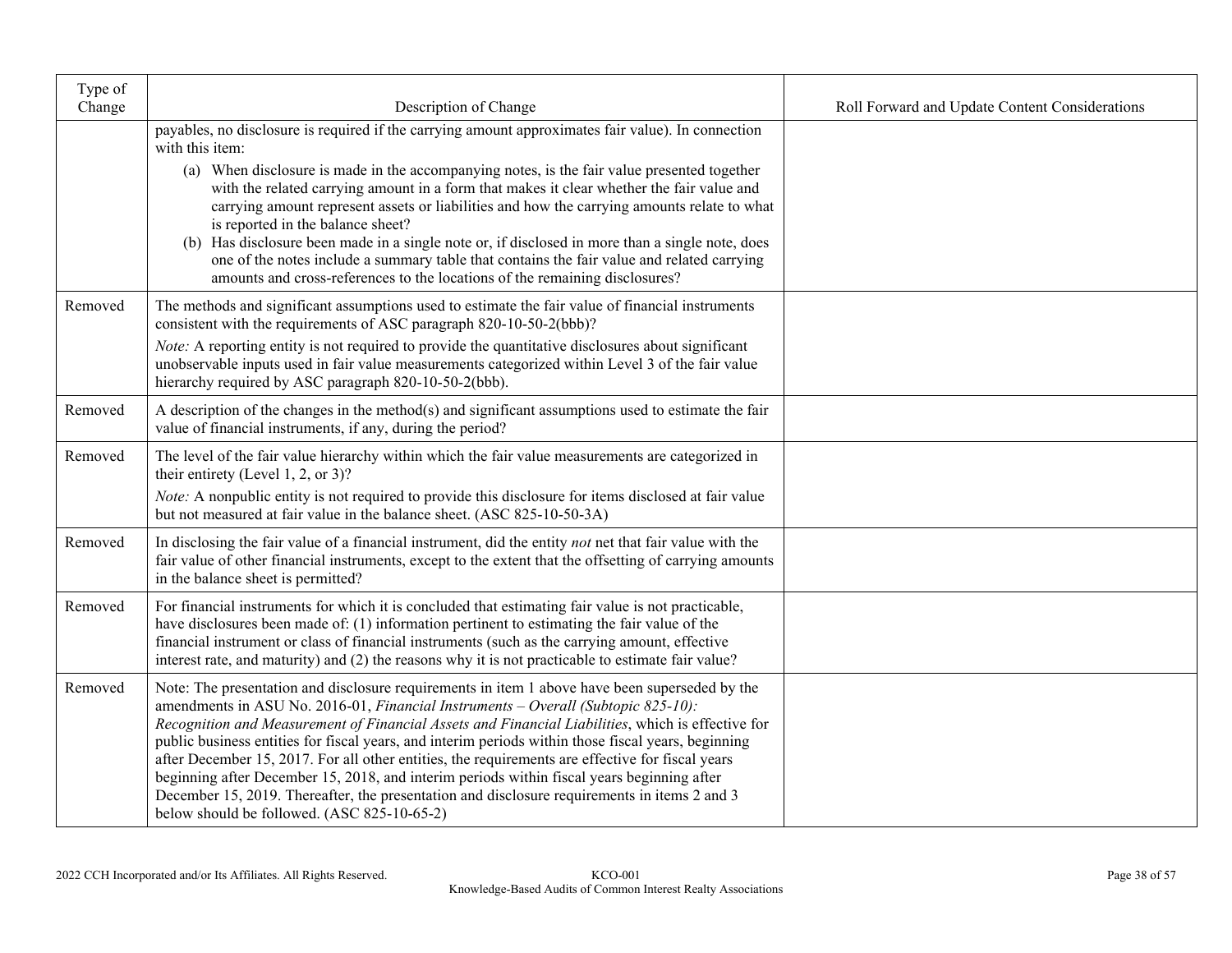| Type of<br>Change  | Description of Change                                                                                                                                                                                                                                                                                                                                                                                                                                                                                                                                                                                                                                                                                                                             | Roll Forward and Update Content Considerations |
|--------------------|---------------------------------------------------------------------------------------------------------------------------------------------------------------------------------------------------------------------------------------------------------------------------------------------------------------------------------------------------------------------------------------------------------------------------------------------------------------------------------------------------------------------------------------------------------------------------------------------------------------------------------------------------------------------------------------------------------------------------------------------------|------------------------------------------------|
| Removed            | Note: The presentation and disclosure requirements in item $7(d)$ below have been superseded by<br>the amendments in ASU No. 2016-01, Financial Instruments - Overall (Subtopic 825-10):<br>Recognition and Measurement of Financial Assets and Financial Liabilities, which is effective for<br>public business entities for fiscal years, and interim periods within those fiscal years, beginning<br>after December 15, 2017. For all other entities, the requirements are effective for fiscal years<br>beginning after December 15, 2018, and interim periods within fiscal years beginning after<br>December 15, 2019. Thereafter, the presentation and disclosure requirements in item 7(e) below<br>should be followed. (ASC 825-10-65-2) |                                                |
| Removed            | For liabilities with fair values that have been significantly affected during the reporting period by<br>changes in the instrument-specific credit risk:                                                                                                                                                                                                                                                                                                                                                                                                                                                                                                                                                                                          |                                                |
|                    | The estimated amount of gains and losses from fair value changes included in earnings that are<br>attributable to changes in the instrument-specific credit risk?                                                                                                                                                                                                                                                                                                                                                                                                                                                                                                                                                                                 |                                                |
|                    | Qualitative information about the reasons for those changes?                                                                                                                                                                                                                                                                                                                                                                                                                                                                                                                                                                                                                                                                                      |                                                |
|                    | How the gains and losses attributable to changes in instrument-specific credit risk were<br>determined?                                                                                                                                                                                                                                                                                                                                                                                                                                                                                                                                                                                                                                           |                                                |
| Removed            | The presentation and disclosure requirements in item $7(d)$ above have been superseded by the<br>amendments in ASU No. 2016-01, Financial Instruments - Overall (Subtopic 825-10):<br>Recognition and Measurement of Financial Assets and Financial Liabilities, which is effective for<br>public business entities for fiscal years, and interim periods within those fiscal years, beginning<br>after December 15, 2017. For all other entities, the requirements are effective for fiscal years<br>beginning after December 15, 2018, and interim periods within fiscal years beginning after<br>December 15, 2019. Thereafter, the presentation and disclosure requirements in item $7(e)$ below<br>should be followed. (ASC 825-10-65-2)     |                                                |
|                    | <b>Foreign Currency Matters (ASC 830)</b>                                                                                                                                                                                                                                                                                                                                                                                                                                                                                                                                                                                                                                                                                                         |                                                |
| Updated            | Has the aggregate transaction gain or loss included in determining net income for the period been<br>presented in the financial statements or disclosed in the notes thereto? (ASC 830-20-45-1 and 50-1)                                                                                                                                                                                                                                                                                                                                                                                                                                                                                                                                          | Disclosure will retain on roll forward         |
| Interest (ASC 835) |                                                                                                                                                                                                                                                                                                                                                                                                                                                                                                                                                                                                                                                                                                                                                   |                                                |
| New                | Note: The face amount of the note may be presented in the financial statements or disclosed in the<br>notes to financial statements.                                                                                                                                                                                                                                                                                                                                                                                                                                                                                                                                                                                                              |                                                |
|                    | <b>Reference Rate Reform (ASC 848)</b>                                                                                                                                                                                                                                                                                                                                                                                                                                                                                                                                                                                                                                                                                                            |                                                |
| Updated            | For purposes of transition related to ASU No. 2020-04, an entity should apply the guidance in<br>items 1 and 2 below as follows: (ASC 848-10-65-1)                                                                                                                                                                                                                                                                                                                                                                                                                                                                                                                                                                                                | Disclosure will retain on roll forward         |
| New                | Note: The presentation and disclosure requirements in item 3 below are prescribed by ASU No.<br>2021-01, Reference Rate Reform (Topic 848): Scope, which is effective for all entities as of<br>January 7, 2021 through December 31, 2022. (ASC 848-10-65-2)                                                                                                                                                                                                                                                                                                                                                                                                                                                                                      |                                                |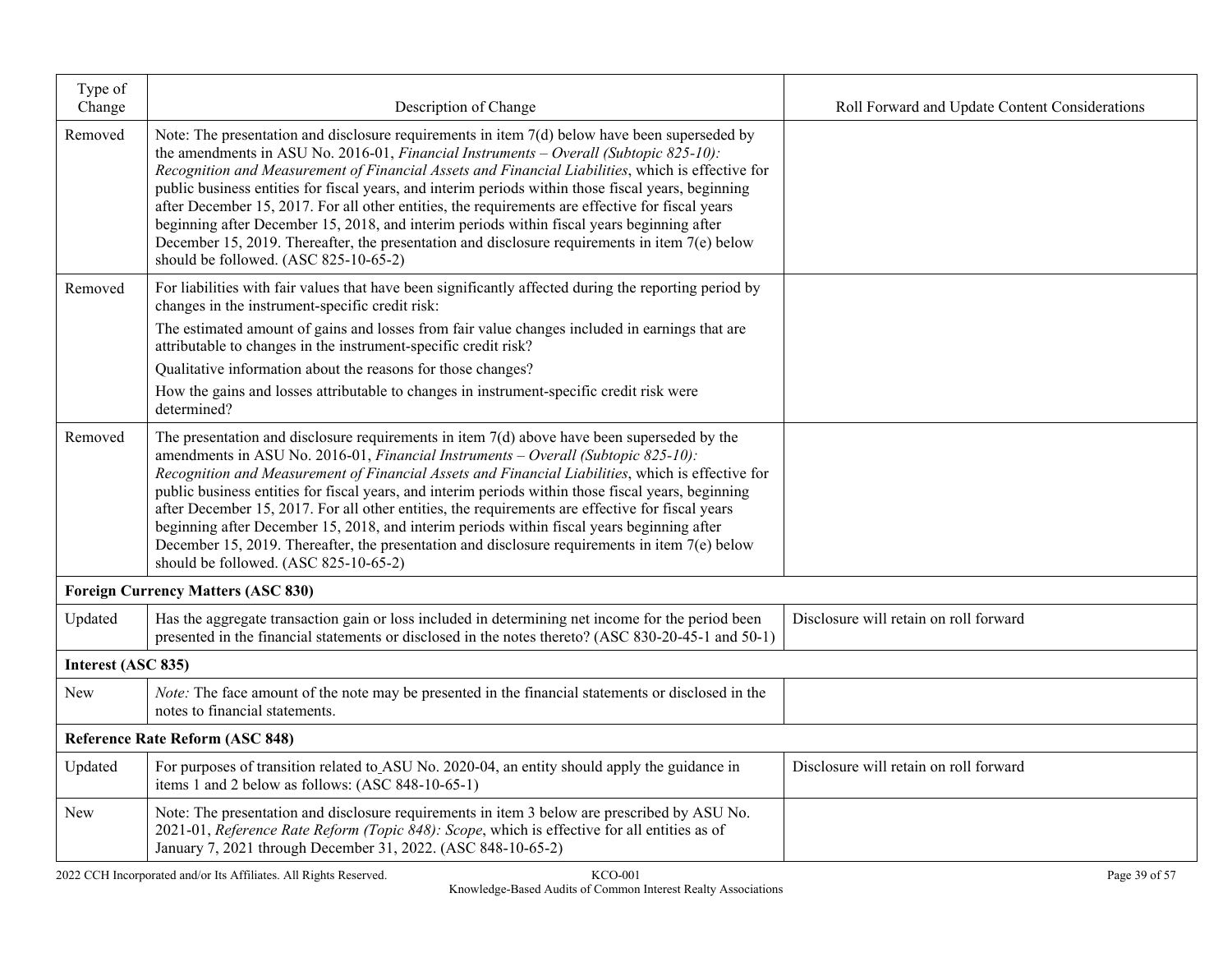| Type of<br>Change | Description of Change                                                                                                                                                                                                                                                                                                                                                                                                                                                                                                                                                                                                                                                                                                                                                                                                                                                                                                                                                                                                                                                                                                                                                                                                                                                                                                                                                                                                                                                                                                                                                                                                                                                                                                                                                                                                                                                                                                                                                                                                                                                                                                                                                           | Roll Forward and Update Content Considerations |
|-------------------|---------------------------------------------------------------------------------------------------------------------------------------------------------------------------------------------------------------------------------------------------------------------------------------------------------------------------------------------------------------------------------------------------------------------------------------------------------------------------------------------------------------------------------------------------------------------------------------------------------------------------------------------------------------------------------------------------------------------------------------------------------------------------------------------------------------------------------------------------------------------------------------------------------------------------------------------------------------------------------------------------------------------------------------------------------------------------------------------------------------------------------------------------------------------------------------------------------------------------------------------------------------------------------------------------------------------------------------------------------------------------------------------------------------------------------------------------------------------------------------------------------------------------------------------------------------------------------------------------------------------------------------------------------------------------------------------------------------------------------------------------------------------------------------------------------------------------------------------------------------------------------------------------------------------------------------------------------------------------------------------------------------------------------------------------------------------------------------------------------------------------------------------------------------------------------|------------------------------------------------|
|                   | Note: For purposes of transition related to ASU No. 2021-01, an entity should apply the guidance<br>as follows: (ASC 848-10-65-2)                                                                                                                                                                                                                                                                                                                                                                                                                                                                                                                                                                                                                                                                                                                                                                                                                                                                                                                                                                                                                                                                                                                                                                                                                                                                                                                                                                                                                                                                                                                                                                                                                                                                                                                                                                                                                                                                                                                                                                                                                                               |                                                |
| <b>New</b>        | An entity may elect to apply ASU No. 2021-01 on contract modifications that change the interest<br>rate used for margining, discounting, or contract price alignment retrospectively as of any date<br>from the beginning of the interim period that includes March 12, 2020, or prospectively to new<br>modifications from any date within the interim period that includes or is subsequent to January 7,<br>2021, up to the date that financial statements are available to be issued. On the date that an entity<br>elects to apply ASU No. 2021-01 on contract modifications that change the interest rate used for<br>margining, discounting, or contract price alignment, ASU No. 2021-01 should be applied to all<br>eligible contract modifications modified in that manner in accordance with ASC paragraph 848-20-<br>$35-1.$                                                                                                                                                                                                                                                                                                                                                                                                                                                                                                                                                                                                                                                                                                                                                                                                                                                                                                                                                                                                                                                                                                                                                                                                                                                                                                                                        |                                                |
| New               | An entity may elect to apply ASU No. 2021-01 to eligible hedging relationships existing as of the<br>beginning of the interim period that includes March 12, 2020, and to new eligible hedging<br>relationships entered into after the beginning of the interim period that includes March 12, 2020. If<br>an entity elects to apply any of the guidance in ASU No. 2021-01 to an eligible hedging<br>relationship, any adjustments as a result of those elections should be reflected as of the application<br>date of the election and recognized in accordance with ASC Subtopics 848-30, 848-40, and 848-50<br>(as applicable).<br>A. For a private company that is not a financial institution as described in ASC paragraph<br>942-320-50-1 and a not-for-profit entity (except for a not-for-profit entity that has issued,<br>or is a conduit bond obligor for, securities that are traded, listed, or quoted on an exchange<br>or an over-the-counter market) applying ASU No. 2021-01 in a period before interim (if<br>applicable) or annual financial statements are available to be issued, the entity should<br>update its hedge documentation (as applicable) noting the changes made before the next<br>interim (if applicable) or annual financial statements are available to be issued. An entity<br>that retrospectively applies ASU No. 2021-01 to a prior interim (if applicable) or annual<br>period should update its hedge documentation (as applicable) noting the changes made for<br>the prior periods in which the entity is retrospectively applying the guidance upon<br>adoption.<br>B. For any other entity applying ASU No. 2021-01 before its first quarterly assessment of<br>effectiveness after the election, the entity should update its hedge documentation (as<br>applicable) noting the changes made no later than when the entity performs its first<br>quarterly assessment of effectiveness after the election. An entity that retrospectively<br>applies ASU No. 2021-01 to a prior interim or annual period should update its hedge<br>documentation (as applicable) noting the changes made for the prior periods in which the |                                                |
| New               | entity is retrospectively applying ASU No. 2021-01 upon adoption.<br>ASU No. 2021-01 should not be applied to all the following:<br>A. Contract modifications made after December 31, 2022.                                                                                                                                                                                                                                                                                                                                                                                                                                                                                                                                                                                                                                                                                                                                                                                                                                                                                                                                                                                                                                                                                                                                                                                                                                                                                                                                                                                                                                                                                                                                                                                                                                                                                                                                                                                                                                                                                                                                                                                     |                                                |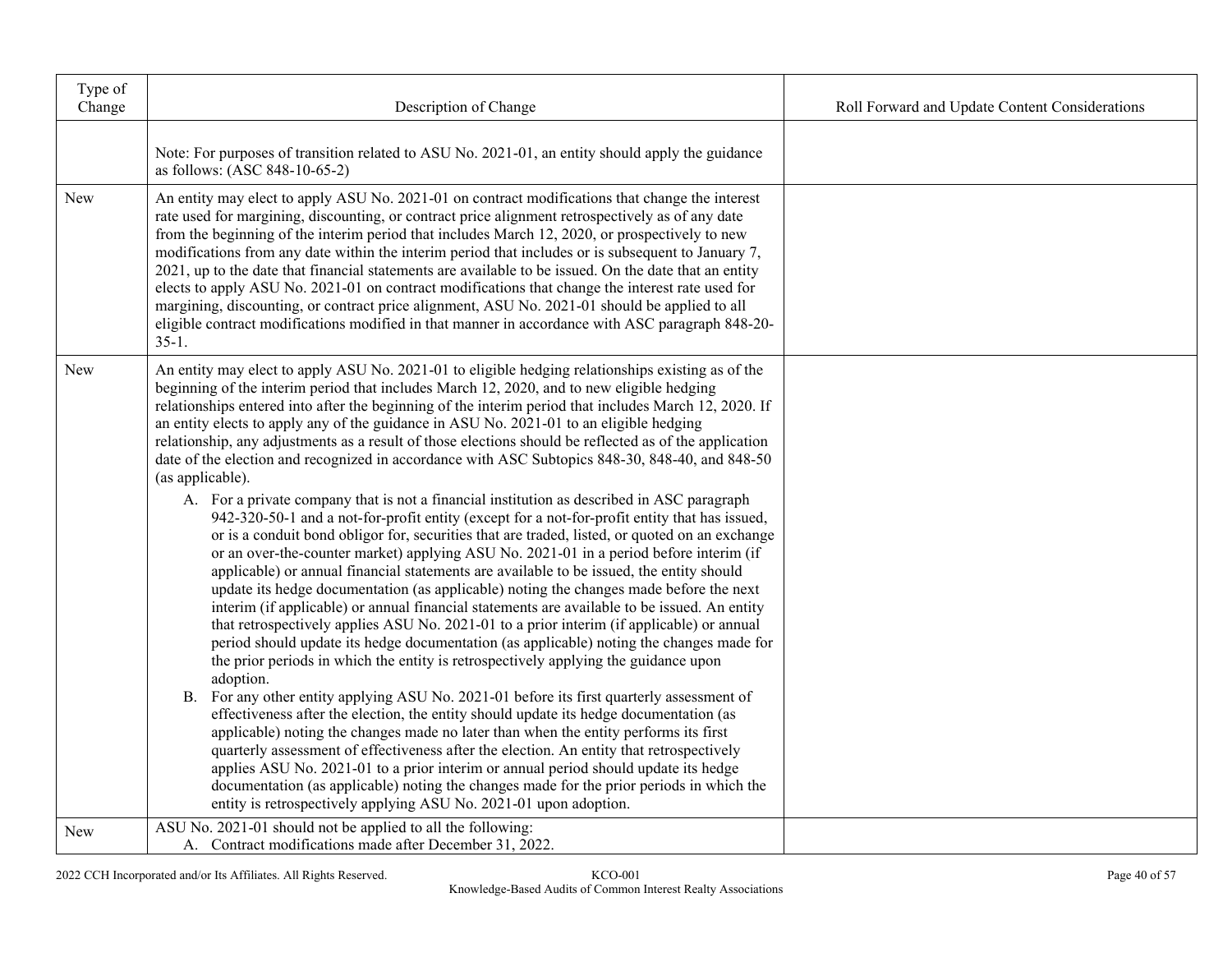| Type of<br>Change | Description of Change                                                                                                                                                                                                                                                                                                                                                                                                                                                                                                                                                                                                                                                                                                                                                                                                                                                                                                                                                                                                                                                                                                                                                                                                                                                                                                                                                                                                                                                                                                                                                                            | Roll Forward and Update Content Considerations |
|-------------------|--------------------------------------------------------------------------------------------------------------------------------------------------------------------------------------------------------------------------------------------------------------------------------------------------------------------------------------------------------------------------------------------------------------------------------------------------------------------------------------------------------------------------------------------------------------------------------------------------------------------------------------------------------------------------------------------------------------------------------------------------------------------------------------------------------------------------------------------------------------------------------------------------------------------------------------------------------------------------------------------------------------------------------------------------------------------------------------------------------------------------------------------------------------------------------------------------------------------------------------------------------------------------------------------------------------------------------------------------------------------------------------------------------------------------------------------------------------------------------------------------------------------------------------------------------------------------------------------------|------------------------------------------------|
|                   | B. New hedging relationships entered into after December 31, 2022.<br>C. Hedging relationships evaluated for periods after December 31, 2022, except for hedging<br>relationships that apply the following optional expedients in ASC Subtopics 848-30, 848-<br>40, and 848-50 that should be retained through the end of the hedging relationship<br>(including for periods evaluated after December 31, 2022):<br>a. An optional expedient to adjust the fair value hedge basis adjustment in a fair<br>value hedge accounted for under the shortcut method using a reasonable<br>approach in ASC paragraph 848-30-25-11B.<br>b. An optional expedient to not periodically evaluate the conditions in ASC<br>paragraph $815-20-25-104(d)$ and (g) when using the shortcut method for a fair<br>value hedge in ASC paragraph 848-40-25-8 if the entity elected the practical<br>expedient in ASC paragraph 848-30-25-11B. (If an entity elects to apply the<br>optional expedient in ASC paragraph 848-40-25-8 in accordance with ASC<br>paragraph 848-30-25-10, it should cease applying that expedient on December<br>31, 2022.<br>An optional expedient to adjust the amount recorded in accumulated other<br>$\mathbf{c}$ .<br>comprehensive income using a reasonable approach in ASC paragraph 848-30-<br>25-11C.<br>d. An optional expedient to continue using a subsequent assessment method that<br>assumes perfect effectiveness in ASC paragraphs 848-50-35-4 through 35-9 for a<br>cash flow hedge if the entity elected the practical expedient in ASC paragraph<br>848-30-25-11C. |                                                |
|                   | Note: An entity may elect the optional expedients in ASC Subtopics 848-30, 848-40, and 848-50 if<br>it has adopted the amendments in ASU No. 2017-12.<br>Note: An entity that has not adopted the amendments in ASU No. 2017-12 may elect the optional<br>expedient allowing a change to the method designated for use in assessing hedge effectiveness in a<br>cash flow hedge in ASC paragraph 848-30-25-11A(b) if the optional expedient method being<br>elected is the simplified hedge accounting approach for eligible private companies for subsequent<br>hedge effectiveness in ASC paragraph 848-50-35-7. (ASC 848-10-65-2)                                                                                                                                                                                                                                                                                                                                                                                                                                                                                                                                                                                                                                                                                                                                                                                                                                                                                                                                                             |                                                |
| New               | Have the nature of and reason for the change in accounting principle related to the adoption of<br>ASU No. 2021-01 been made in each interim and annual period in the fiscal period of adoption?<br>$(ASC 848-10-65-2)$                                                                                                                                                                                                                                                                                                                                                                                                                                                                                                                                                                                                                                                                                                                                                                                                                                                                                                                                                                                                                                                                                                                                                                                                                                                                                                                                                                          |                                                |
|                   | <b>Reorganizations (ASC 852)</b><br>Reorganizations Under Chapter 11 of the Bankruptcy Code                                                                                                                                                                                                                                                                                                                                                                                                                                                                                                                                                                                                                                                                                                                                                                                                                                                                                                                                                                                                                                                                                                                                                                                                                                                                                                                                                                                                                                                                                                      |                                                |
| Updated           | Reorganization items presented separately within the operating, investing, and financing categories<br>of the statement of cash flows, preferably using the direct method; and, if the indirect method is<br>used to prepare the statement of cash flows, details of operating cash receipts and payments                                                                                                                                                                                                                                                                                                                                                                                                                                                                                                                                                                                                                                                                                                                                                                                                                                                                                                                                                                                                                                                                                                                                                                                                                                                                                        | Disclosure will retain on roll forward         |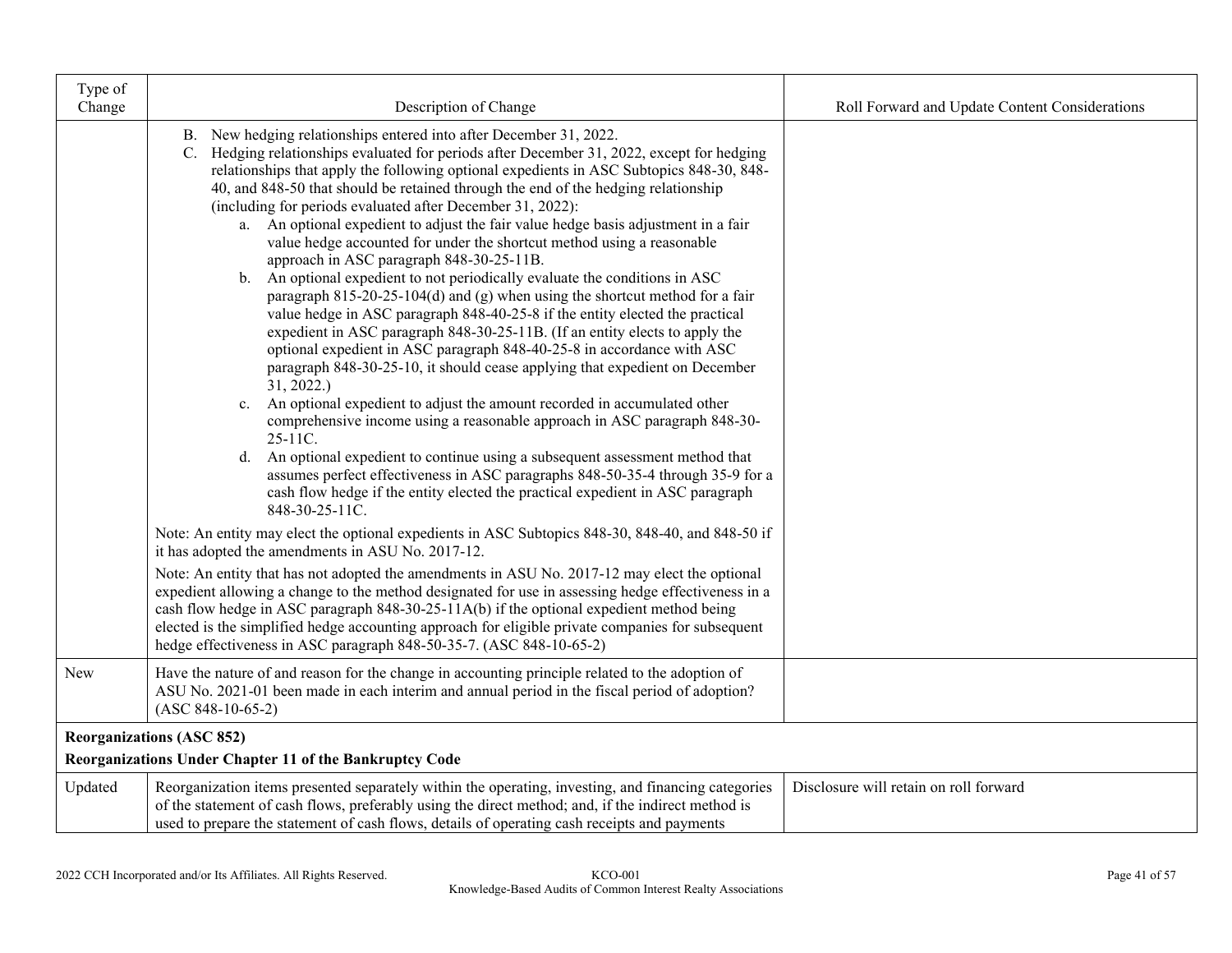| Type of<br>Change | Description of Change                                                                                     | Roll Forward and Update Content Considerations |
|-------------------|-----------------------------------------------------------------------------------------------------------|------------------------------------------------|
|                   | resulting from the reorganization in a supplementary schedule or in the notes to financial<br>statements? |                                                |

# **Audit Programs (AUDs)**

| Type of<br>Change | Description of Change                                                                                                                                                                                              | Location            | Based on<br>Standard Y/N      | Standard<br>Reference                                                                                                                                                                                                            | <b>Roll Forward Considerations</b> |
|-------------------|--------------------------------------------------------------------------------------------------------------------------------------------------------------------------------------------------------------------|---------------------|-------------------------------|----------------------------------------------------------------------------------------------------------------------------------------------------------------------------------------------------------------------------------|------------------------------------|
|                   | <b>AUD-101 Overall Audit Program</b>                                                                                                                                                                               |                     |                               |                                                                                                                                                                                                                                  |                                    |
| Modify            | Added practice alert regarding proposed Statement on<br>Auditing Standards, Inquiries of the Predecessor Auditor<br>Regarding Fraud and Noncompliance with Laws and<br>Regulations.                                | <b>Instructions</b> | Proposed<br>Guidance          |                                                                                                                                                                                                                                  |                                    |
| Modify            | Added practice alert regarding SAS No. 142, Audit Evidence                                                                                                                                                         | Instructions        | New or<br>Revised<br>Guidance | SAS No. 142,<br><b>Audit Evidence</b>                                                                                                                                                                                            |                                    |
| Modify            | Added practice alert regarding SAS No. 143, Auditing<br><b>Accounting Estimates and Related Disclosures</b>                                                                                                        | Instructions        | New or<br>Revised<br>Guidance | SAS No. 143,<br><b>Auditing</b><br>Accounting<br><b>Estimates</b> and<br>Related<br><b>Disclosures</b>                                                                                                                           |                                    |
| Modify            | Added practice alert regarding SAS No. 144, Amendments to<br>AU-C Sections 501, 540, and 620 Related to the Use of<br>Specialists and the Use of Pricing Information Obtained<br>From External Information Sources | <b>Instructions</b> | New or<br>Revised<br>Guidance | SAS No. 144,<br>Amendments to<br><b>AU-C</b> Sections<br>501, 540, and 620<br>Related to the Use<br>of Specialists and<br>the Use of Pricing<br>Information<br><b>Obtained From</b><br>External<br>Information<br><b>Sources</b> |                                    |
| Modify            | Added practice alert regarding SAS No. 145, Understanding<br>the Entity and Its Environment and Assessing the Risks of<br>Material Misstatement                                                                    | Instructions        | New or<br>Revised<br>Guidance | SAS No. 145,<br>Understanding<br>the Entity and Its<br>Environment and<br>Assessing the                                                                                                                                          |                                    |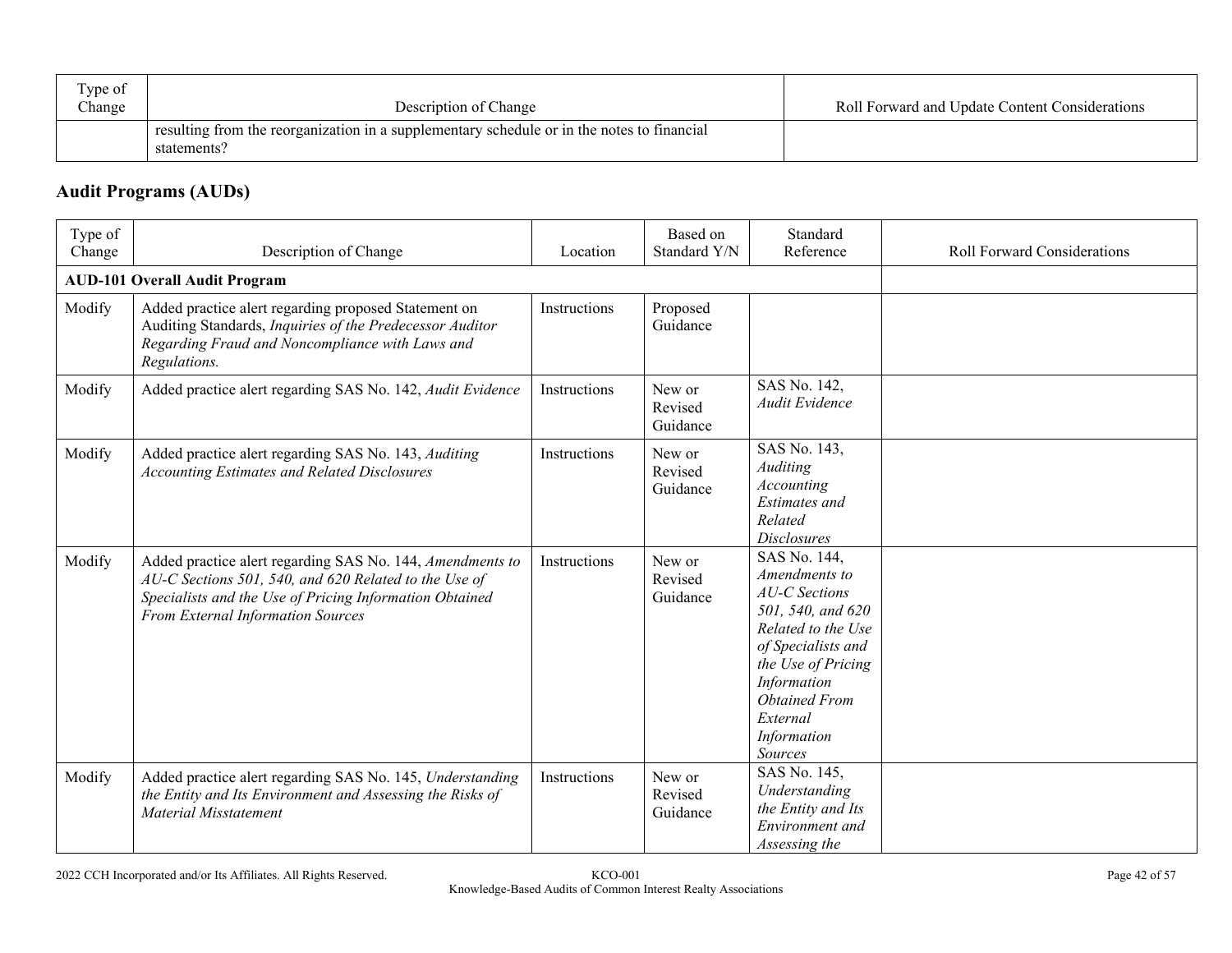| Type of<br>Change | Description of Change                                                                                                                                                                                                                                                                                    | Location            | Based on<br>Standard Y/N      | Standard<br>Reference                                                                                                                        | <b>Roll Forward Considerations</b>                         |
|-------------------|----------------------------------------------------------------------------------------------------------------------------------------------------------------------------------------------------------------------------------------------------------------------------------------------------------|---------------------|-------------------------------|----------------------------------------------------------------------------------------------------------------------------------------------|------------------------------------------------------------|
|                   |                                                                                                                                                                                                                                                                                                          |                     |                               | Risks of Material<br>Misstatement                                                                                                            |                                                            |
| Modify            | Under "Preliminary Engagement Activities" modified step<br>12 to include the type of threat caused by nonaudit services.<br>The step now reads as follows:                                                                                                                                               | Procedures          | Clarification                 |                                                                                                                                              | Step will reset on roll forward due to content<br>changes. |
|                   | For any nonaudit services provided, evaluate the self-review,<br>advocacy, or management participation threat and determine<br>whether nonaudit services will impair the auditor's<br>independence, and consider obtaining preapproval for such<br>nonaudit services from those charged with governance. |                     |                               |                                                                                                                                              |                                                            |
|                   | AUD-201 Audit Program: Opening Balances and Additional Audit Procedures for an Initial or Reaudit Engagement                                                                                                                                                                                             |                     |                               |                                                                                                                                              |                                                            |
| Modify            | Added practice alert regarding proposed Statement on<br>Auditing Standards, Inquiries of the Predecessor Auditor<br>Regarding Fraud and Noncompliance with Laws and<br>Regulations.                                                                                                                      | <b>Instructions</b> | Proposed<br>Guidance          |                                                                                                                                              |                                                            |
| Modify            | Added practice alert regarding SAS No. 142, Audit Evidence                                                                                                                                                                                                                                               | Instructions        | New or<br>Revised<br>Guidance | SAS No. 142,<br>Audit Evidence                                                                                                               |                                                            |
| Modify            | Under "Accepting the Engagement" added practice point to<br>step 1 regarding initial engagement                                                                                                                                                                                                          | Procedures          | Enhancement                   |                                                                                                                                              |                                                            |
| Modify            | Under "No Predecessor Auditor" added practice point to step<br>9d regarding inventory observations and the COVID-19<br>pandemic.                                                                                                                                                                         | Procedures          | Enhancement                   |                                                                                                                                              |                                                            |
|                   | AUD-602 Audit Program: Involvement of a Component Auditor                                                                                                                                                                                                                                                |                     |                               |                                                                                                                                              |                                                            |
| Modify            | Added practice alert regarding SAS No. 142, Audit Evidence                                                                                                                                                                                                                                               | Procedures          | New or<br>Revised<br>Guidance | SAS No. 142,<br>Audit Evidence                                                                                                               |                                                            |
|                   | AUD-603 Audit Program: Using the Work of an Auditor's Specialist                                                                                                                                                                                                                                         |                     |                               |                                                                                                                                              |                                                            |
| Modify            | Added practice alert regarding SAS No. 144, Amendments to<br>AU-C Sections 501, 540, and 620 Related to the Use of<br>Specialists and the Use of Pricing Information Obtained<br>From External Information Sources                                                                                       | Instructions        | New or<br>Revised<br>Guidance | SAS No. 144,<br>Amendments to<br><b>AU-C</b> Sections<br>501, 540, and 620<br>Related to the Use<br>of Specialists and<br>the Use of Pricing |                                                            |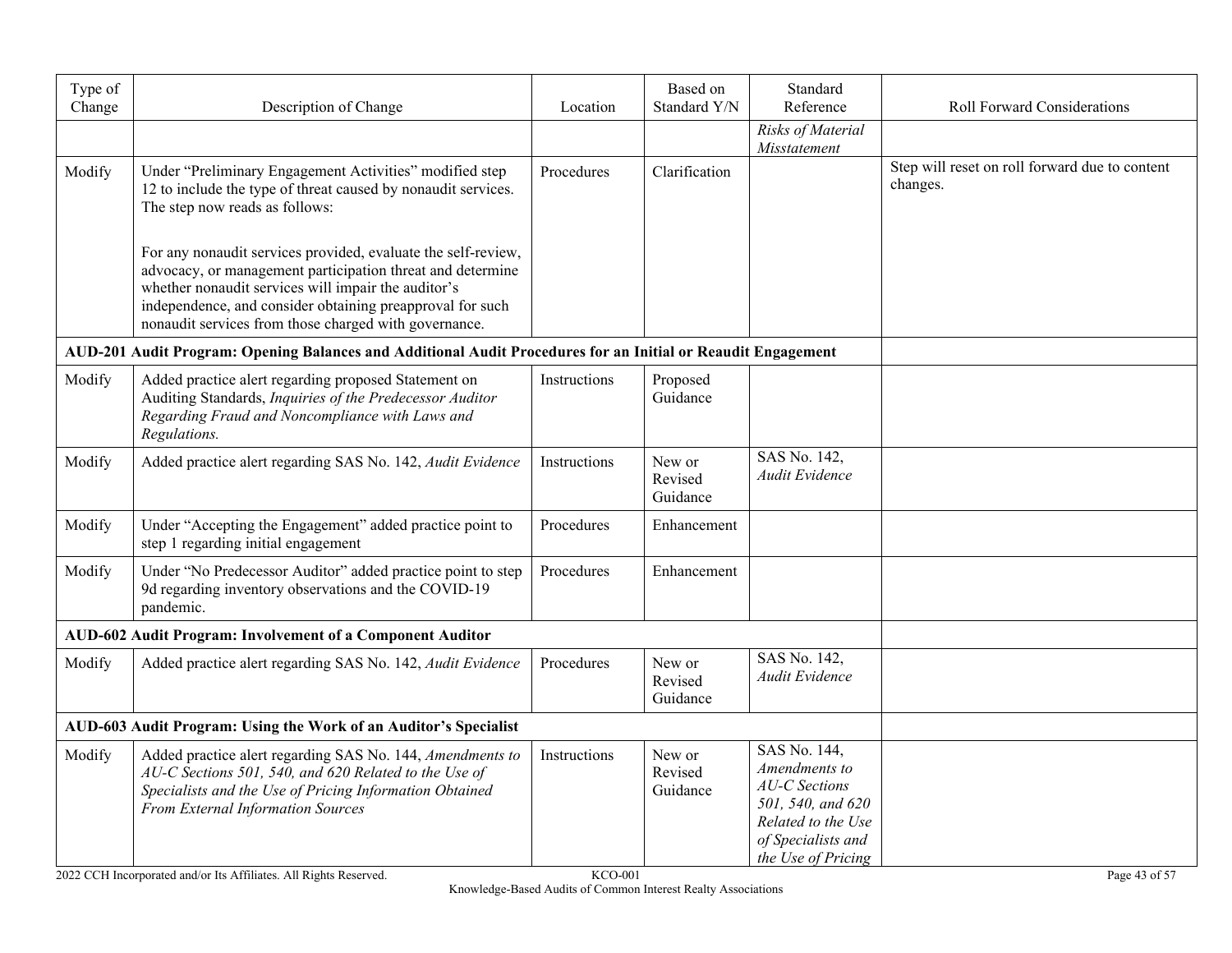| Type of<br>Change | Description of Change                                                                                                                                                                                              | Location     | Based on<br>Standard Y/N      | Standard<br>Reference                                                                                                                                                                                                     | <b>Roll Forward Considerations</b> |
|-------------------|--------------------------------------------------------------------------------------------------------------------------------------------------------------------------------------------------------------------|--------------|-------------------------------|---------------------------------------------------------------------------------------------------------------------------------------------------------------------------------------------------------------------------|------------------------------------|
|                   |                                                                                                                                                                                                                    |              |                               | Information<br><b>Obtained From</b><br>External<br>Information<br>Sources                                                                                                                                                 |                                    |
|                   | AUD-604 Audit Program: Using the Work of a Management's Specialist                                                                                                                                                 |              |                               |                                                                                                                                                                                                                           |                                    |
| Modify            | Added practice alert regarding SAS No. 143, Auditing<br><b>Accounting Estimates and Related Disclosures</b>                                                                                                        | Instructions | New or<br>Revised<br>Guidance | SAS No. 143,<br><b>Auditing</b><br>Accounting<br><b>Estimates</b> and<br>Related<br><b>Disclosures</b>                                                                                                                    |                                    |
| Modify            | Added practice alert regarding SAS No. 144, Amendments to<br>AU-C Sections 501, 540, and 620 Related to the Use of<br>Specialists and the Use of Pricing Information Obtained<br>From External Information Sources | Instructions | New or<br>Revised<br>Guidance | SAS No. 144,<br>Amendments to<br><b>AU-C</b> Sections<br>501, 540, and 620<br>Related to the Use<br>of Specialists and<br>the Use of Pricing<br>Information<br><b>Obtained From</b><br>External<br>Information<br>Sources |                                    |
| Modify            | Added practice alert regarding SAS No. 145, Understanding<br>the Entity and Its Environment and Assessing the Risks of<br>Material Misstatement                                                                    | Instructions | New or<br>Revised<br>Guidance | SAS No. 145,<br>Understanding<br>the Entity and Its<br>Environment and<br>Assessing the<br>Risks of Material<br>Misstatement                                                                                              |                                    |
|                   | <b>AUD-701 Audit Program: Designing Tests of Controls</b>                                                                                                                                                          |              |                               |                                                                                                                                                                                                                           |                                    |
| Modify            | Added practice alert regarding SAS No. 145, Understanding<br>the Entity and Its Environment and Assessing the Risks of<br><b>Material Misstatement</b>                                                             | Instructions | New or<br>Revised<br>Guidance | SAS No. 145,<br>Understanding<br>the Entity and Its<br>Environment and<br>Assessing the<br>Risks of Material<br>Misstatement                                                                                              |                                    |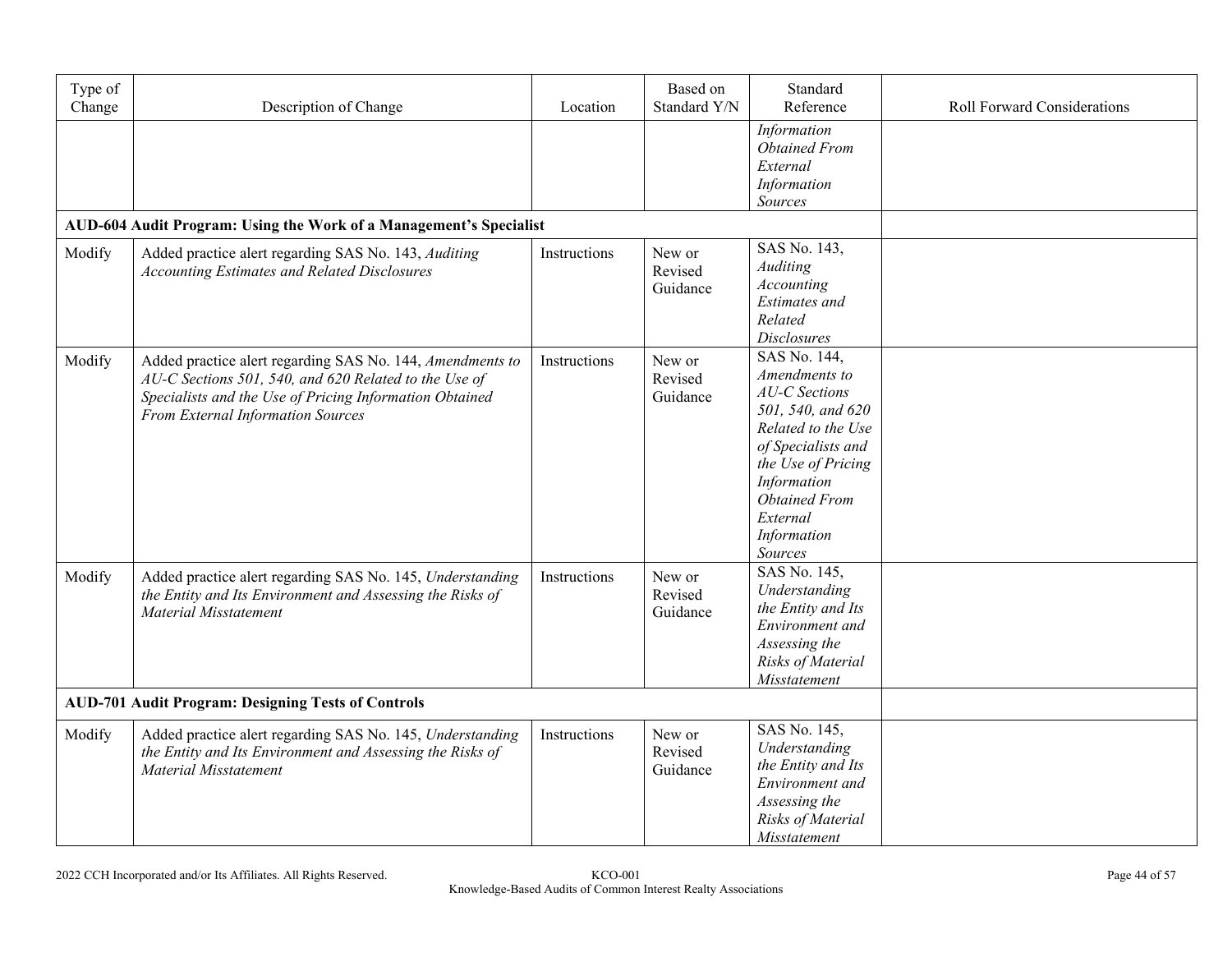| Type of<br>Change | Description of Change                                                                                                                                                                                              | Location     | Based on<br>Standard Y/N      | Standard<br>Reference                                                                                                                                                                                                     | <b>Roll Forward Considerations</b> |
|-------------------|--------------------------------------------------------------------------------------------------------------------------------------------------------------------------------------------------------------------|--------------|-------------------------------|---------------------------------------------------------------------------------------------------------------------------------------------------------------------------------------------------------------------------|------------------------------------|
|                   | AUD-800 Audit Program: Custom through AUD-820 Audit Program: Business Combinations                                                                                                                                 |              |                               |                                                                                                                                                                                                                           |                                    |
| Modify            | Modified Financial Statement Level Risk Table column 2<br>header to include risk type options                                                                                                                      | Procedures   | Enhancement                   |                                                                                                                                                                                                                           |                                    |
| Modify            | Added practice alert regarding SAS No. 142, Audit Evidence                                                                                                                                                         | Procedures   | New or<br>Revised<br>Guidance | SAS No. 142,<br>Audit Evidence                                                                                                                                                                                            |                                    |
| Modify            | Added practice alert regarding SAS No. 143, Auditing<br><b>Accounting Estimates and Related Disclosures</b>                                                                                                        | Instructions | New or<br>Revised<br>Guidance | SAS No. 143,<br>Auditing<br>Accounting<br>Estimates and<br>Related<br><b>Disclosures</b>                                                                                                                                  |                                    |
| Modify            | Added practice alert regarding SAS No. 144, Amendments to<br>AU-C Sections 501, 540, and 620 Related to the Use of<br>Specialists and the Use of Pricing Information Obtained<br>From External Information Sources | Instructions | New or<br>Revised<br>Guidance | SAS No. 144,<br>Amendments to<br><b>AU-C</b> Sections<br>501, 540, and 620<br>Related to the Use<br>of Specialists and<br>the Use of Pricing<br>Information<br><b>Obtained From</b><br>External<br>Information<br>Sources |                                    |
| Modify            | Added practice alert regarding SAS No. 145, Understanding<br>the Entity and Its Environment and Assessing the Risks of<br><b>Material Misstatement</b>                                                             | Instructions | New or<br>Revised<br>Guidance | SAS No. 145,<br>Understanding<br>the Entity and Its<br>Environment and<br>Assessing the<br>Risks of Material<br><i>Misstatement</i>                                                                                       |                                    |
| Added             | Added step "Significant Accounting Estimates" with<br>reference to AUD-818 Audit Program: Accounting<br><b>Estimates</b>                                                                                           | Procedures   | Enhancement                   |                                                                                                                                                                                                                           |                                    |
|                   | <b>AUD-802A Audit Program: Investments</b>                                                                                                                                                                         |              |                               |                                                                                                                                                                                                                           |                                    |
| Modify            | Minor wording changes                                                                                                                                                                                              | Procedures   |                               |                                                                                                                                                                                                                           |                                    |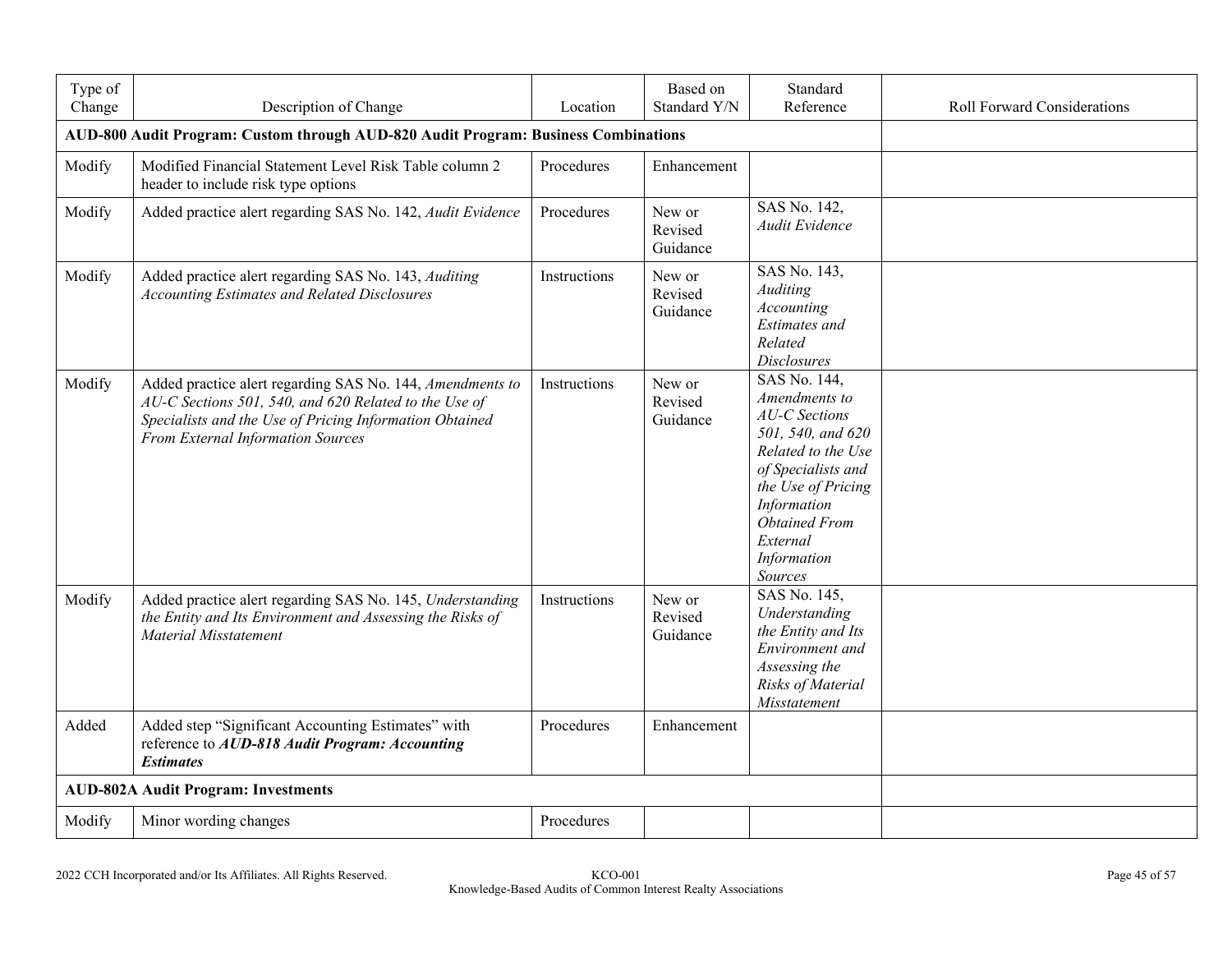| Type of<br>Change | Description of Change                                                                                                                                                                                                                                                                                  | Location     | Based on<br>Standard Y/N      | Standard<br>Reference                                                                           | <b>Roll Forward Considerations</b> |
|-------------------|--------------------------------------------------------------------------------------------------------------------------------------------------------------------------------------------------------------------------------------------------------------------------------------------------------|--------------|-------------------------------|-------------------------------------------------------------------------------------------------|------------------------------------|
| Modify            | Modified step "Fair Value Valuations" (previously "Audit<br>Procedures for Tests of Fair Value") to refer to <b>AUD-603</b><br><b>Audit Program: Using the Work of an Auditor's Specialist</b><br>and AUD-815 Audit Program: Fair Value Measurements<br>and Disclosures and removed duplicative steps. | Procedures   | Workflow<br>Improvement       |                                                                                                 |                                    |
| Delete            | Deleted step "Management's Valuation Policies and<br>Valuation Models" as duplicative                                                                                                                                                                                                                  | Procedures   | Workflow<br>Improvement       |                                                                                                 |                                    |
|                   | <b>AUD-802B Audit Program: Derivative Instruments and Hedging Activities</b>                                                                                                                                                                                                                           |              |                               |                                                                                                 |                                    |
| Modify            | Minor wording changes                                                                                                                                                                                                                                                                                  | Procedures   |                               |                                                                                                 |                                    |
| Modify            | Modified step "Fair Value Valuations" (previously "Audit<br>Procedures for Tests of Fair Value") to refer to AUD-815<br><b>Audit Program: Fair Value Measurements and Disclosures</b><br>and removed duplicative steps.                                                                                | Procedures   | Workflow<br>Improvement       |                                                                                                 |                                    |
|                   | <b>AUD-810 Audit Program: Debt and Lease Obligations</b>                                                                                                                                                                                                                                               |              |                               |                                                                                                 |                                    |
| Modify            | Renamed "Debt and Lease Obligations"                                                                                                                                                                                                                                                                   | Workpaper    | Clarification                 |                                                                                                 |                                    |
|                   | <b>AUD-815 Audit Program: Fair Value Measurements and Disclosures</b>                                                                                                                                                                                                                                  |              |                               |                                                                                                 |                                    |
| Modify            | Added practice alert regarding proposed Statement on<br>Auditing Standards, Amendments to AU-C Sections 501, 540,<br>and 620 Related to the Use of specialists and the Use of<br>Pricing Information Obtained from External Information<br>Sources.                                                    | Instructions | Proposed<br>Guidance          |                                                                                                 |                                    |
| Modify            | Added practice alert regarding SAS No. 143, Auditing<br><b>Accounting Estimates and Related Disclosures</b>                                                                                                                                                                                            | Instructions | New or<br>Revised<br>Guidance | SAS No. 143,<br>Auditing<br>Accounting<br><b>Estimates</b> and<br>Related<br><b>Disclosures</b> |                                    |
| Modify            | Minor wording changes, including multiple step names<br>updated                                                                                                                                                                                                                                        | Procedures   |                               |                                                                                                 |                                    |
| Added             | Added the following steps:<br>Specialized Skills or Knowledge for Audit Team<br>Retrospective Review of Significant Accounting<br>Estimates                                                                                                                                                            | Procedures   | Improved<br>Workflow          |                                                                                                 |                                    |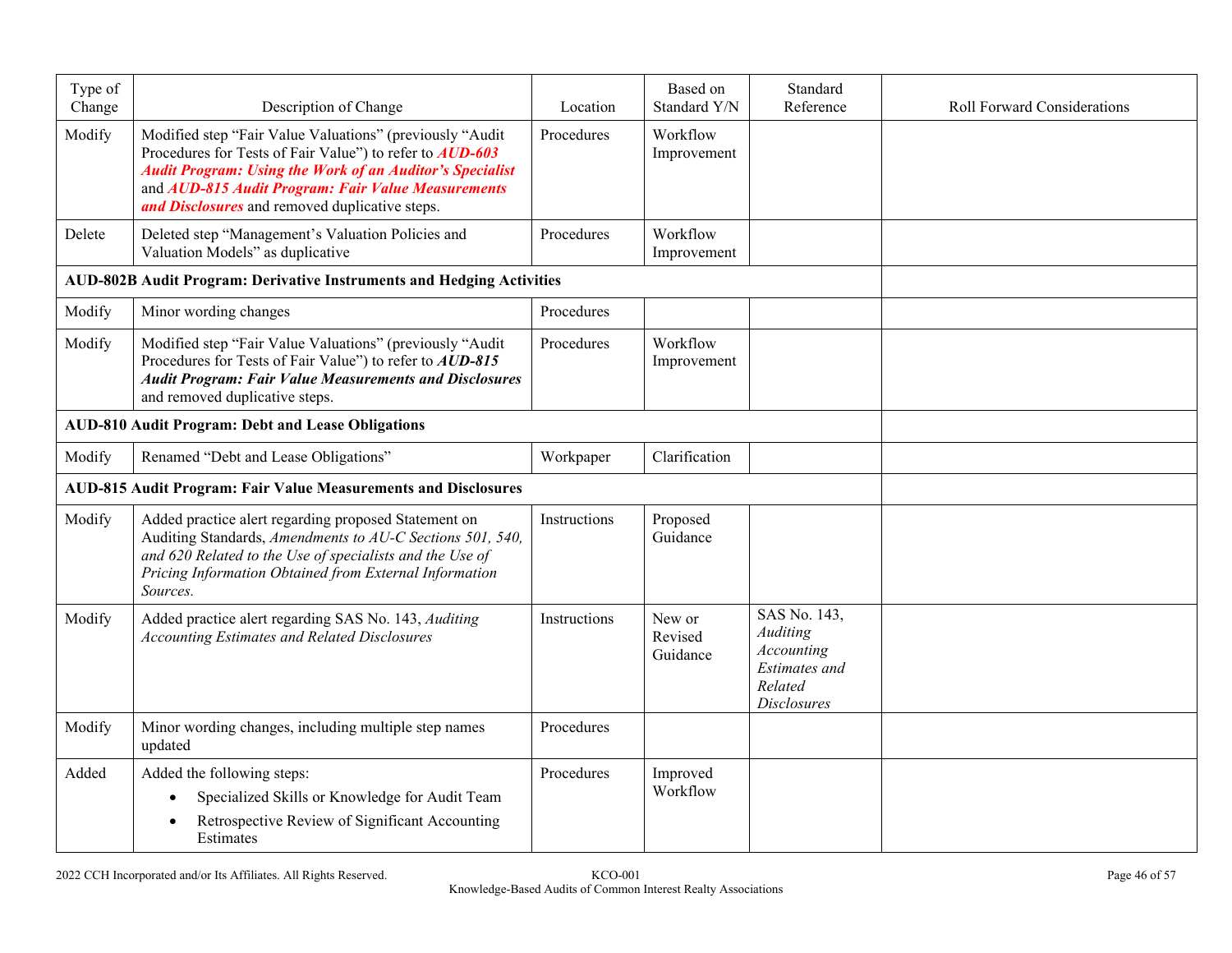| Type of<br>Change | Description of Change                                                                                                                                                                                                                                                       | Location     | Based on<br>Standard Y/N      | Standard<br>Reference                                                                           | <b>Roll Forward Considerations</b> |
|-------------------|-----------------------------------------------------------------------------------------------------------------------------------------------------------------------------------------------------------------------------------------------------------------------------|--------------|-------------------------------|-------------------------------------------------------------------------------------------------|------------------------------------|
|                   | Bias Indicative of Fraud<br>$\bullet$                                                                                                                                                                                                                                       |              |                               |                                                                                                 |                                    |
| Added             | Added substeps to "Fair Value Procedures" regarding how<br>management has considered alternative assumptions or<br>outcomes and contradictory evidence.                                                                                                                     | Procedures   | Improved<br>Workflow          |                                                                                                 |                                    |
|                   | <b>AUD-816 Audit Program: Variable Interest Entities</b>                                                                                                                                                                                                                    |              |                               |                                                                                                 |                                    |
| Deleted           | Deleted the following Procedure:<br>U.S. GAAP Private Company VIE Accounting<br>$\bullet$<br>Alternative Criteria (Prior to Adoption of ASU No.<br>2018-17, Consolidation (Topic 810) Targeted<br>Improvements to Related Party Guidance for<br>Variable Interest Entities) | Procedures   | Improved<br>Workflow          |                                                                                                 |                                    |
|                   | <b>AUD-818 Audit Program: Accounting Estimates</b>                                                                                                                                                                                                                          |              |                               |                                                                                                 |                                    |
| Modify            | Added practice alert regarding SAS No. 143, Auditing<br><b>Accounting Estimates and Related Disclosures</b>                                                                                                                                                                 | Instructions | New or<br>Revised<br>Guidance | SAS No. 143,<br>Auditing<br>Accounting<br><b>Estimates</b> and<br>Related<br><b>Disclosures</b> |                                    |
| Modify            | Minor wording changes                                                                                                                                                                                                                                                       |              |                               |                                                                                                 |                                    |
| Modify            | Modified step "Specialized Skill or Knowledge Required" to<br>include reference to AUD-603 Audit Program: Using the<br><b>Work of an Auditor's Specialist.</b>                                                                                                              | Procedures   | Improved<br>Workflow          |                                                                                                 |                                    |
|                   | AUD-901 Audit Program: Subsequent Events and AUD-904 Audit Program: Compliance with Laws and Regulations                                                                                                                                                                    |              |                               |                                                                                                 |                                    |
| Modify            | Added practice alert regarding SAS No. 142, Audit Evidence                                                                                                                                                                                                                  | Procedures   | New or<br>Revised<br>Guidance | SAS No. 142,<br>Audit Evidence                                                                  |                                    |
| Modify            | Added practice alert regarding SAS No. 143, Auditing<br><b>Accounting Estimates and Related Disclosures</b>                                                                                                                                                                 | Instructions | New or<br>Revised<br>Guidance | SAS No. 143,<br>Auditing<br>Accounting<br><b>Estimates</b> and<br>Related<br><b>Disclosures</b> |                                    |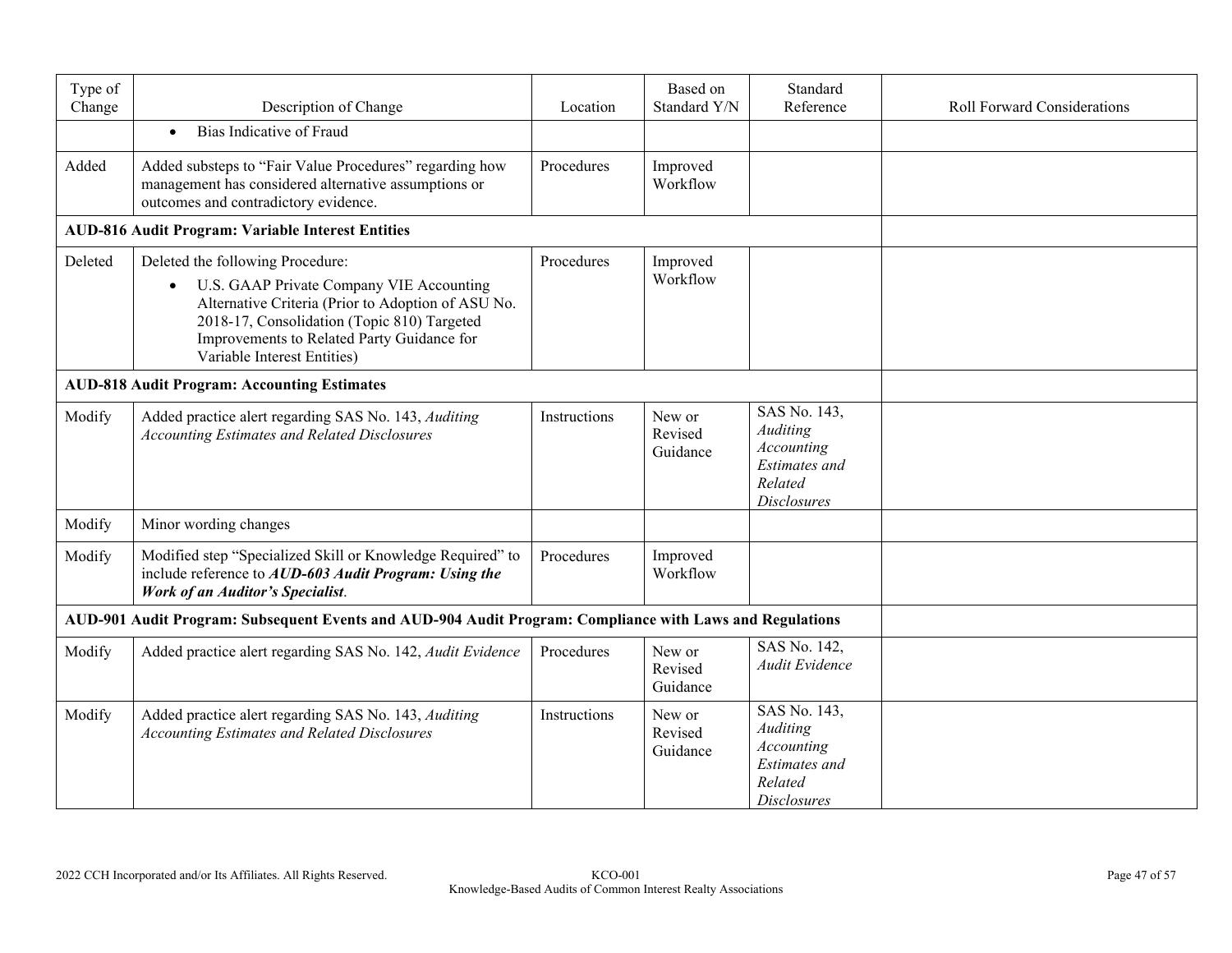| Type of                                                                                     |                                                                                                                                                                                                                    |                     | Based on                      | Standard                                                                                                                                                                                                                  |                                    |
|---------------------------------------------------------------------------------------------|--------------------------------------------------------------------------------------------------------------------------------------------------------------------------------------------------------------------|---------------------|-------------------------------|---------------------------------------------------------------------------------------------------------------------------------------------------------------------------------------------------------------------------|------------------------------------|
| Change                                                                                      | Description of Change                                                                                                                                                                                              | Location            | Standard Y/N                  | Reference                                                                                                                                                                                                                 | <b>Roll Forward Considerations</b> |
| Modify                                                                                      | Added practice alert regarding SAS No. 144, Amendments to<br>AU-C Sections 501, 540, and 620 Related to the Use of<br>Specialists and the Use of Pricing Information Obtained<br>From External Information Sources | Instructions        | New or<br>Revised<br>Guidance | SAS No. 144,<br>Amendments to<br><b>AU-C</b> Sections<br>501, 540, and 620<br>Related to the Use<br>of Specialists and<br>the Use of Pricing<br>Information<br><b>Obtained From</b><br>External<br>Information<br>Sources |                                    |
|                                                                                             | <b>AUD-902 Audit Program: Going Concern</b>                                                                                                                                                                        |                     |                               |                                                                                                                                                                                                                           |                                    |
| Modify                                                                                      | Under "Section I: Risk Assessment Procedures and Related<br>Activities" added practice point to step 4 with considerations<br>related to the COVID-19 pandemic.                                                    | Procedures          | Enhancement                   |                                                                                                                                                                                                                           |                                    |
|                                                                                             | AUD-903 Audit Program: Consideration of Fraud and AUD-904 Audit Program: Compliance with Laws and Regulations                                                                                                      |                     |                               |                                                                                                                                                                                                                           |                                    |
| Modify                                                                                      | Added practice alert regarding proposed Statement on<br>Auditing Standards, Inquiries of the Predecessor Auditor<br>Regarding Fraud and Noncompliance with Laws and<br>Regulations.                                | <b>Instructions</b> | Proposed<br>Guidance          |                                                                                                                                                                                                                           |                                    |
| AUD-915 Audit or Interim Review Program: Auditor Involvement with Exempt Offering Documents |                                                                                                                                                                                                                    |                     |                               |                                                                                                                                                                                                                           |                                    |
| Modify                                                                                      | This workpaper now allows multiple instances for Interim<br>Reviews.                                                                                                                                               |                     |                               |                                                                                                                                                                                                                           |                                    |

**Practice Aids (AIDs)** have been modified and updated, where applicable, in accordance with current guidance, and with additional tips, references, and examples.

- **AID-201 Nonattest Services Independence Checklist and AID-302 Understanding the CIRA's Revenue Streams and Revenue Recognition Policies** Added practice points on new and proposed standards
- **AIDs 810, 817, 823, 825, 827, 832, 834** Added specific documentation of auditor expectations.
- **AIDs 815, 826** Added columns for other adjustments.
- **AID-841 Analysis of Service Auditor Report** Added section for carve-outs.

**Auditor's Reports (RPTs)** have been modified and updated, where applicable, in accordance with current guidance.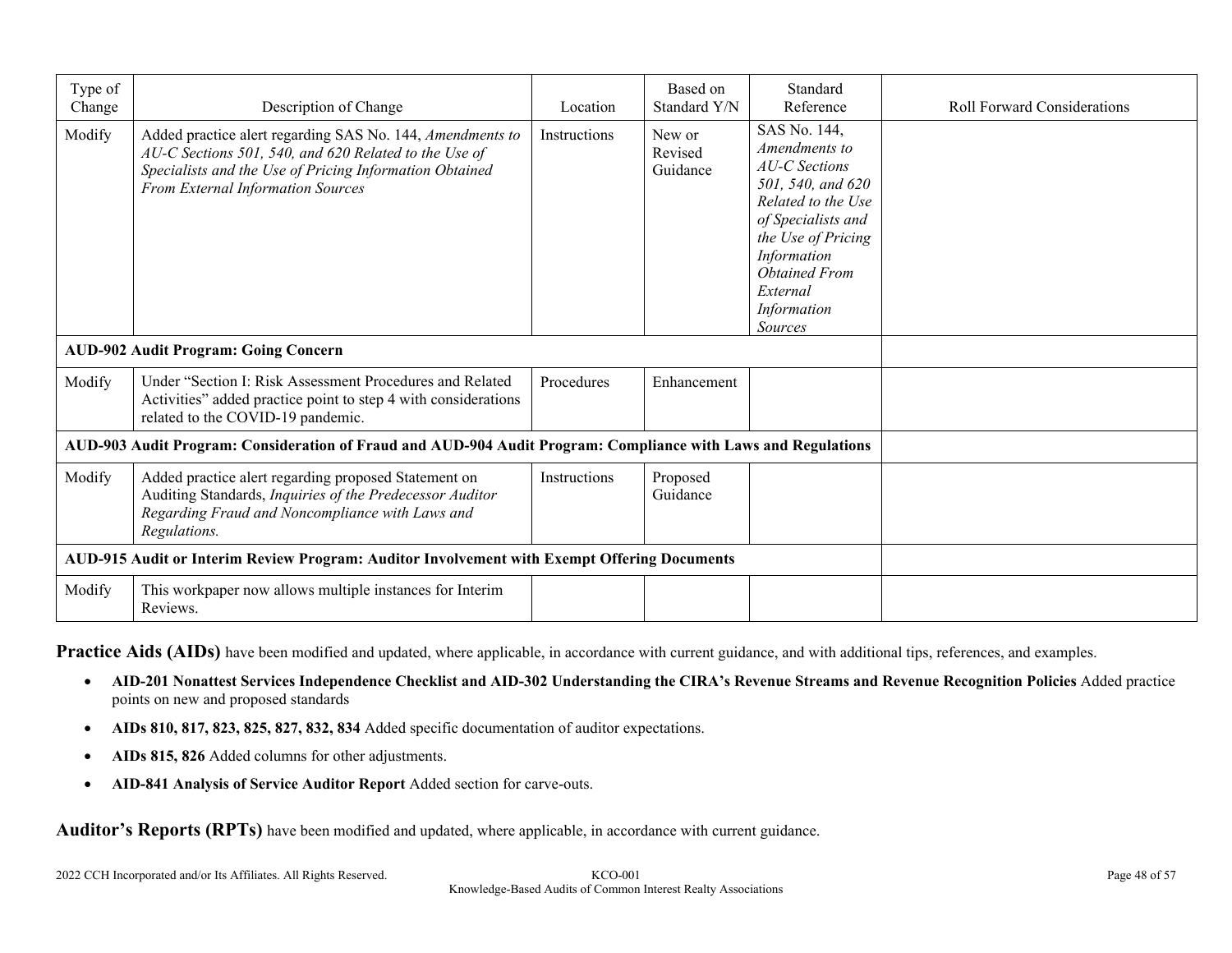- **RPTs 0901 – 1059** Modified footnotes regarding financial statement names and key audit matters for ease of use.
- **RPTs 920, 921, 927, 929, 930** Added reference to *AUD-910 Audit Program: Specific Element, Account, or Item of a Financial Statement in Accordance with AU-C 805*

### **Correspondence Documents (CORs)** have been modified and updated, where applicable, in accordance with current guidance.

- **COR-201 Audit Engagement Letter** Added statement regarding facts client becomes aware of during the period from the date of the auditor's report to the date the financial statements are issued
- **CORs 204-207** Added practice alert regarding proposed Statement on Auditing Standards, *Inquiries of the Predecessor Auditor Regarding Fraud and Noncompliance with Laws and Regulations.*
- **COR-818 Request For Confirmation Of Multiemployer Defined Benefit Plan Information** Minor wording changes
- **CORs 901, 903, 909** Added practice alert regarding SAS No. 143, *Auditing Accounting Estimates and Related Disclosure*

**Resource Documents (RESs)** have been modified and updated, where applicable, in accordance with current guidance.

- **RESs 001, 003, 008** Added practice points on new and proposed standards.
- **RES-002 Index of Audit Programs, Forms, and Other Practice Aids** Updated as needed.
- **RESs 008, 012, 013, 014, 016** Modified/added sample control activities.
- **RES-QCA Meeting Quality Control Standards Using KBA Audit Tools** Added practice alert regarding AICPA *Proposed Quality Management Standards*.

#### **In addition, forms and practice aids throughout have been updated to include new examples and tips and, where applicable, to take into account:**

New literature, standards, and developments, reflected in the following current audit and accounting guidance:

- AICPA Statement on Auditing Standards (SAS) No. 134, *Auditor Reporting and Amendments, Including Amendments Addressing Disclosures in the Audit of Financial Statements;*
- SAS No. 135, *Omnibus Statement on Auditing Standards – 2019*;
- SAS No. 137, *The Auditor's Responsibilities Relating to Other Information Included in Annual Reports*;
- SAS No. 138, *Amendments to the Description of the Concept of Materiality*;
- SAS No. 139, *Amendments to AU-C Sections 800, 805, and 810 to Incorporate Auditor Reporting Changes From SAS No. 134*;
- SAS No. 140, *Amendments to AU-C Sections 725, 730, 930, 935, and 940 to Incorporate Auditor Reporting Changes From SAS Nos. 134 and 137*;
- SAS No. 141, *Amendment to the Effective Dates of SAS Nos. 134–140*; and
- AICPA Ethics Interpretation, *Information System Services* (ET sec.1.295.145).

The following standards have not been fully incorporated but are discussed in practice alerts:

- SAS No. 142, *Audit Evidence* (effective for periods ending on or after December 15, 2022); and
- SAS No. 143, *Auditing Accounting Estimates and Related Disclosures* (effective for periods ending on or after December 15, 2023)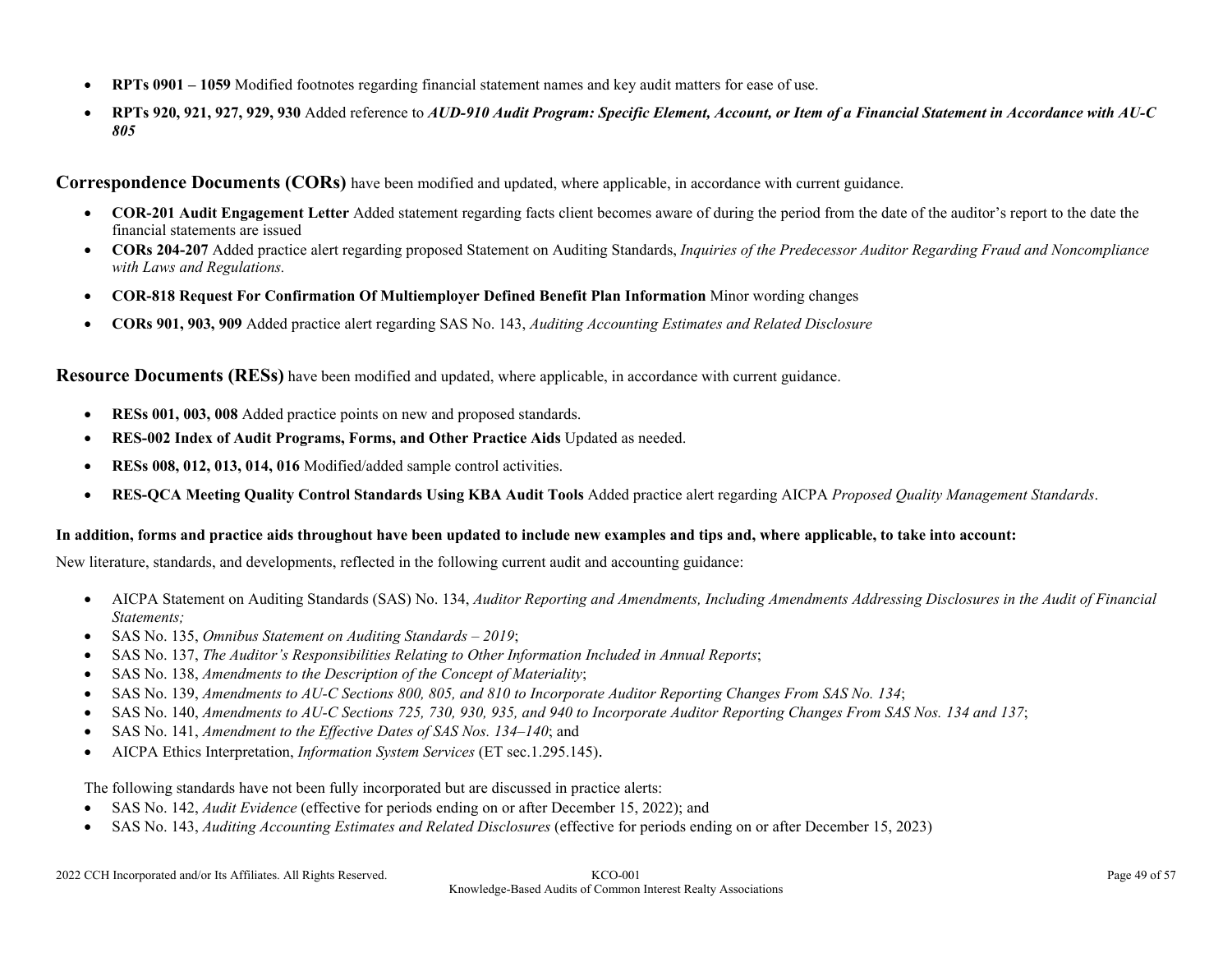Users of this content should consider guidance issued subsequent to these items to determine their effect on engagements conducted using this product.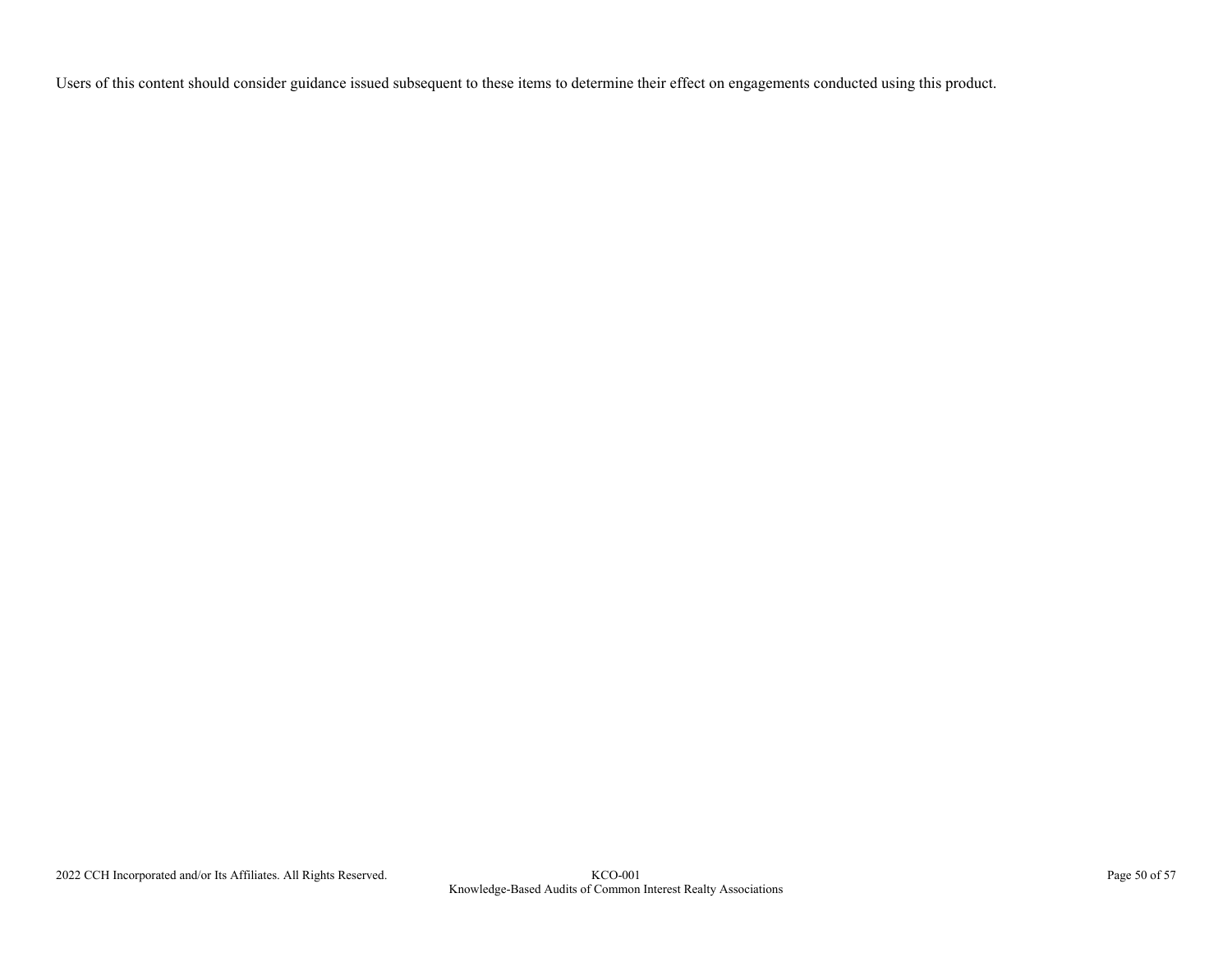# **RELATED, FOUNDATIONS AND ASSOCIATION WORKPAPERS FOR THIS TITLE**

Related workpapers are Knowledge Coach Word workpapers where information flows in or out of tables within the workpaper. Some of these related workpapers are Foundation workpapers or associated workpapers.

Foundation Workpapers include most of the Communication Hub workpapers, which are central to the Knowledge-Based Audit Methodology used by the Knowledge Coach titles.

Associated workpapers require you to associate them with custom values, such as audit areas, specialists, service organizations, and other items. Workpapers require an association when you need to have more than one instance of a particular Knowledge Coach workpaper in your binder for each type of item to which the workpaper is related. Making this association allows Knowledge Coach information to flow properly between workpapers.

| Form No.       | Form Name                                                                                                                  | Foundation<br>Workpaper | <b>Association</b><br>Workpaper |
|----------------|----------------------------------------------------------------------------------------------------------------------------|-------------------------|---------------------------------|
| <b>KBAs</b>    | <b>KNOWLEDGE-BASED AUDIT DOCUMENTS</b>                                                                                     |                         |                                 |
| <b>KBA-101</b> | <b>Overall Audit Strategy</b>                                                                                              | X                       |                                 |
| <b>KBA-102</b> | <b>Engagement Completion Document</b>                                                                                      | $\mathbf X$             |                                 |
| <b>KBA-103</b> | Evaluating and Communicating Internal Control Deficiencies                                                                 | X                       |                                 |
| <b>KBA-105</b> | Review of Significant Accounting Estimates                                                                                 | X                       |                                 |
| <b>KBA-200</b> | CIRA Information and Background                                                                                            | X                       |                                 |
| <b>KBA-201</b> | Client/Engagement Acceptance and Continuance Form                                                                          |                         |                                 |
| <b>KBA-301</b> | Worksheet for Determination of Materiality, Performance Materiality, and Thresholds for Trivial<br>Amounts                 |                         |                                 |
| <b>KBA-302</b> | Understanding the CIRA and Its Environment                                                                                 |                         |                                 |
| <b>KBA-303</b> | Inquiries of Management and Others within the CIRA about the Risks of Fraud and Noncompliance<br>with Laws and Regulations |                         |                                 |
| <b>KBA-400</b> | Scoping and Mapping of Significant Account Balances, Classes of Transactions, and Disclosures                              | X                       |                                 |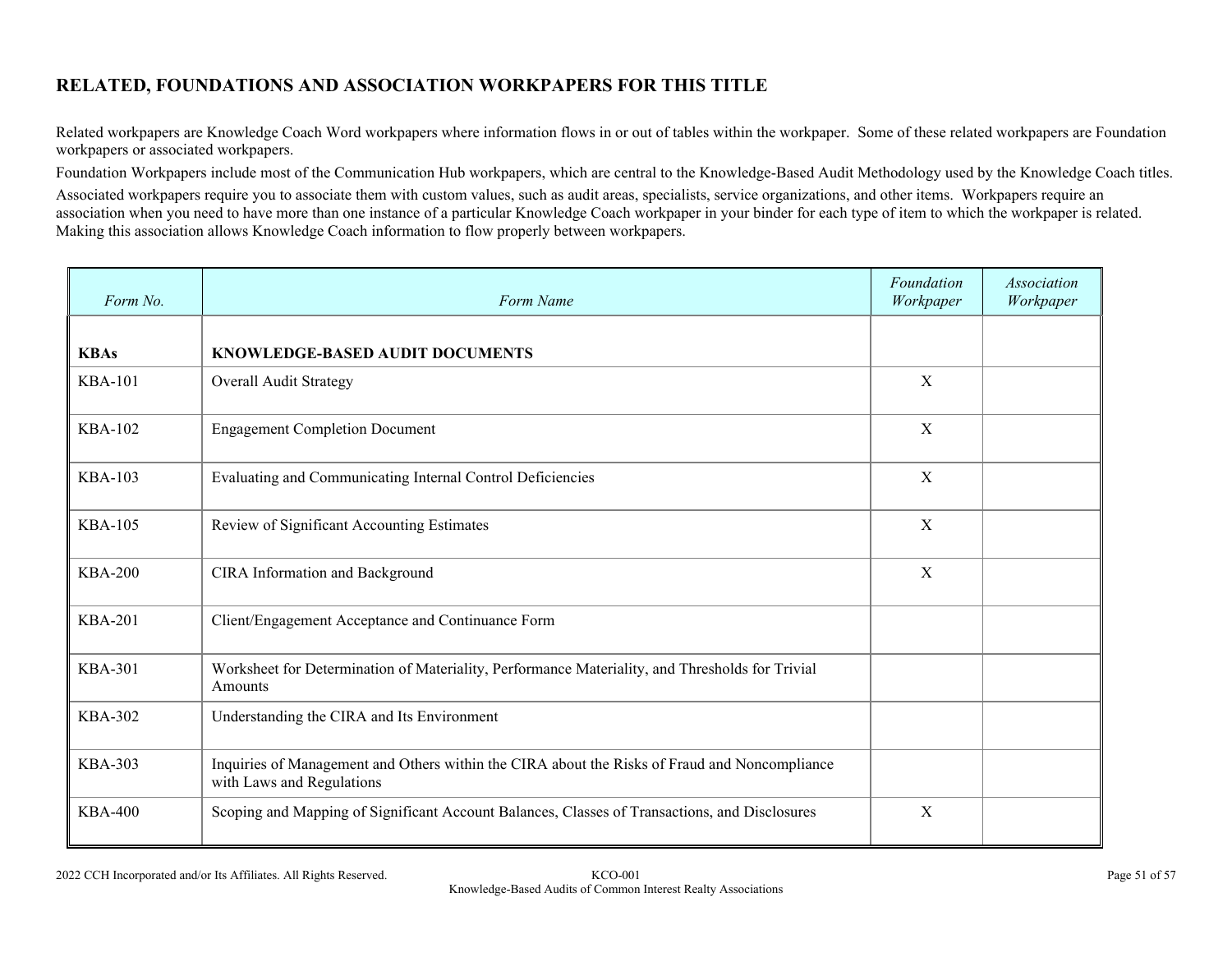| Form No.       | Form Name                                                                       | Foundation<br>Workpaper | <b>Association</b><br>Workpaper |
|----------------|---------------------------------------------------------------------------------|-------------------------|---------------------------------|
| <b>KBA-401</b> | Understanding Entity-Level Controls                                             |                         |                                 |
| <b>KBA-402</b> | Understanding General Controls for Information Technology                       |                         |                                 |
| <b>KBA-403</b> | Understanding Activity-Level Controls: Revenues, Receivables, and Cash Receipts |                         |                                 |
| <b>KBA-404</b> | Understanding Activity-Level Controls: Property and Equipment                   |                         |                                 |
| <b>KBA-405</b> | Understanding Activity-Level Controls: Other Assets                             |                         |                                 |
| <b>KBA-406</b> | Understanding Activity-Level Controls: Accounts Payable and Cash Disbursements  |                         |                                 |
| <b>KBA-407</b> | Understanding Activity-Level Controls: Payroll                                  |                         |                                 |
| <b>KBA-408</b> | Understanding Activity-Level Controls: Treasury                                 |                         |                                 |
| <b>KBA-409</b> | Understanding Activity-Level Controls: Income Taxes                             |                         |                                 |
| <b>KBA-410</b> | Understanding Activity-Level Controls: Financial Reporting and Closing Process  |                         |                                 |
| <b>KBA-411</b> | Understanding Controls Maintained by a Service Organization                     |                         | $\mathbf X$                     |
| <b>KBA-502</b> | <b>Summary of Risk Assessments</b>                                              | $\mathbf X$             |                                 |
| <b>KBA-503</b> | Basis for Inherent Risk Assessment                                              |                         |                                 |
| <b>KBA-902</b> | Audit Review and Approval Checklist                                             |                         |                                 |
| <b>KBA-904</b> | <b>Audit Documentation Checklist</b>                                            |                         |                                 |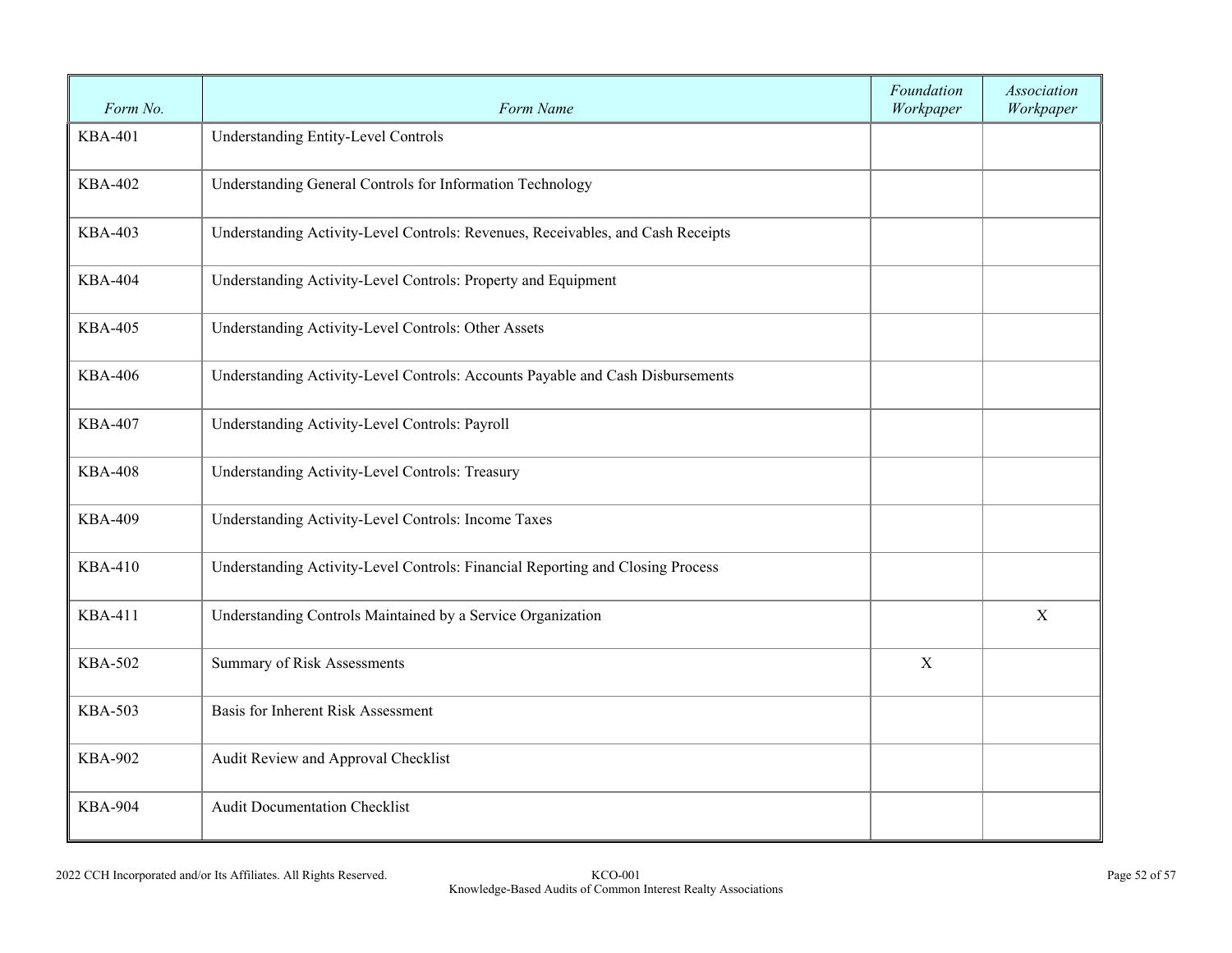| Form No.       | Form Name                                                                                                                    | Foundation<br>Workpaper | Association<br>Workpaper |
|----------------|------------------------------------------------------------------------------------------------------------------------------|-------------------------|--------------------------|
| <b>KBA-905</b> | Review and Approval Checklist: Interim Review of Financial Information                                                       |                         |                          |
| <b>AUDs</b>    | <b>AUDIT PROGRAMS</b>                                                                                                        |                         |                          |
| <b>AUD-100</b> | <b>Engagement-Level Tailoring Questions</b>                                                                                  | $\mathbf X$             |                          |
| <b>AUD-101</b> | Overall Audit Program                                                                                                        | X                       |                          |
| <b>AUD-201</b> | Audit Program: Opening Balances and Additional Audit Procedures for Initial or Reaudit Engagements<br>and Transition Periods |                         |                          |
| AUD-602        | Audit Program: Involvement of a Component Auditor                                                                            |                         | X                        |
| AUD-603        | Audit Program: Using the Work of an Auditor's Specialist                                                                     |                         | $\mathbf X$              |
| <b>AUD-604</b> | Audit Program: Using the Work of a Management's Specialist                                                                   |                         | X                        |
| <b>AUD-701</b> | Audit Program: Designing Tests of Controls                                                                                   |                         |                          |
| <b>AUD-800</b> | Audit Program: Custom                                                                                                        |                         | $\mathbf X$              |
| <b>AUD-801</b> | Audit Program: Cash                                                                                                          |                         |                          |
| AUD-802A       | Audit Program: Investments                                                                                                   |                         |                          |
| $AUD-802B$     | Audit Program: Derivative Instruments and Hedging Activities                                                                 |                         |                          |
| <b>AUD-803</b> | Audit Program: Receivables and Revenues                                                                                      |                         |                          |
| <b>AUD-804</b> | Audit Program: Prepaid Expenses, Deferred Charges, and Other Assets                                                          |                         |                          |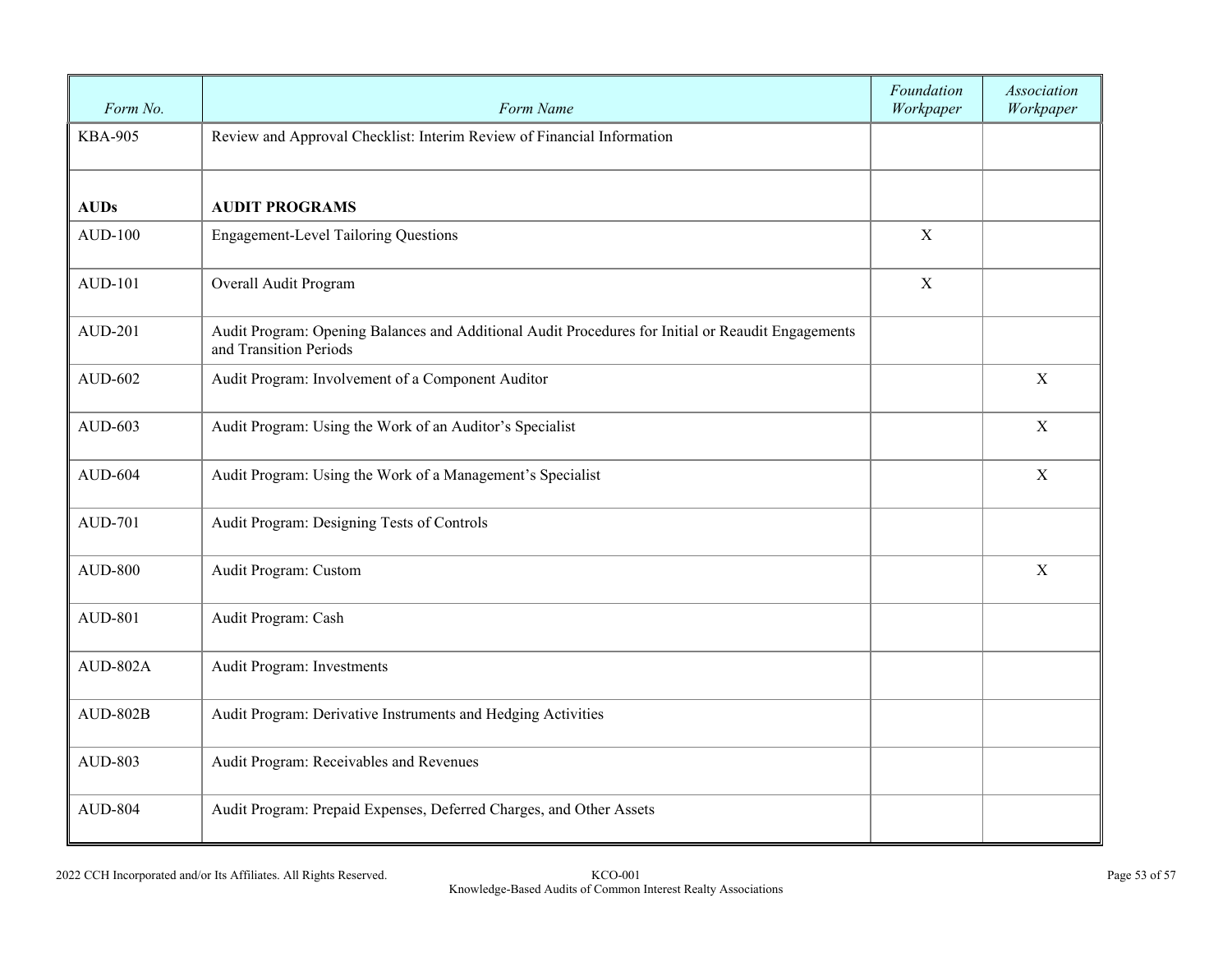| Form No.       | Form Name                                                                                        | Foundation<br>Workpaper | <b>Association</b><br>Workpaper |
|----------------|--------------------------------------------------------------------------------------------------|-------------------------|---------------------------------|
| <b>AUD-805</b> | Audit Program: Intangible Assets                                                                 |                         |                                 |
| <b>AUD-806</b> | Audit Program: Property and Equipment, and Depreciation                                          |                         |                                 |
| <b>AUD-807</b> | Audit Program: Accounts Payable and Purchases                                                    |                         |                                 |
| <b>AUD-808</b> | Audit Program: Payroll and Related Liabilities                                                   |                         |                                 |
| <b>AUD-809</b> | Audit Program: Income Taxes                                                                      |                         |                                 |
| AUD-810        | Audit Program: Debt and Lease Obligations                                                        |                         |                                 |
| AUD-811        | Audit Program: Members' Equity/Fund Balances                                                     |                         |                                 |
| AUD-812        | Audit Program: Other Income, Operating Expenses, and Major Repairs and Replacements Expenditures |                         |                                 |
| AUD-813        | Audit Program: Journal Entries                                                                   |                         |                                 |
| AUD-814        | Audit Program: Related-Party Transactions                                                        |                         |                                 |
| AUD-815        | Audit Program: Fair Value Measurements and Disclosures                                           |                         |                                 |
| AUD-816        | Audit Program: Variable Interest Entities                                                        |                         |                                 |
| AUD-817        | Audit Program: Commitments and Contingencies                                                     |                         |                                 |
| AUD-818        | Audit Program: Accounting Estimates                                                              |                         |                                 |
| AUD-819        | <b>Audit Program: Concentrations</b>                                                             |                         |                                 |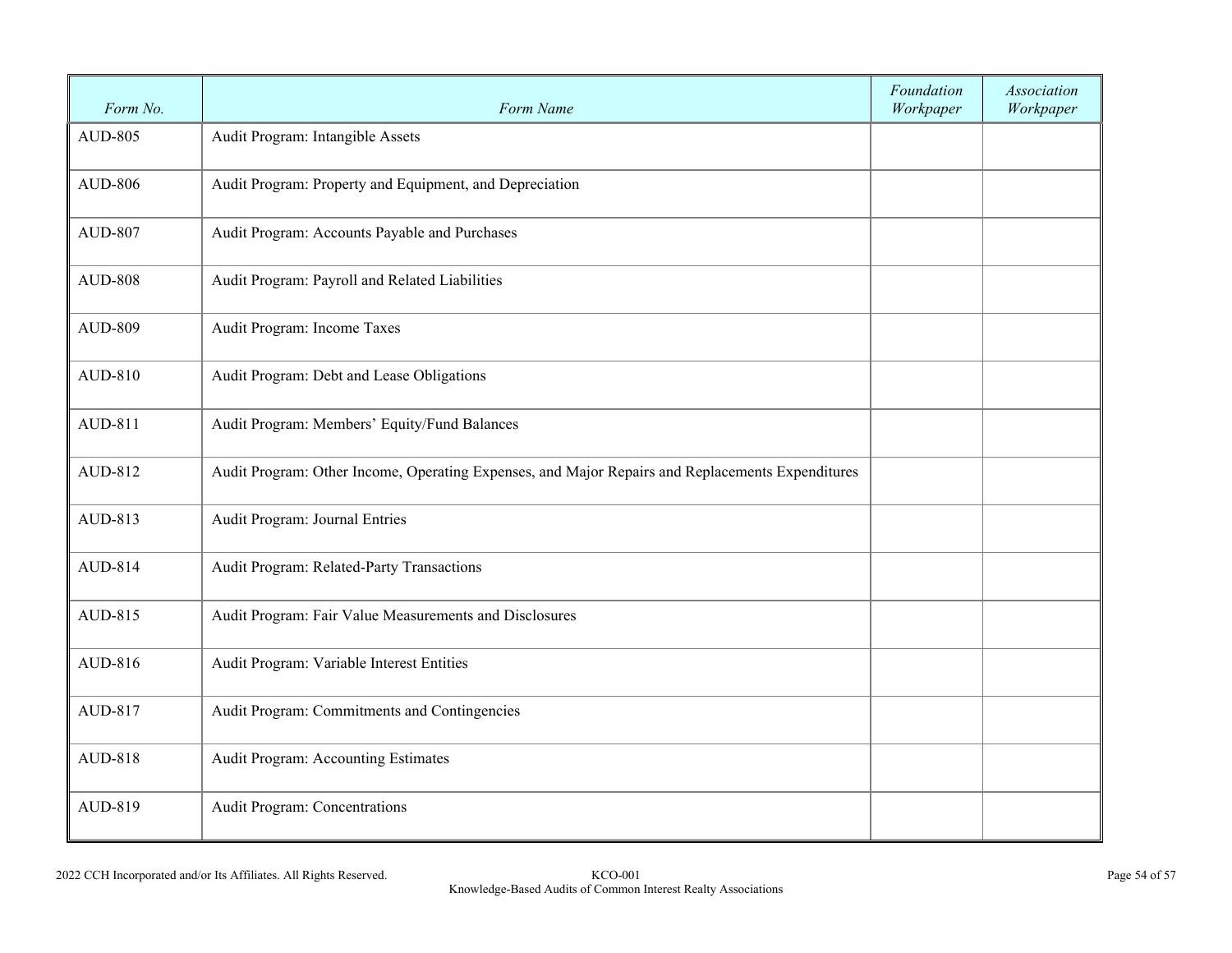| Form No.       | Form Name                                                                                                 | Foundation<br>Workpaper | Association<br>Workpaper |
|----------------|-----------------------------------------------------------------------------------------------------------|-------------------------|--------------------------|
| <b>AUD-820</b> | Audit Program: Business Combinations                                                                      |                         |                          |
| AUD-901        | Audit Program: Subsequent Events                                                                          |                         |                          |
| <b>AUD-902</b> | Audit Program: Going Concern                                                                              |                         |                          |
| AUD-903        | Audit Program: Consideration of Fraud                                                                     |                         |                          |
| <b>AUD-904</b> | Audit Program: Compliance with Laws and Regulations                                                       |                         |                          |
| AUD-907        | Interim Review Program: Review of Interim Financial Information                                           |                         |                          |
| <b>AUD-908</b> | Interim Review Program: Management Inquiries                                                              |                         |                          |
| <b>AUD-909</b> | Audit Program: Financial Statement Review                                                                 |                         |                          |
| AUD-910        | Audit Program: Specific Element, Account, or Item of a Financial Statement in Accordance with AU-C<br>805 |                         |                          |
| AUD-915        | Audit or Interim Review Program: Auditor Involvement with Exempt Offering Documents                       |                         |                          |
| <b>AIDs</b>    | <b>PRACTICE AIDS</b>                                                                                      |                         |                          |
| AID-201        | Nonattest Services Independence Checklist                                                                 |                         |                          |
| AID-302        | Understanding the CIRA's Revenue Streams and Revenue Recognition Policies                                 |                         |                          |
| AID-601        | Considering the Use of the Work of Internal Auditors                                                      |                         |                          |
| AID- $603$     | Component Identification and Analysis                                                                     |                         |                          |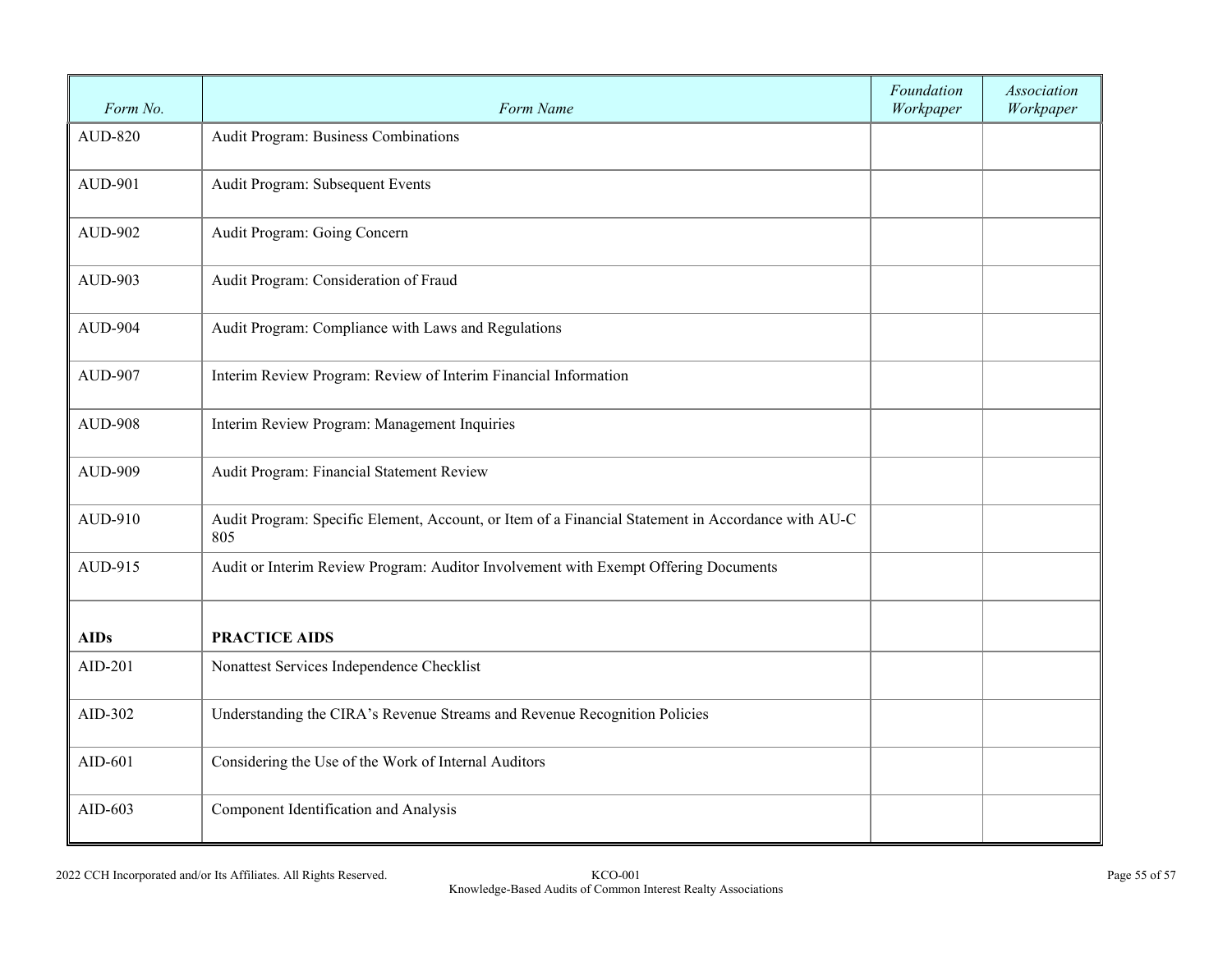| Form No. | Form Name                                                 | Foundation<br>Workpaper | Association<br>Workpaper |
|----------|-----------------------------------------------------------|-------------------------|--------------------------|
| AID-702  | Results of Tests of Controls                              |                         |                          |
| AID-802  | Audit Sampling Worksheet for Substantive Tests of Details |                         |                          |
| AID-901  | Differences of Professional Opinion                       |                         |                          |